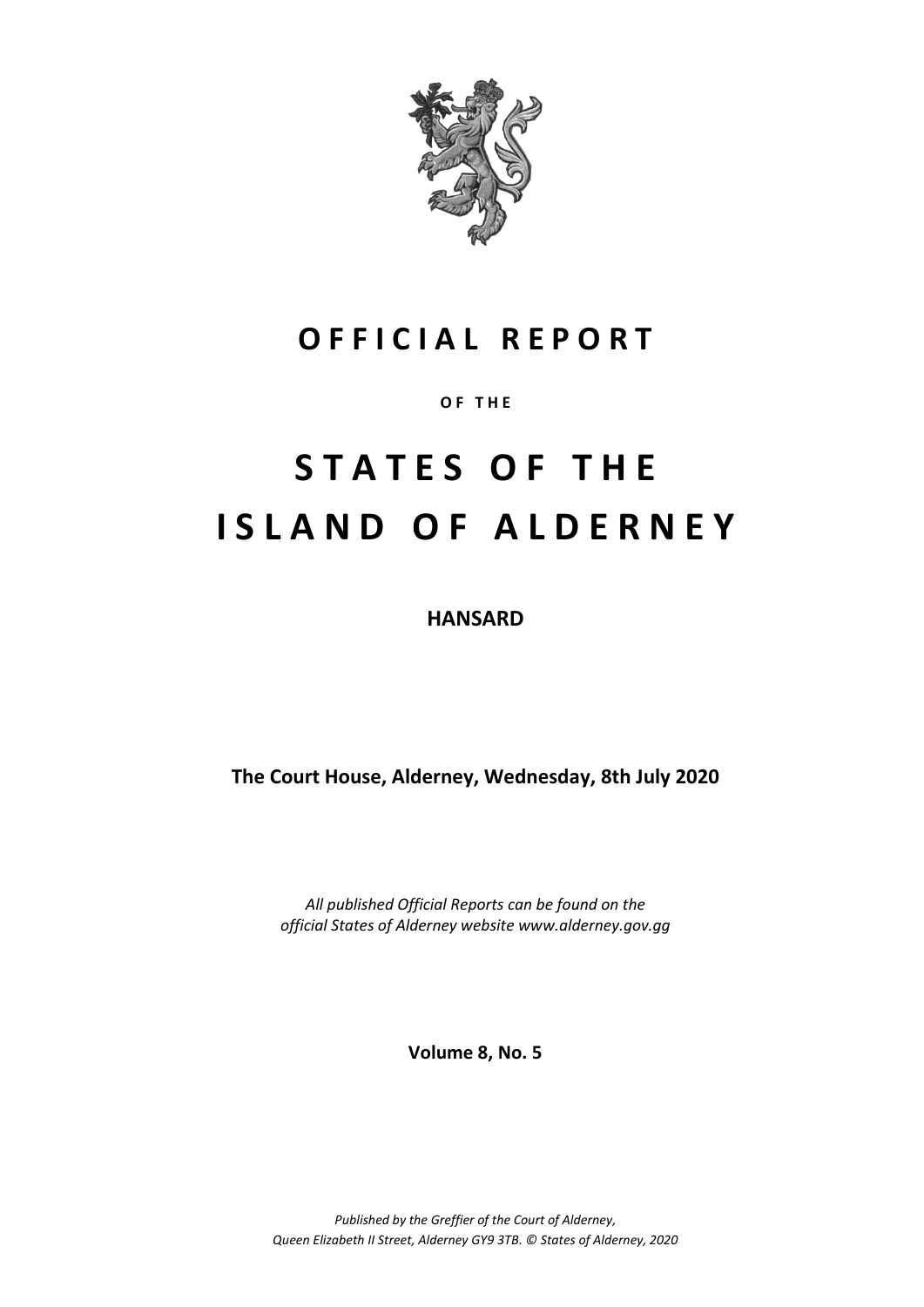### **Present:**

### **Mr William Tate, President**

### **Members**

Ms Annie Burgess Mr Mike Dean Mr James Dent Mr David Earl Mr Kevin Gentle Mr Christian Harris Mr Louis Jean Mr Graham McKinley Mr Steve Roberts Mr Alexander Snowdon

### **The Greffier of the Court**

Mr Jonathan Anderson

## **Business transacted**

| II. The Public Holiday ('Homecoming Day') (Alderney) Ordinance, 2005 - Item debated        |
|--------------------------------------------------------------------------------------------|
| III. The Emergency Powers (Coronavirus) (General Provision) (Bailiwick of Guernsey) (No.3) |
| IV. The Alderney Property Tax (Enabling Provisions) Law, 2020 - Proposition carried  16    |
| V. Appointment of States Auditors - Grant Thornton Limited (Channel Islands) appointed 24  |
|                                                                                            |
|                                                                                            |
|                                                                                            |
|                                                                                            |
|                                                                                            |
|                                                                                            |
| Updates from Alderney Representatives to Guernsey States of Deliberation 34                |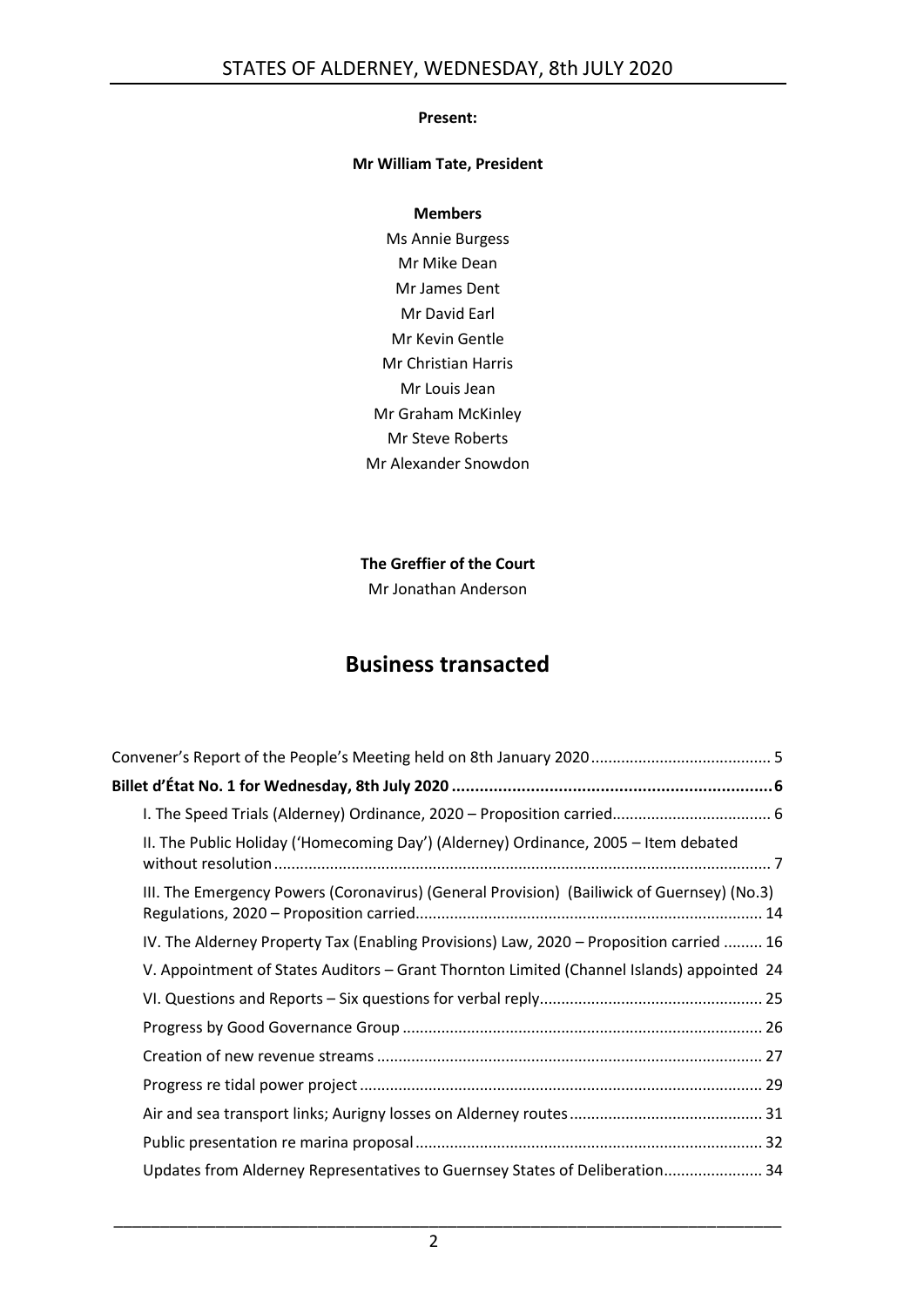## STATES OF ALDERNEY, WEDNESDAY, 8th JULY 2020

| I. The Emergency Powers (Coronavirus) (General Provision) (Bailiwick of Guernsey) (No.3) |  |
|------------------------------------------------------------------------------------------|--|
| II. The Government of Alderney (Amendment) Law, 2020 - Item deferred 38                  |  |
| III. The Government of Alderney Law, 2004 (Amendment) Ordinance, 2020 – Proposition      |  |
|                                                                                          |  |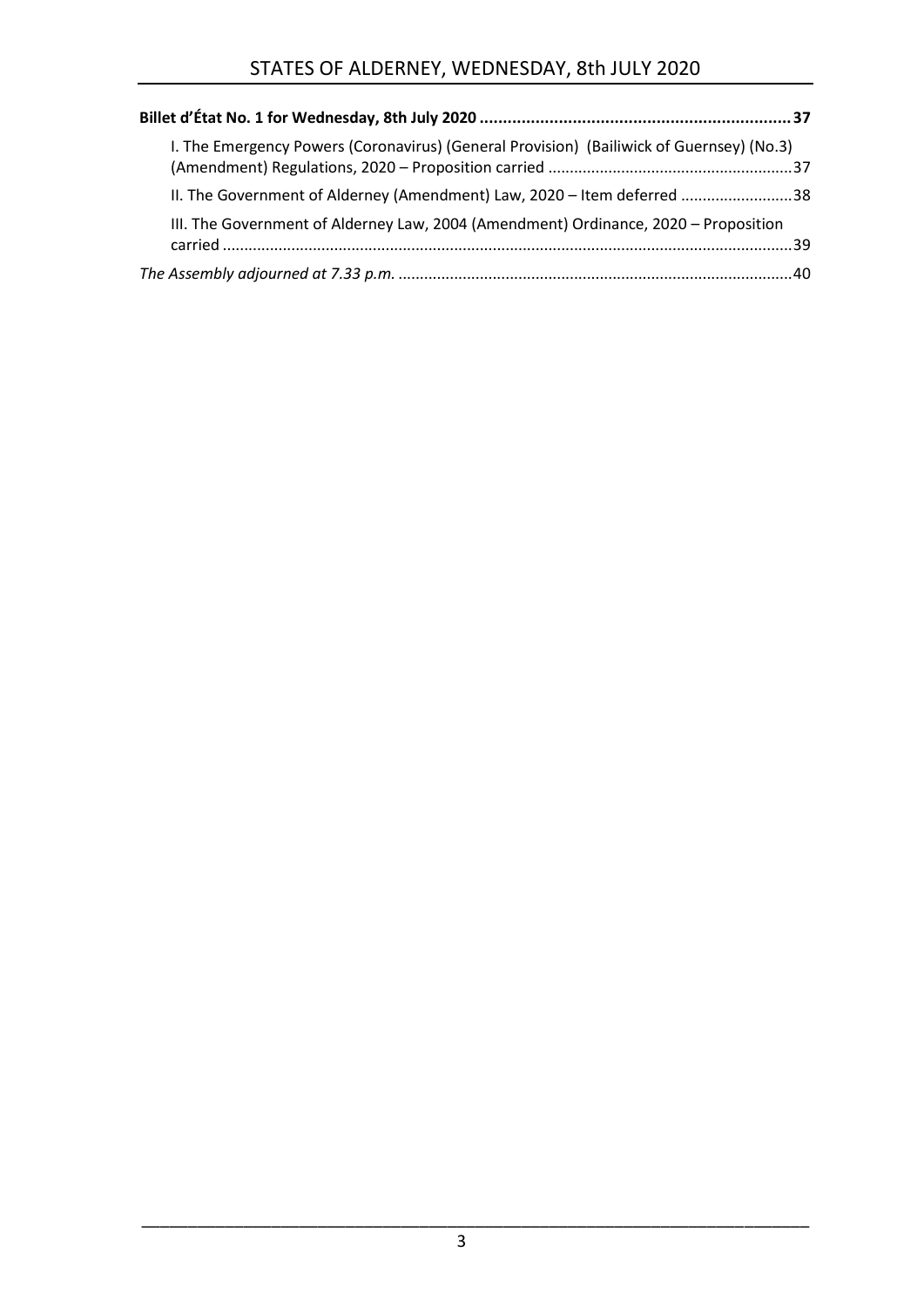*PAGE DELIBERATELY LEFT BLANK*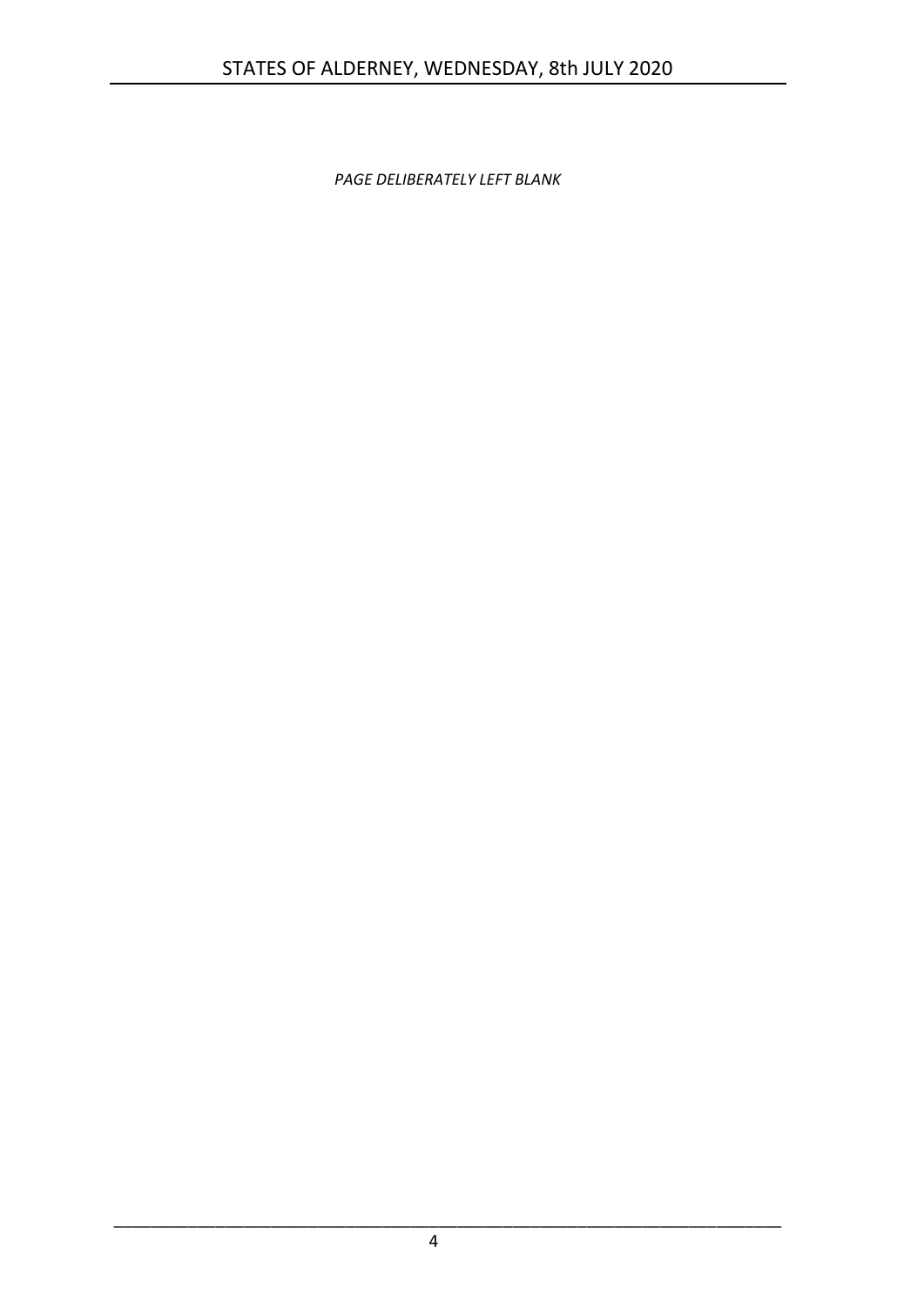## States of Alderney

*The States met at 5.30 p.m. in the presence of Lieutenant G T Workman RN (Rtd) representing His Excellency Vice Admiral Sir Ian Corder KBE, CB, Lieutenant-Governor and Commander-in-Chief of the Bailiwick of Guernsey*

[THE PRESIDENT *in the Chair*]

### **PRAYERS**

*The Greffier*

### **ROLL CALL**

*The Greffier*

**The President:** Good evening, everybody. Welcome back. Mr Greffier, could you please take the roll call?

5 **The Greffier:** Thank you, sir. All present, Mr President.

**The President:** Thank you very much indeed.

### **Convener's Report of the People's Meeting held on 8th January 2020**

<span id="page-4-0"></span>**The President:** Mr McKinley, you convened the People's Meeting on Wednesday. Would you like to give us your report, please?

10

**Mr McKinley:** Well, I can first tell you, before we go into detail about –

**The President:** Just the Members, thank you.

15 **Mr McKinley:** I convened it, assisted by the Acting Head of Finance and the Executive Assistant. There were several States Members present, excluding myself, so a total of eight. The two missing were the Alderney Representatives, who were at a meeting down in Guernsey. The President attended, obviously, and the Minute Secretary. There were 18 Members of the public, which was disappointing – there should have been more – and there were four members of the

20 press, sir.

**The President:** Thank you very much indeed.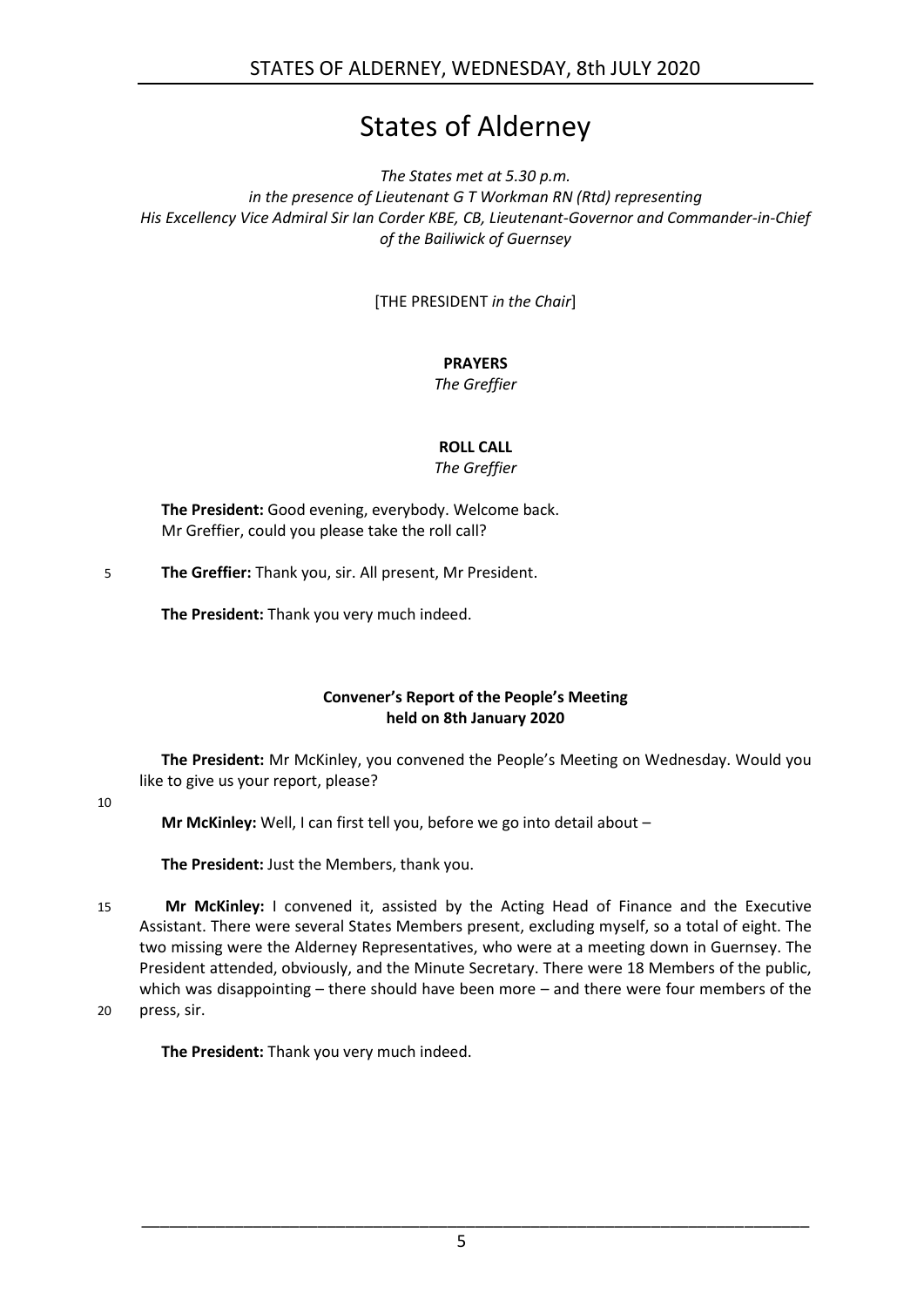## <span id="page-5-0"></span>Billet d'État No. 1 for Wednesday, 8th July 2020

### **I. The Speed Trials (Alderney) Ordinance, 2020 – Proposition carried**

<span id="page-5-1"></span>*Item I. The States of Alderney are asked: To approve the Speed Trials (Alderney) Ordinance, 2020.*

25 **The President:** We will now move on to Billet No. 1, Mr Greffier – if we could deal with Item I, please.

**The Greffier:** Thank you, sir. Item I this evening is the Speed Trials (Alderney) Ordinance 2020. A letter has been received from Mr McKinley in his capacity as Chairman of the General 30 Services Committee, and the States of Alderney are asked to approve the Speed Trials (Alderney)

Ordinance, 2020.

**The President:** Mr McKinley, I believe you are going to propose this Item.

35 **Mr McKinley:** If I may, sir.

**The Greffier:** The Convener's report, sir?

**The President:** Before that, if you could just give us the People's report, please.

### 40

**Mr McKinley:** It is very simple: there were no comments on this Item, so I shall not be very long either. The annual speed trials will take place again this year between 17th and 19th September. They will be going, as always, on the road extending from Whitegates to Mannez Lighthouse and Route des Mielles to Hammond Memorial and they will also be going from Le 45 Grand Val to Tourgis Hill on the final day.

That is all, sir.

**The President:** Thank you. Mr Dean, I think you are going to second this Item.

50

**Mr Dean:** Thank you, sir, yes. Nothing much further to add to that from Mr McKinley – just that it will be a welcome addition for us in September and this is the 30th year that we have passed legislation to allow them to race. In the first years it was just a hill climb, then it extended to the hill climb and sprint, and then it also extended to a time trial up by the Airport. It will be a 55 much welcome addition since COVID-19 to welcome everybody back. Because they have not been able to race in Guernsey, Jersey or the United Kingdom, there might be a lot more people coming than usual and it will be good for the hospitality sector.

**The President:** That is excellent news to hear, Mr Dean.

60 I am going to ask, this evening, that when Members wish to speak on a particular item, rather than me having to keep asking the question, if you could just make it clear by an indication then hopefully I will be able to get to everybody who wants to speak.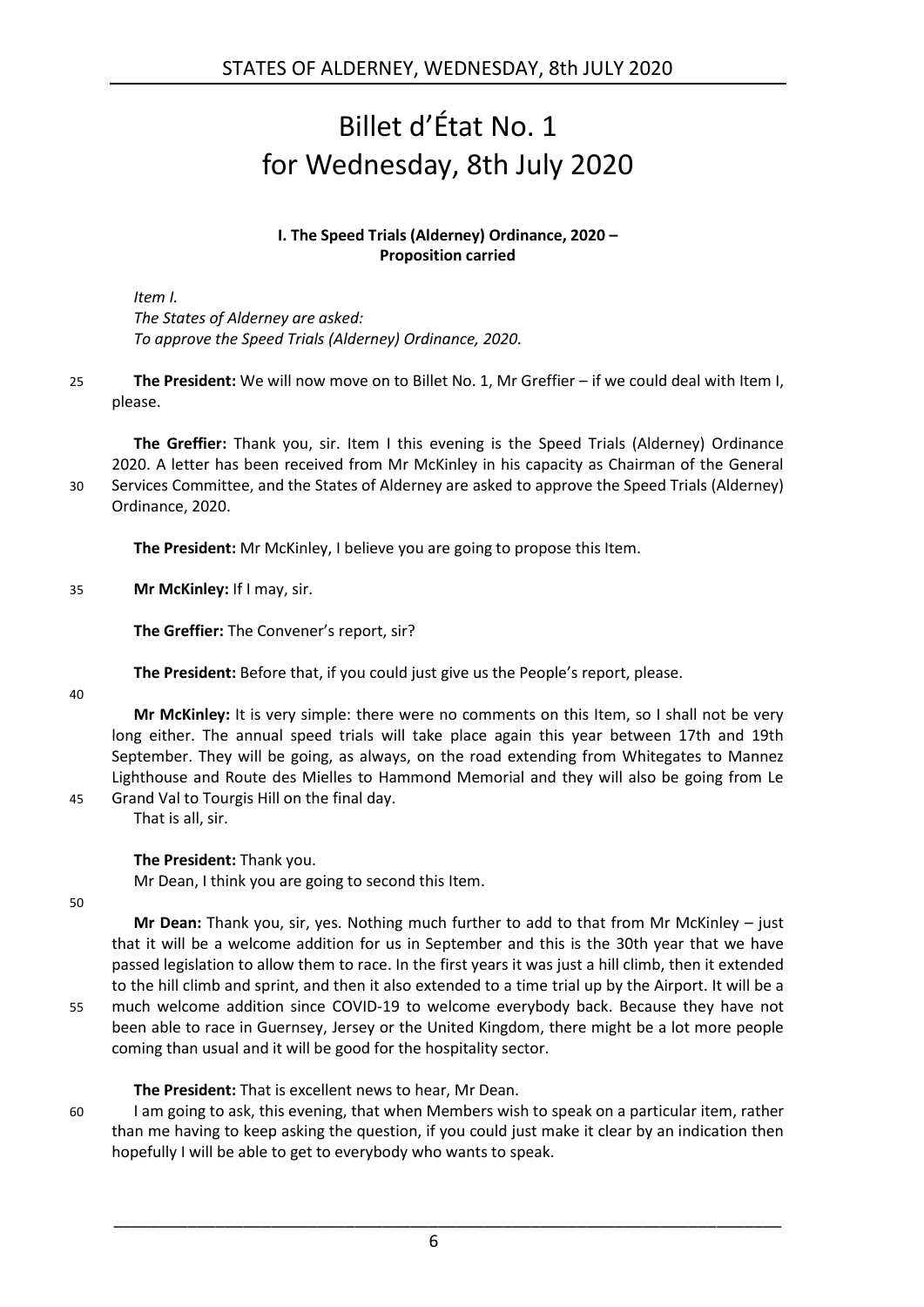We will start now. I am guessing everybody, then, is happy. Okay. That being the case, Mr Greffier, that passes.

65

**The Greffier:** Thank you, sir.

### **II. The Public Holiday ('Homecoming Day') (Alderney) Ordinance, 2005 – Item debated without resolution**

<span id="page-6-0"></span>**The President:** Item II.

**The Greffier:** Item II this evening, sir, is The Public Holiday ('Homecoming Day') (Alderney) 70 Ordinance, 2005. A letter has been received from Mr Dent, as Chairman of the Policy and Finance Committee, and the matter is before the States for debate without resolution.

**The President:** The People's Meeting, Mr McKinley.

75 **Mr McKinley:** It was advised that an amendment to this Item is being placed tomorrow to clarify the possible options for debate. It was stated by a member of the public that as this Item is a debate without resolution, no decision will be made for a further six months.

**The President:** Thank you very much indeed.

80 Mr Dent, you will prose this Item – is that right?

**Mr Dent:** Mr President, I would like to propose it and I would first like to propose the amendment.

85 **The President:** If we can just confirm that you are going to propose the main Item and, Ms Burgess, you are going to second the main Item?

**Ms Burgess:** Yes, sir.

90 **The President:** So, that Item is now in play. Mr Dent, before we enter into that debate, I think you have an amendment.

**Mr Dent:** Indeed, I do. I would like to make the following amendment:

*To add the following resolution:*

*1. to abolish the Monday holiday if it occurs on a weekend, and confine celebrations to the 15th December irrespective of the day of the week this falls on; and if this fails*

- *2. to celebrate always and only on the Monday following 15th December; and if this fails*
- *3. to celebrate always and only on the Monday preceding 15th December; and if this fails*
- *4. to continue as current practice.*

Mr President, we need a clear format for working, so that a rational choice amongst the four 95 options can be had. I think without a structure such as this the debate could end rather inconclusively.

Thank you, sir.

**The President:** I have given this one a lot of thought, Mr Dent – and I think, Mr Harris, you 100 will be seconding this amendment – and I just want to go over a little bit of the history with you,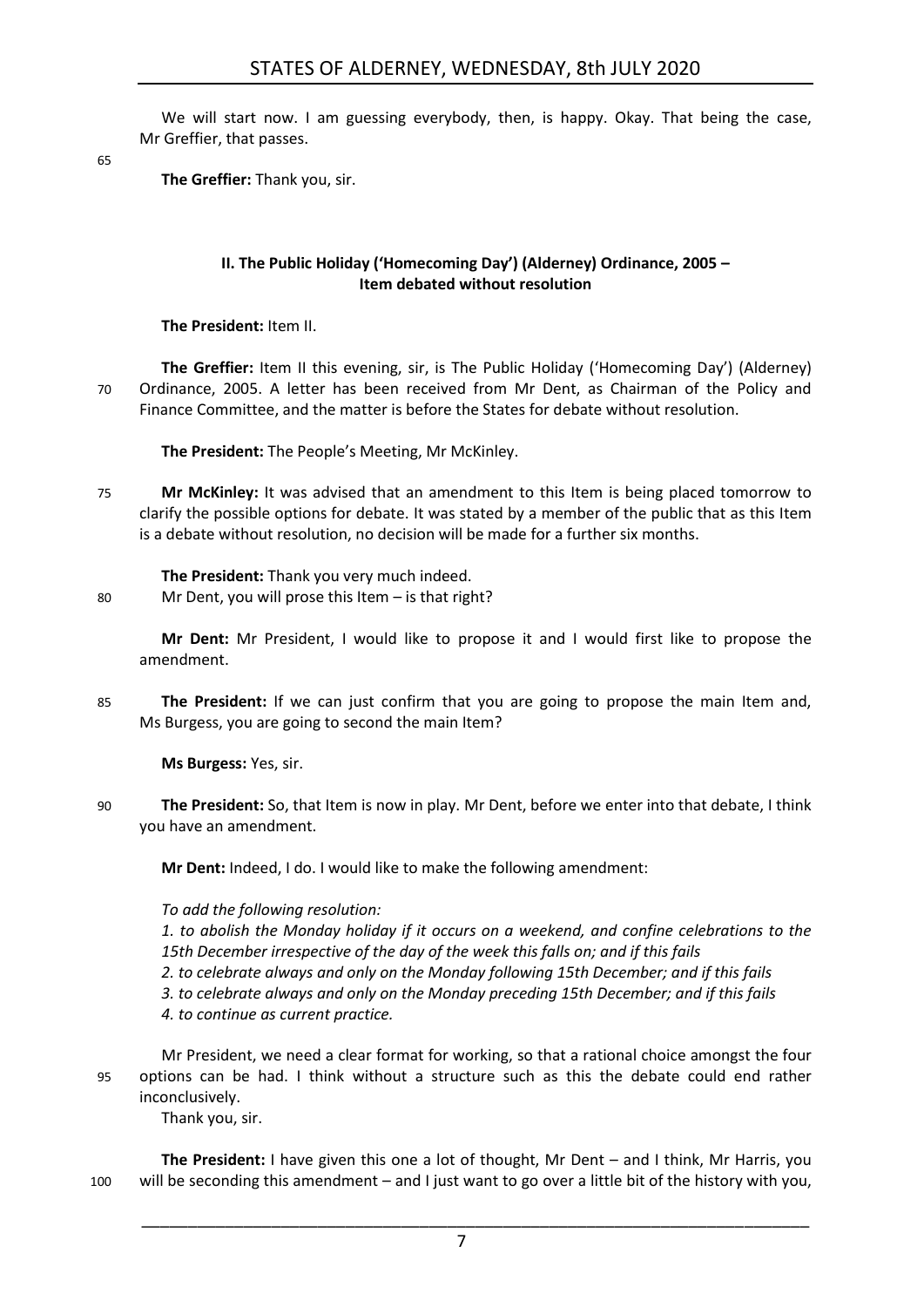Mr Dent, so that the people who are here and listening can actually understand how this comes about. This matter, as I understand it, was before Policy and Finance in January. There was no debate at that stage and the resolution there was that the Policy and Finance Committee resolve to debate this matter at a meeting of the full States. Is that correct?

105

**Mr Dent:** Mr President, that is correct. There was a background paper, though, that went with it and the background paper basically referred to possible changes from the present arrangements and particularly referred to celebrating only on 15th December.

110 **The President:** When this matter came to be on the Billet you were asking for, still, a debate without resolution.

**Mr Dent:** Mr President, I do not think the P&F resolution stated a debate without resolution.

115 **The President:** No, I am talking about when it comes to the Billet – the document which you submitted for inclusion on the Billet said:

I should be obliged if you would place this matter before the States at its next meeting for debate without resolution.

**Mr Dent:** Mr President, I am now proposing an amendment to that.

**The President:** Yes, I am simply trying to get the timeline here so that we can all understand 120 how it comes about that you are now seeking to change what was in the Billet and what was said at the People's Meeting.

So, you are now wanting to amend this Item so that it is not simply a debate without resolution but you actually want a resolution of it itself?

125 **Mr Dent:** That is correct.

**The President:** And what you are doing is now putting forward the various options. (**Mr Dent:** Indeed.) Were those options mentioned at the People's Meeting?

130 **Mr Dent:** I do not precisely remember, but I think the Convener did refer to the fact that an amendment would be put forward stating what the options were, and this I believe is the full gamut of options that are really available.

**The President:** But those options were not shared at the People's Meeting. Is that right?

135

**Mr Dent:** I think that is correct, yes.

**The President:** So, the public did not have the opportunity of making a contribution to the four options that were going to be available to the States tonight.

140

**Mr Dent:** A public consultation was held – and I will be referring to it in the main part of the debate – in which the public were asked to comment on the options for celebrating this holiday, and we got eight responses to that.

145 **The President:** But the question I am putting to you is that they were not shared with the people who attended the People's Meeting.

**Mr Dent:** No, they were not shared.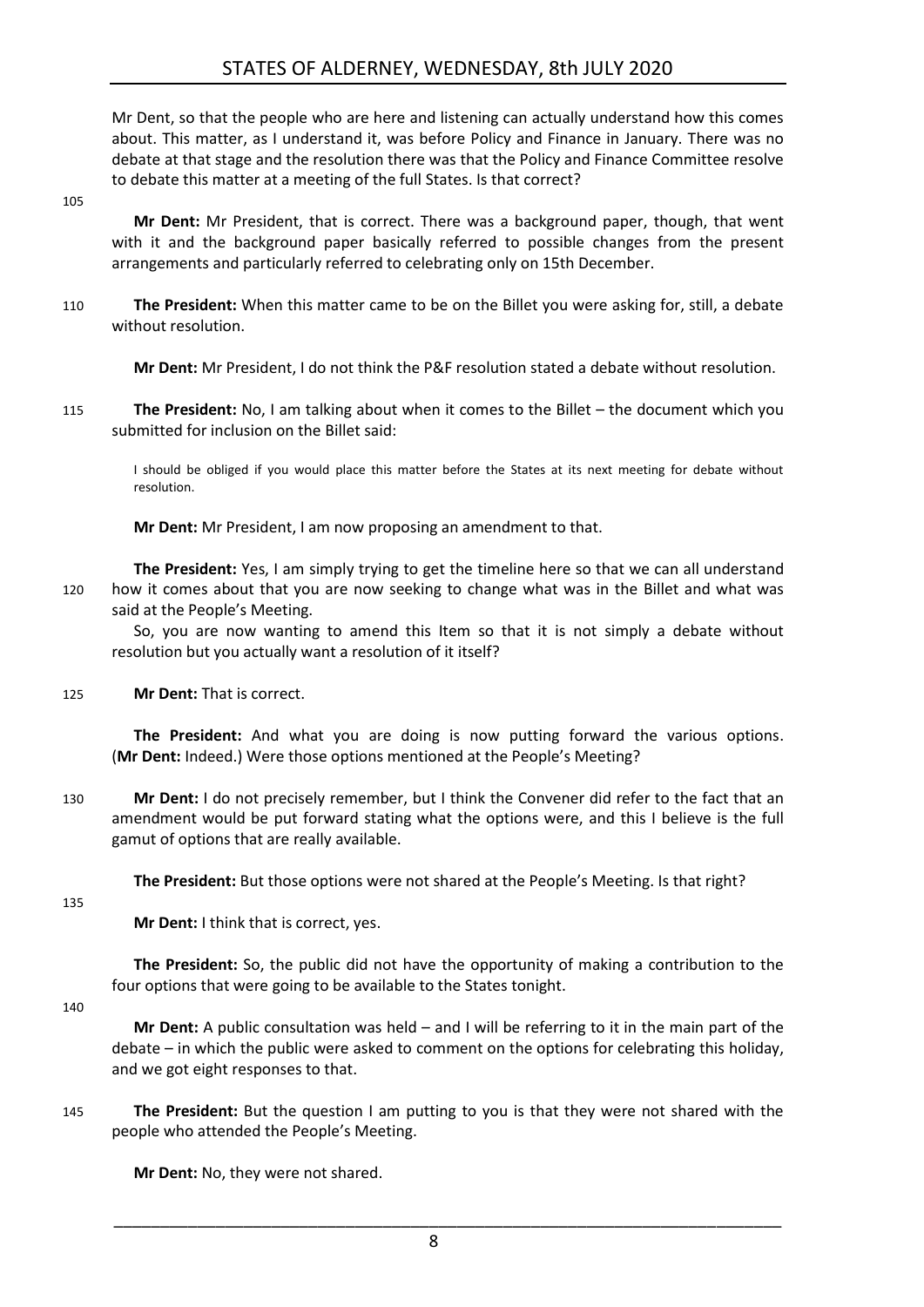### STATES OF ALDERNEY, WEDNESDAY, 8th JULY 2020

**The President:** So, the people who attended the meeting did not have the opportunity to 150 challenge those four propositions.

**Mr Dent:** Yes, I agree, but we have the four propositions currently.

**The President:** And that is my problem, frankly, Mr Dent, because Rule 13 of the Rules of 155 Procedure gives me a discretion whereby I can rule the amendment out of order if it goes further than the original proposition, and frankly I think in this instance it does because you are changing the nature of the decision-making process, which was not shared with the public. You did not tell the public on Wednesday that there would be a resolution to be considered, but simply that there would be an amendment and it would have four parts to it. I do this reluctantly 160 because I know that a decision needs to be made about this. However, I am bound by the Rules of Procedure which you, as Members, passed, and if I do not interpret them in accordance with the Rules then I am failing in my responsibility. So, I am afraid –

**Mr Dent:** May I add now –?

**The President:** Yes, you may, please do.

**Mr Dent:** I have just had a message from somebody who was present, the Executive Officer, who confirms that I did in fact mention all four resolutions in the People's Meeting.

170

165

**Ms Burgess:** Sorry, can I interject? I do apologise.

**The President:** No – well, is it a point of information?

175 **Ms Burgess:** It is a point of order.

**The President:** Yes.

**Ms Burgess:** Apologies. We received emails that were commenting on this before from the 180 public. My apologies – I thought all four resolutions had been mentioned in previous emails, but Sue has just confirmed it was three.

**The President:** But I am talking about what was actually said at the People's Meeting. That is the issue for me. I think people have to have the opportunity of challenging. That is the whole 185 purpose of the People's Meeting. If the amendment is a small matter which is not going to particularly affect the outcome, then that is one thing, but when you are telling the public you are going to do it in one way and then you come to me and say, 'Actually, we would like to do it in a different way,' and the public do not get a say in that, then I do not think that is a proper way of dealing with it.

190 In any event, this issue is not going to be live until 2024, if I am correct. That is the first time that Homecoming will fall on a Saturday or a Sunday, so there is not a massive urgency about this.

I think you are going to have to, I am afraid, debate your original Proposition and then take it back to P&F and reach a decision, and then, if you think that decision needs to be brought back 195 to the States, that is what you will do. But it is a political decision and you can make that within the Policy and Finance Committee, so the public will get the opportunity then, if they wish, to

contact you now that they have heard what the options are, and put any additional submissions. I think in those circumstances, Mr Dent, I am afraid I am going to exercise my discretion under Rule 13 and I am not going to allow this amendment. In those circumstances, do you wish 200 to continue with the original Proposition, which is a debate without resolution?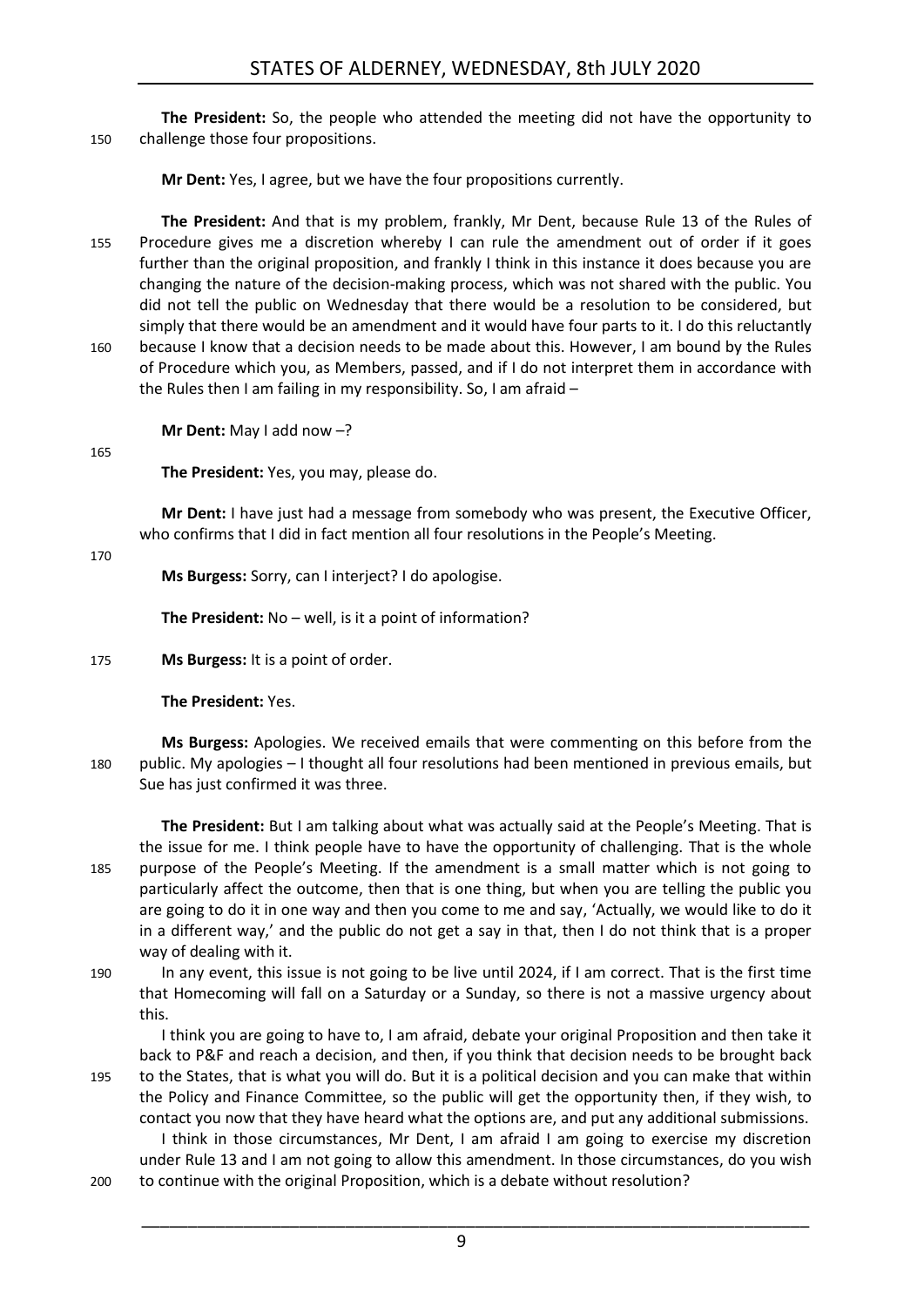**Mr Dent:** Mr President, in those circumstances I would continue with the original Proposition.

### **The President:** Thank you.

### 205

**Mr Dent:** I think, in the circumstances, it is probably best that we hear the written responses that we got before we launch into this debate without resolution. There were eight. The first one was:

As a self-employed consultant it is not an issue that will affect me, but as a piece of destructive public relations and a way of upsetting the majority of the working population of the Island I can think of nothing more likely to cause an uproar and outcry and general grumbling about the States of Alderney than this proposal – more precisely, the loss of a public holiday if the Homecoming Day is on the Saturday or Sunday rather than having a public holiday on a weekday. This can be annoying.

Regarding the start-stop nature of the working week, though working practices may have moved a long way from the working week and a weekend, a three-day weekend is an attractive approach as it doesn't cause stop-start issues with the day taken in the working week, nor issues of childcare.

There is also the simple parity argument with Guernsey that can also be highlighted, where Liberation Day is celebrated on the same basis as the current Homecoming Day in Alderney, i.e. if on a Sunday or Saturday a weekday is used. Hence, would it be fair that in a year where Homecoming Day is on a Saturday or a Sunday those who live and work in Alderney would have one less public holiday than those in Guernsey? On a similar basis it could then be perceived that Alderney takes its remembrance of the final chapter of World War II less seriously than Guernsey, a status that I am sure would not be true.

That was the longest one.

### 210

### **The President:** I am saying nothing!

**Mr Dent:** The second one was:

Homecoming Day is 15th December and should be celebrated on that date regardless of what day it falls on.

### The third one was:

Whilst it would be nice to keep the actual Homecoming Day in December as a bank holiday, it is at a really bad time of year, being so close to Christmas. I do not believe that it is necessary to celebrate the actual date. It is more important that it is the event itself that is celebrated. I would like to see Homecoming bank holiday celebrated on the late summer bank holiday at the end of August as Alderney Day. By moving the celebration and by making it part of the summer's festivities, more people will be on Island to either enjoy it or participate in any events that take place, plus using an existing bank holiday for the rest of the UK it would not create any disruption.

### 215 The fourth one:

Homecoming Day, 15th December, is a very significant day in the social history of the Island and is rightly designated as a public holiday for remembrance and celebration. I see no reason to designate another day, if the 15th falls on a weekend, as a public holiday. This other day has no significance and detracts from 15th December. We do not move the 25th December public holiday around if it falls on a weekend.

### The fifth one:

I strongly believe that Homecoming Day should be commemorated on 15th December and there should be a bank holiday, but only on 15th December. There should not be a bank holiday on the Monday before if the 15th is at the weekend.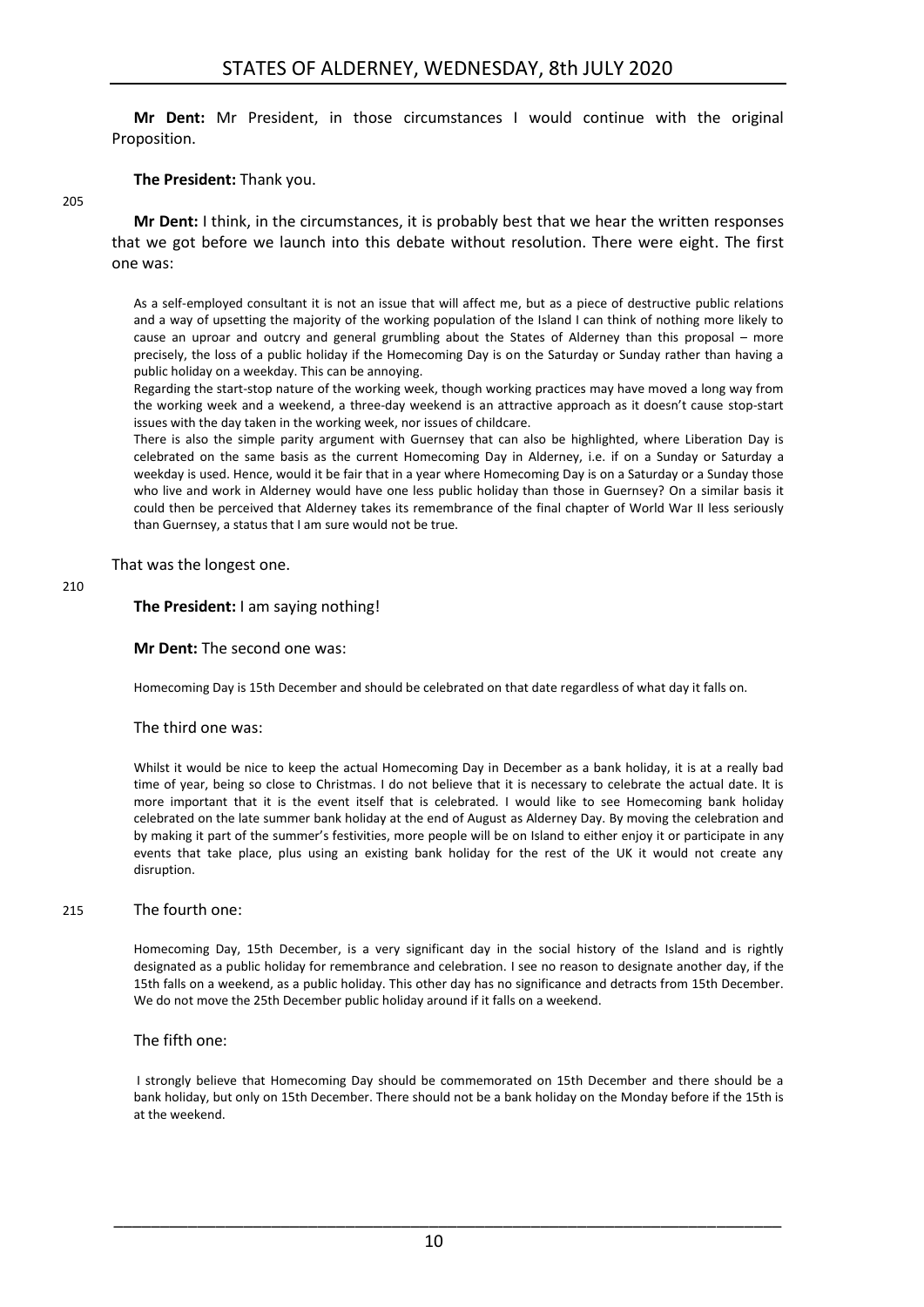### Number six:

I feel that 15th December should be commemorated whatever day of the week it falls, as is the current situation. However, if the bank holiday falls on the weekend, the following Monday should be taken in lieu, not the previous Monday. This will then correspond with all other bank holidays throughout the year.

### Number seven:

I feel that as the whole point of this celebration is that of the Islanders coming home, it should be celebrated on that day, 15th December, every year, whatever day that falls on.

### Number eight:

I can't see any valid reason to change the current situation whereby if Homecoming Day falls at the weekend the preceding Monday is designated a public holiday. Given that employees here have precious few legal rights, removing this entitlement for a weekday public holiday is detrimental and would set a dangerous precedent. The next logical step would be to remove the weekday public holiday for Christmas Day, Boxing Day and New Year's Day when they fall at the weekend. This would clearly be unacceptable, so why should we accept it for Homecoming Day? Given that we want to encourage people to move and work on Alderney, what kind of a message would this send? That their rights are constantly under threat? It would, of course, be a devaluation of Homecoming. Given that we have a falling number of residents who were involved in it, it is more important than ever that we remember the effort that they put into rebuilding our Island. The proposed change would be an insult to their memory and to those that are no longer with us.

- 220 Besides these eight views, a number of people have expressed a verbal opinion. Most who spoke to me wanted the status quo to remain, some wanted the 15th and only the 15th, and a few were keen on the options that give a guaranteed longer weekend. No doubt other States Members have been approached by members of the public and they may put a different perspective on things.
- 225 And finally, my own views: I respect the views of those who want some version complying with the 15th. The evacuation and subsequent return is not something that should be taken lightly and the views of those who lived through the trauma should clearly be given extra weight. However, I am not sure why, some 75 years on, it has now become an issue. I also respect the views of those who think differently and are in favour of an extended weekend and of those who
- 230 do not think it should be so close to Christmas, but unless anyone can tonight persuade me differently I am inclined to support the status quo.

Thank you very much.

**The President:** Thank you very much indeed.

235 Ms Burgess.

**Ms Burgess:** Thank you, Mr President, fellow States Members.

I am really just going to almost echo the sort of emails received from the public. It is just my heartfelt feeling on this. I have had quite a few conversations with the more elderly part of our 240 population. My previous work as a home help means that I have had many conversations on this, but this is actually just how I feel about it. I do want to say it out loud that the holiday was awarded to commemorate the Homecoming and it is an important day in our history. If it was not for the returnees coming back and facing the devastation of their Island home, we would not have what we have today: 15th December gives us a chance to remember their bravery and 245 determination. It is a day of respect as well as remembrance.

If we were to keep to the actual day of return it would of course mean that if it fell on a weekend we would lose the bank holiday for those working Monday to Friday. However, I do think, like Liberation Day, it should be remembered on the exact day of the historical event. In the case of liberation it is on 9th May, and of course for us it is 15th December. This means the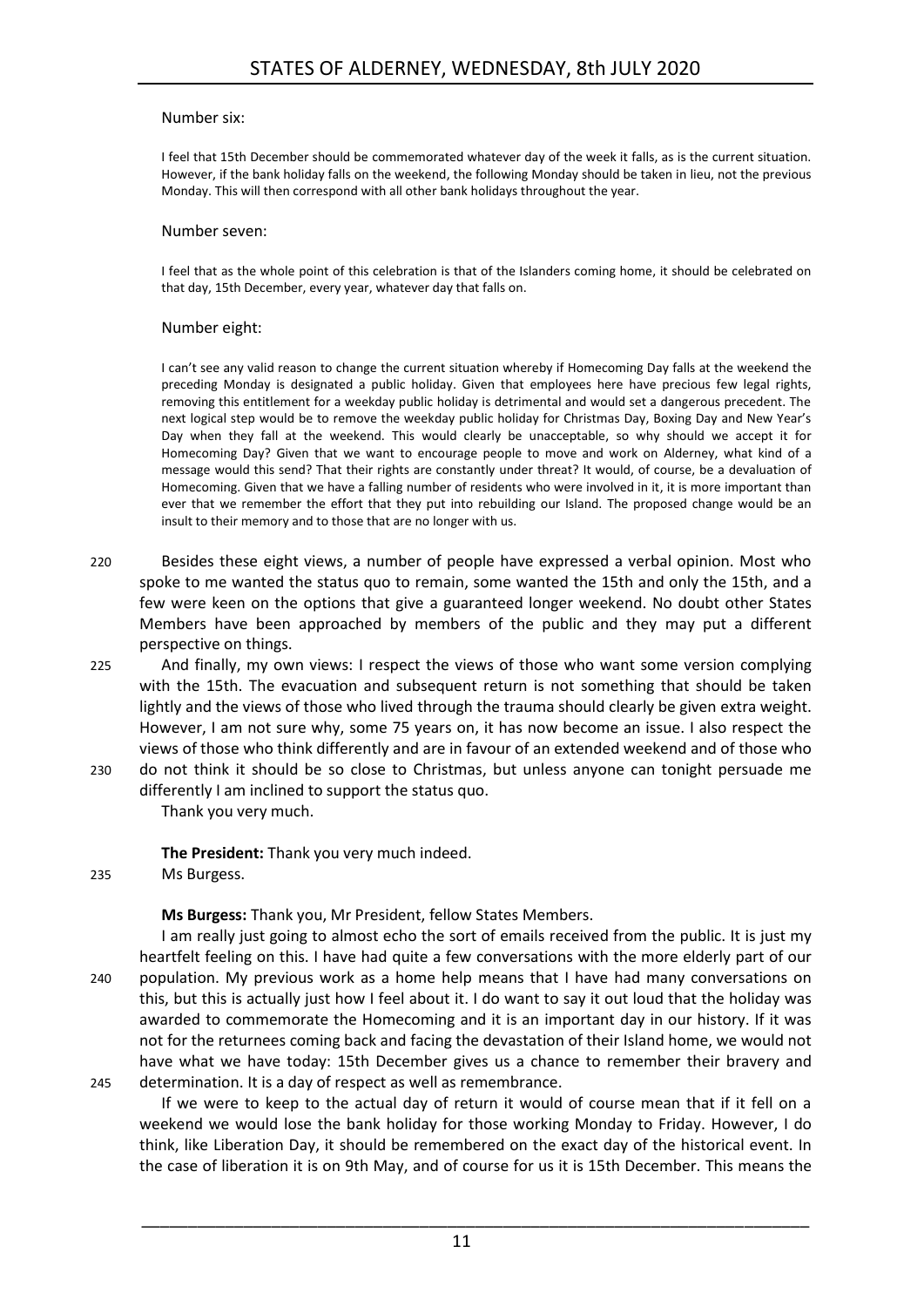- 250 Monday prior to the date is rather disjointed as it is quite a few days between the holiday and the Homecoming, and if we placed it afterwards it would also mean getting rather close to Christmas. So, personally, I think it should be marked on the actual day. It is a time to remember their bravery, determination and hard work, which gave us such a strong foundation which we continue to benefit from.
- 255

**The President:** Thank you very much indeed. Mr Gentle.

**Mr Gentle:** Mr President, fellow colleagues, to debate that resolution I will stand up, say a 260 few words and sit down. I apologise for the repetition for some of you here again when it finally gets to the States in its proper form, some of which has been said by Mr Dent in his summation, some of which has been said by Ms Burgess.

I am able to stand here today, you are able to sit there and those people are able to sit there due in no small part to the actions taken by a group of homecomers in 1945 when they were the 265 first Islanders to return. We have to remember the past and we have to celebrate on 15th December because the day will come when there is nobody from the homecomers left to celebrate with and it will only leave the families of the returnees for whom the day will be a special day to remember.

- It is not to be seen as taking away a bank holiday but more a case of giving people who work 270 the choice to celebrate on the actual day. In 2005, in preparation for the 60th anniversary, it was decided at very short notice to mark the anniversary with a formal public holiday and the then States passed the Ordinance in front of us. It was also stated at the time that despite the majority of Members being happy to introduce a holiday, the intention was always to relook at when the holiday should be celebrated.
- 275 This year is a particularly big celebration in that it is 75 years, and I sincerely hope that we as a States do not fail as dramatically as we did last year in failing to remember those from this Island who fought on D-Day. We must be celebrating this year and every other year on the day in question and not on any other day. I hope that someone in the States is putting some form of commemorative package together. The date means something.
- 280 Thank you.

### **The President:** Thank you, Mr Gentle.

As far as this debate without resolution is concerned, I just want to make it clear that it is the Policy and Finance Committee that asked for this. I say no more.

285 Does anybody else wish to speak? Mr Harris.

**Mr Harris:** Mr President, fellow States Members, I am a proud Islander, I make no bones about that, and I completely understand and appreciate the cultural and historical significance of Homecoming Day on our calendar. It is a day that must be celebrated and remembered so that 290 future generations never forget the importance of the events from the occupation, evacuation and eventual homecoming of our evacuees.

I am a little confused as to why this issue has now arisen after many years, but that is really an argument for another time. What I will say, though, is that whatever the outcome of any eventual Homecoming debate might be, the biggest tribute that any one of us in Alderney could

295 give to those whose lives were so terribly affected by the occupation is to simply never forget. Thank you.

> **The President:** Thank you very much, Mr Harris. Any other contributions? Mr Jean.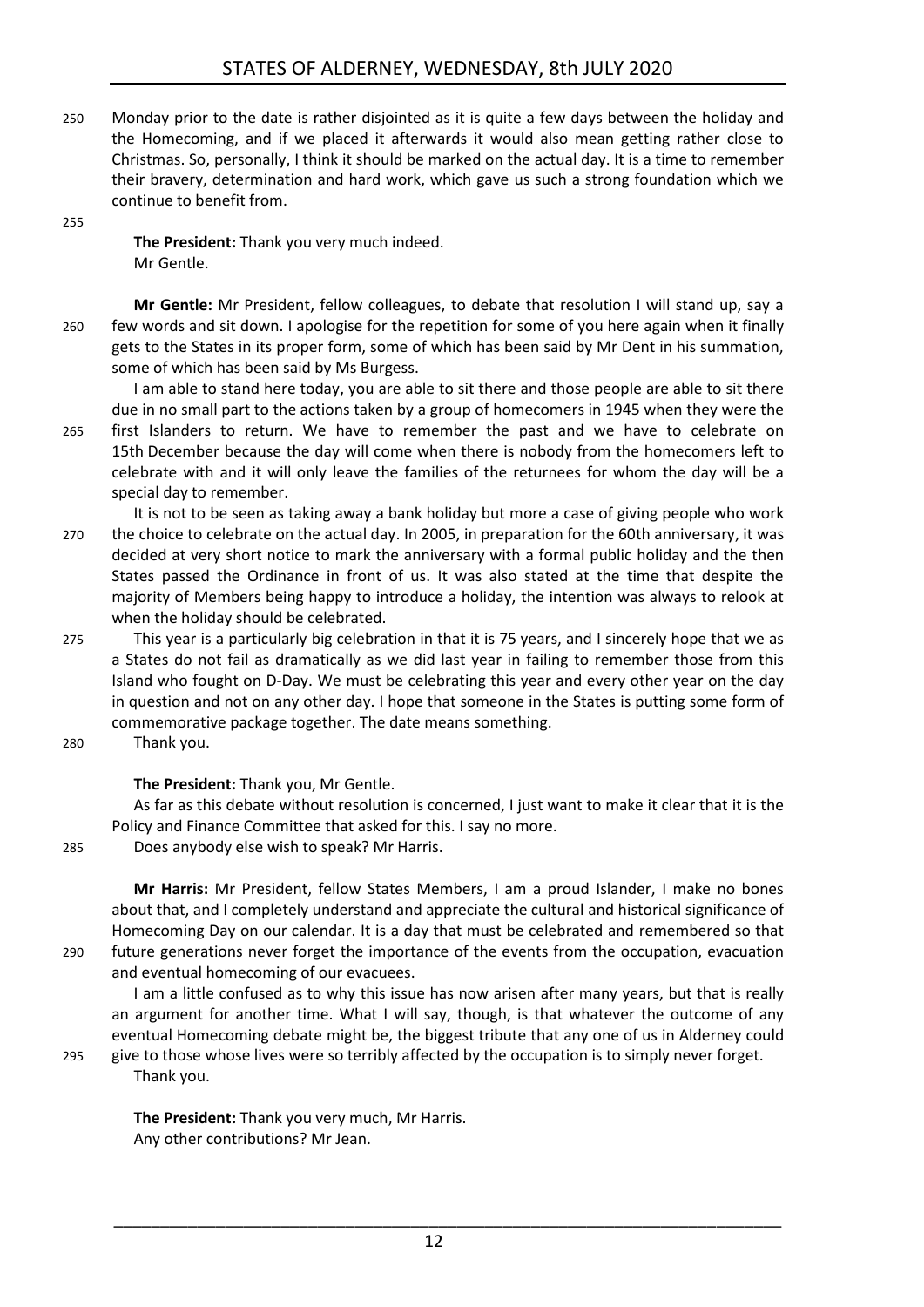- 300 **Mr Jean:** Thank you, sir. I just want to say for me it is the people that count and the day that counts, and I think that is the date we should have the holiday. In a way, today I am grateful that we are having this as a debate without resolution. I know a few people feel it is unusual to do that, sir, but it is good because it gives proper time.
- I think what I am picking up is that the homecomers themselves, the few who are left, are 305 very much wanting this to be on the day itself, on 15th December, and I really think that is what we should go with. That is the right thing to do. It is the right day and any other day actually 'irrelevants' the day itself, if you know what I mean, and that is what I feel is the most significant, not the holiday. The day itself is the most significant, not the holiday.
- 310 **The President:** Thank you very much for that, Mr Jean. Any more contributions? Mr Roberts.

**Mr Roberts:** Thank you, just a short thing on this debate.

Mr Jean and I had great-grandparents, grandparents and parents on that boat, sir, and we 315 will still be celebrating this day in 50 years' time. We really will. It means so much to us, so it should be on the day.

Thank you.

**The President:** Thank you.

320 Mr McKinley.

**Mr McKinley:** Just very briefly, sir, it is quite clear from what people have said what they want and I cannot understand why we are having a debate without resolution. It has made it quite clear what people want and if we went for a vote I think the vote would be on the actual 325 day it happened. It is a shame we cannot do that.

**The President:** Mr McKinley, it was the Policy and Finance Committee that framed this debate. Whatever people's views are, that is how it is, and so you can now take this matter back to Policy and Finance and you can make that decision.

330

**Mr McKinley:** And then we have to formalise it back in the States.

**The President:** Well, I hesitate to say it but it is your responsibility. It is for the Policy and Finance Committee to make sure that the submissions that you put in for inclusion on the Billet 335 properly reflect what you want to happen, and on this occasion that has not been the case. If you had put this on for resolution, then that would have been a different debate, but it was not – it was put on for a debate without resolution and I am not prepared at this late stage to add a resolution, because that would be unfair. I hesitate to use the expression, but it is on you.

340 **Mr McKinley:** Thank you very much, sir.

**The President:** Mr Snowdon.

### **Mr Snowdon:** Thank you, sir.

- 345 I think we have got in a bit of a muddle tonight, which is a bit unfortunate. Just to echo fellow colleagues, I think 15th December is important, that it is on the day and it is not any other day. It is vital that in another 75 years' time this is still remembered. I think the States and the community does a lot, and there is a lot that goes on in the community, but I think, as has been highlighted in this debate already, the States can do more to celebrate that day and I think we
- 350 should be thinking of ways to do that. I know, sir, that you have your own views and ideas of things that might be happening, but I think we should really get behind that and make sure that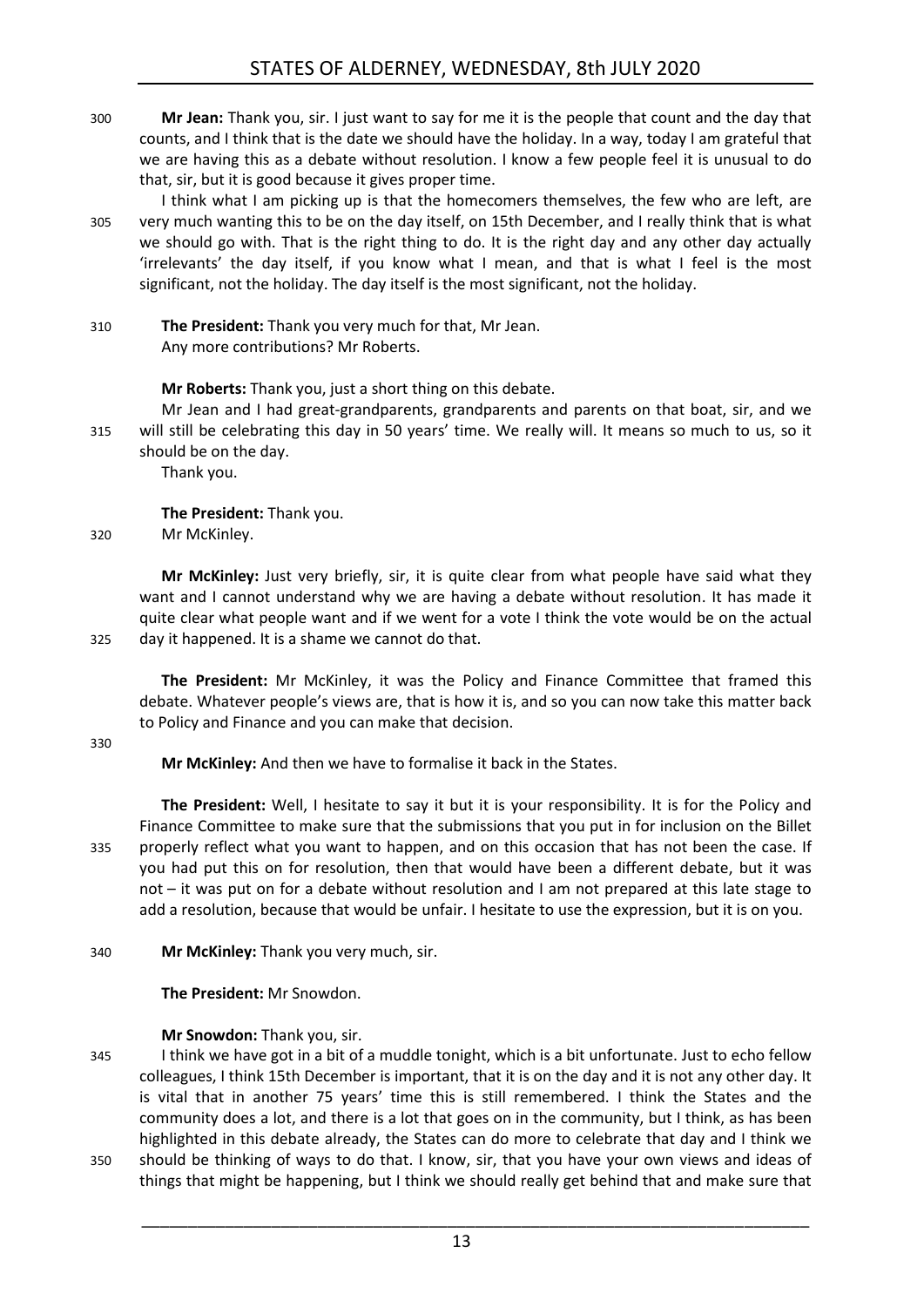it is never forgotten. It is just unfortunate that Policy and Resources seem to have got themselves in a muddle tonight.

355 **The President:** A Freudian slip there, Mr Snowdon – Policy and Finance. *(Laughter)*

**Mr Snowdon:** Sorry – Guernsey!

**The President:** I was present when this debate was going on and what I said at that time was 360 that I would welcome any suggestions from States Members about ways in which we can improve the delivery of the Homecoming event. But please rest assured that my office, ably assisted by Ms Benfield, will ensure that this year is one to remember. We have some very interesting ideas, which of course we have had to put on hold pending being in a position to be able to do it, but we are now going to move ahead. It will never be forgotten, not least by those 365 of us who have the privilege of living here who were not born here. We do recognise it and we will continue to carry that torch.

Thank you. Mr Greffier.

**The Greffier:** Sorry, Mr Dean …

370

**The President:** Sorry, Mr Dean, I got a bit carried away there. I apologise.

**Mr Dean:** I will speak, yes. It is like the first day back at school!

Obviously at Policy and Finance we did agree that it was going to be debated. I am sure I can 375 speak for the other Members: we were expecting it to be right on the Billet, but what we have actually got on the Billet is what we have already got in law. So, the 15th is a bank holiday, is a public holiday, except when it falls at the weekend. I do not think anybody will not understand that the 15th is an important day, but it just seems to me we are trying to reinvent the wheel when there are other things that we should be doing.

380

**The President:** I think I have probably said enough.

Mr Earl … Has everybody finished? Thank you very much indeed. We can now move on, please, to –

385 **Mr Dent:** Mr President, do I get a chance to sum up?

**The President:** For what? Have you got some really important stuff?

**Mr Dent:** No, Mr President, I would just like to say that obviously it will go back to P&F and I 390 think you can expect to see it back at some point, hopefully in the not-too-distant future.

**The President:** I think we could probably have taken that as read, but thank you anyway – in the correct form next time perhaps?

395 **Mr Dent:** Yes.

### **III. The Emergency Powers (Coronavirus) (General Provision) (Bailiwick of Guernsey) (No.3) Regulations, 2020 – Proposition carried**

<span id="page-13-0"></span>*The States of Alderney are asked:*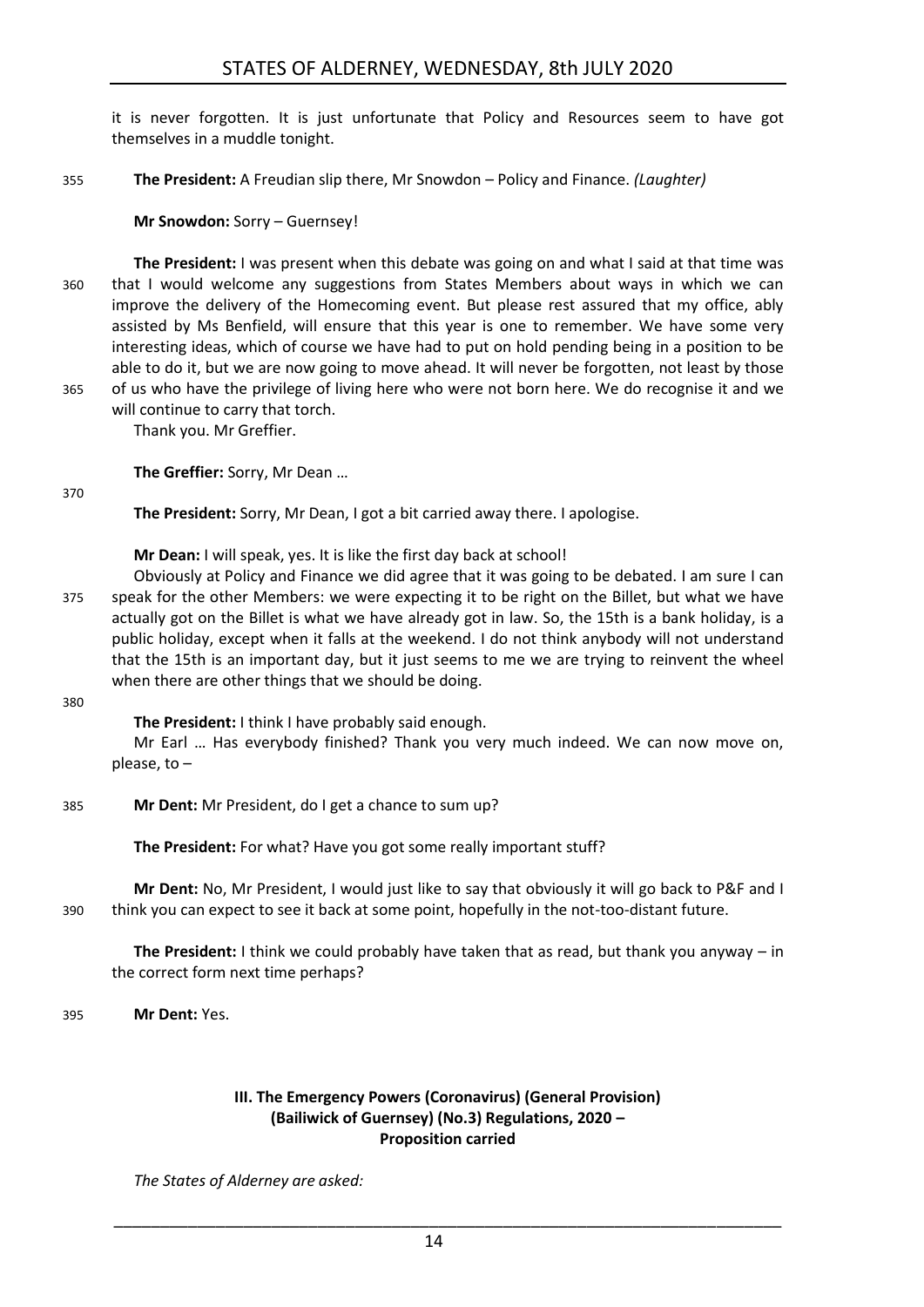*Not to annul 'The Emergency Powers (Coronavirus) (General Provision) (Bailiwick of Guernsey) (No.3) Regulations, 2020'.*

**The President:** Mr Greffier, can we move on now, please, to Item III?

**The Greffier:** Thank you, sir. Item III deals with the Emergency Powers (Coronavirus) (General Provision) (Bailiwick of Guernsey) (No.3) Regulations, 2020. The States of Alderney are asked not 400 to annul the Emergency Powers (Coronavirus) (General Provision) (Bailiwick of Guernsey) (No.3) Regulations, 2020.

**The President:** Thank you.

Mr McKinley, were there any comments at the People's Meeting on this Item?

405

**Mr McKinley:** There was one brief comment, sir. Mr Dent clarified the legislation process. It was noted that under Part  $1$  – screening, assessment and powers to detain etc. – the facility used in this rare case would be the police station with assistance from the Guernsey Border Agency and there would be no cost to the States of Alderney.

410

### **The President:** Thank you.

Mr Dent, you are going to propose this Item.

### **Mr Dent:** Mr President, thank you.

- 415 I would start by simply summarising the points that I made at our last meeting. These are all regulations made by the Civil Contingencies Authority. They are required to be placed before the States of Alderney in order that they be not annulled. There will, in fact, be a similar requirement each month until the crisis is over. This is because the regulations only last for 30 days. As occurred in May and June, you will note the extensive list of headings and the 420 subject matter covered, again not something I intend to go into this afternoon but I was minded to do it. The full texts are on the States of Guernsey Law Officers' website. There are some 85 pages; in May, there were 124 pages. As lockdown eases, the need for many of the regulations is falling away.
- As I hope you have noted, these regulations were made on 13th June by the CCA and 425 therefore expire in just 18 days' time. As you may also have noted, on 18th June a number of the regulations were revoked. This was of course coincidental with the introduction of phase 5 of the lockdown. The revocation of these regulations and the not-to-be-annulling will be dealt with as part of Billet No. 2. Having said this, not annulling is an important safeguard. All regulations that are passed outside this Chamber must eventually come to this Assembly for approval – or,
- 430 in the legalese, not to be annulled. Most of the regulations that come before us do not of course have the sell-by or expiration date that comes with regulations from the CCA that causes the not-to-be-annulling seem perhaps a little strange. However, although it may seem a little quixotic, I would urge you to exercise your right not to annul. We need to signal to all those who worked for us during the worst parts of the crisis that we have appreciated and supported their
- 435 work.

Thank you very much.

### **The President:** Thank you, Mr Dent. Mr Snowdon, I think you are going to second this.

440

**Mr Snowdon:** Am I, sir? Okay, yes, seconded, thank you.

### **The President:** Thank you.

Anybody have any observations they want to make? No? You are happy with that, Mr Dent?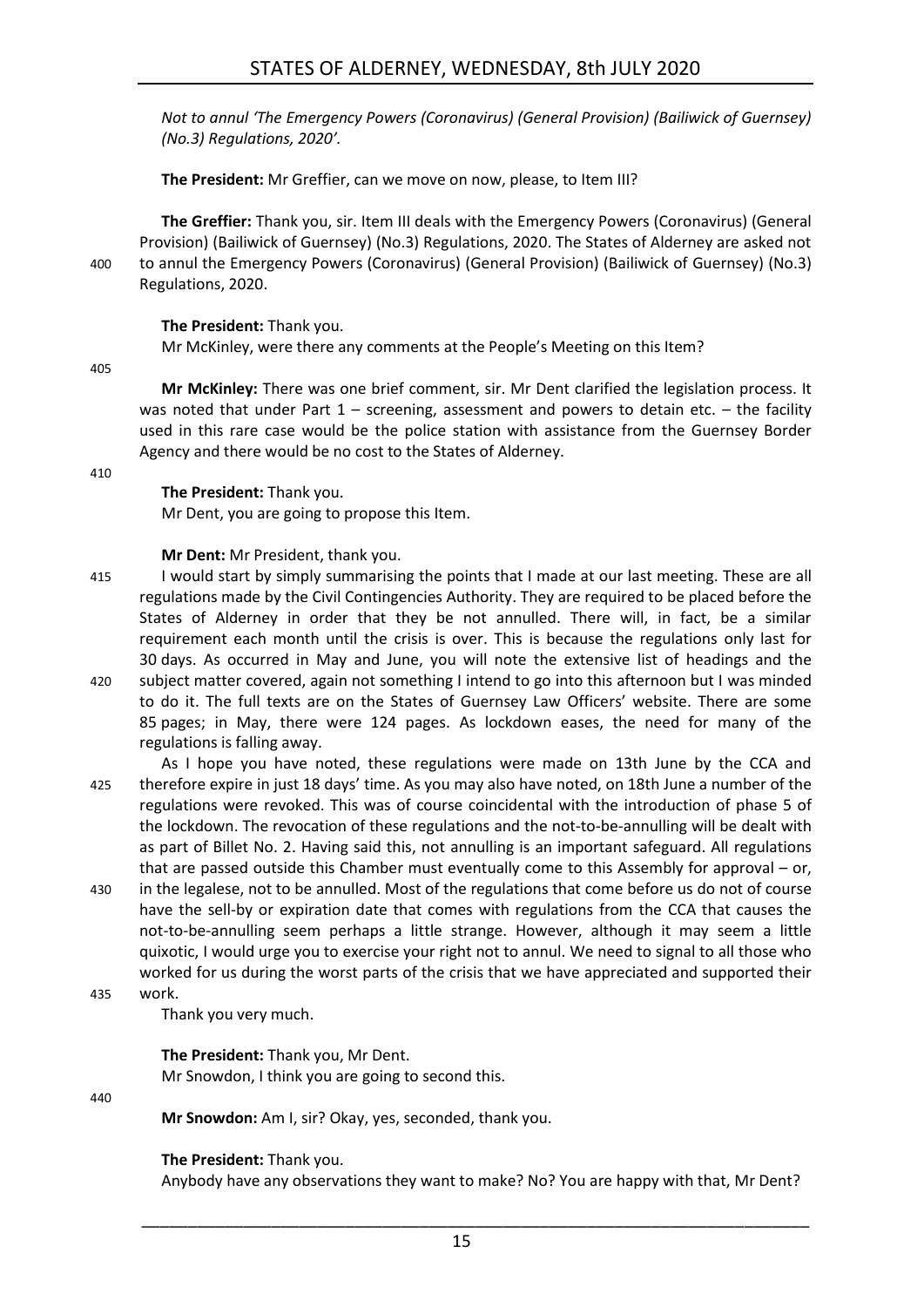### 445 **Mr Dent:** I am.

**The President:** Thank you. Can we take that one as read then, Mr Greffier?

**The Greffier:** Yes, sir.

### **IV. The Alderney Property Tax (Enabling Provisions) Law, 2020 – Proposition carried**

<span id="page-15-0"></span>*The States of Alderney are asked:*

*To approve the draft Projet de Loi entitled 'The Alderney Property Tax (Enabling Provisions) Law, 2020', and to authorise the Bailiff to present a most humble petition to Her Majesty praying for Her Royal Sanction thereto.*

450 **The President:** Item IV, please.

**The Greffier:** Item IV this evening is the Alderney Property Tax (Enabling Provisions) Law, 2020. A letter has been received from Mr Dent as Chairman of the Policy and Finance Committee and the States of Alderney are asked to approve the draft Projet de Loi entitled 'The Alderney 455 Property Tax (Enabling Provisions) Law, 2020', and to authorise the Bailiff to present a most humble petition to Her Majesty praying for Her Royal Sanction thereto.

**The President:** Mr McKinley, were there any comments on this at the People's Meeting?

460 **Mr McKinley:** There were, sir, yes. Mr Dent clarified the law. It was noted that the current measurements for TRP and occupiers' rates will still be used, and this process will be administered by the States of Guernsey, as is the Cadastre. The rates of charge will be determined at a later date by the States of Alderney through a budget process. Concerns were raised that residents should not have to pay more in order to support the businesses that have 465 received a discount/exemption in order to balance the finances. It was noted that it was not the intention for charities to be disadvantaged by this. A suggestion was made that a referendum should be required for significant variations in the charging structure. That is it, sir.

**The President:** Thank you.

470 Mr Dent, you are going to propose this Item.

**Mr Dent:** Sir, colleagues, this is the next stage in the long-running moves to introduce a single Alderney property tax by combining TRP with occupiers' rates. If I may remind you, the intention here is to give us more freedom, to give us flexibility, to give us control and to give us 475 independence. It will allow Alderney to set rates and categorise properties in a manner that reflects the needs of our own economy and our situation rather than that of Guernsey. It will, of course, also make the collection of taxes on property simpler and more efficient.

It is noteworthy, to me at least, that to date Bailiwick wide – that is to say in Guernsey – the approach has been to charge the highest TRP rates on business properties particularly on those 480 business types, and in the wider Bailiwick – again, that is to say in Guernsey – they have been able to afford to pay to take franchises. Alderney might want a different approach and set rates and categorise properties in a manner that encourages new businesses into the Island, perhaps even poaching some of the business from Guernsey. It can do that – if it wanted – by adjusting the rates on different business categories. Alderney might, on the other hand, want to lessen the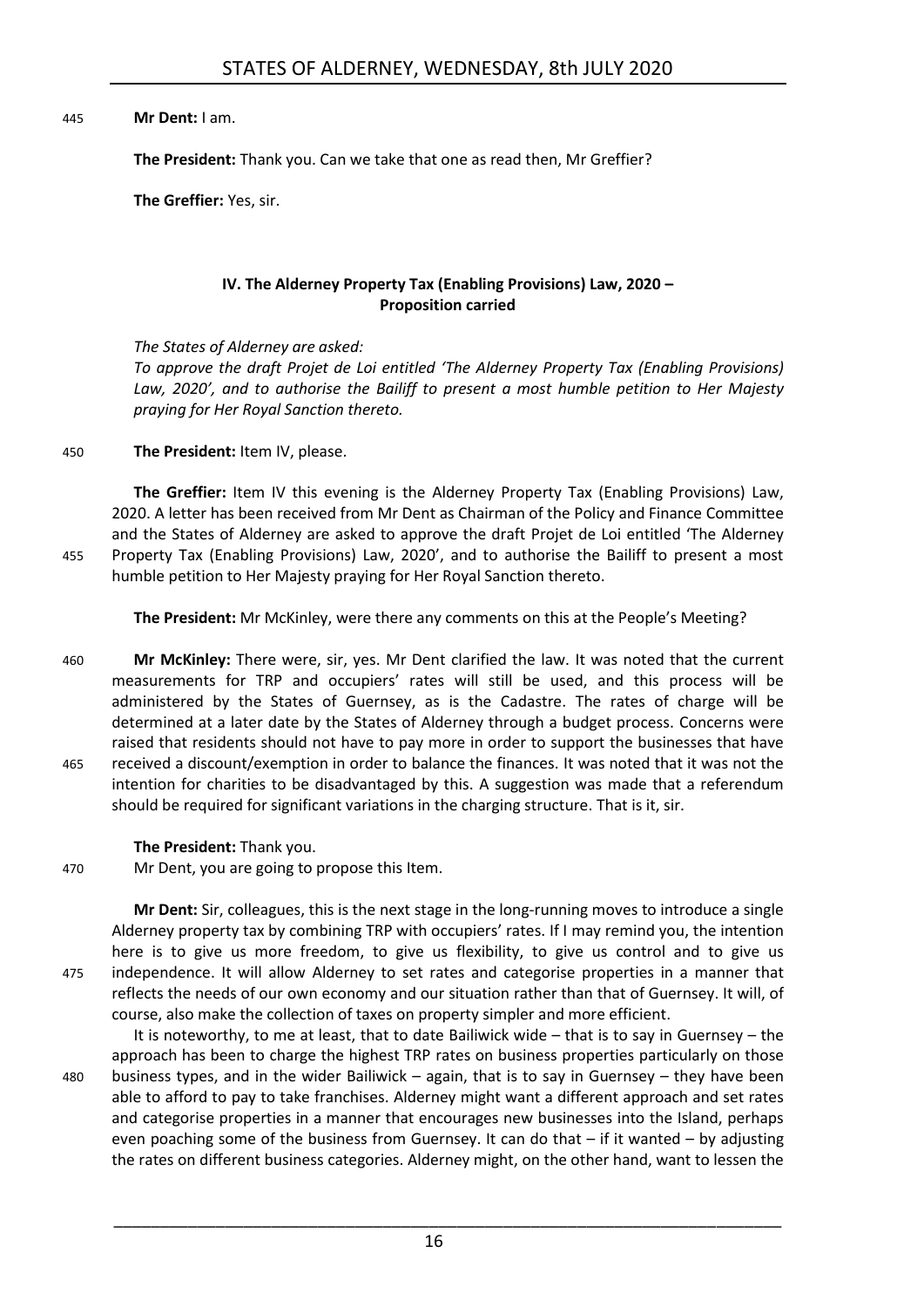485 overall tax burden on all its businesses or have businesses pay more in order to benefit residents, or indeed it might want to maintain the status quo. All of these will be options.

I would prefer, however, not to speculate tonight in regard to changes we might make. This is a matter to consider at Budget time. Tonight it is enough to vote the new freedoms for influencing our own destiny that these changes will bring and then to bring the new regime one 490 step further forward. Mr President, I think to reject this move tonight would be tantamount to saying we abrogate our responsibility to govern and let others govern in our stead. I do not think that is a very good idea. I would, however, like to emphasise that in the initial year we expect many people to see little difference other than one bill instead of two.

- I need now to dispel some myths that have been put about by Spartacus and one or two 495 Guernsey Deputies. The proposals for the Alderney property tax do not eliminate the future possibility of future support for the States of Guernsey to meet shortfalls in our revenue account, something which you probably know has its basis in the 1948 agreement. Firstly, for 2021, if the forecast yield from the TRP and other duty we are taking responsibility for is below what we would have received in a normal grant for 2021 then there is, in the policy letter on the
- 500 fuel and document duty recently considered by Guernsey, a commensurate reduction clause. This commensurate reduction agreed with Guernsey at Budget time within the States of Alderney would receive a small grant to ensure no financial detriment. However, the current forecasts suggest that there will be no requirement to exercise this condition from 2022 onwards. The States of Alderney should set its single property tax and duty levels so as to meet
- 505 budget requirements, and so the regular grant provision should fall away. It is understandably set out in this manner in order to discourage irresponsible political decisions or poor financial management with an expectation that this will be covered by the States of Guernsey. Secondly, in the event of exceptional events affecting income – such as COVID – there is a mechanism for going to Guernsey for support from the revenue reserve. All of this was agreed with Guernsey's
- 510 Treasury and Resources at the outset of the discussions about the single property tax and I repeat there would be a contingency in the event of exceptional issues. I am pleased to note that all this was reconfirmed last week. It is a welcome element of the new agreement, particularly whilst the States of Alderney builds its own reserves to provide for future contingencies.
- 515 Now let me go back to the first point: why do the figures suggest support for the commensurate reduction mechanism will not be needed? First of all, the grant currently received from Guernsey is £1.88 million. Using 2020 figures, the TRP raised in Alderney is estimated to be £1,108,000, rather higher than the older figure of £960,000 projected by Spartacus. The revenue estimated from document and fuel duties will add, in fact, another
- 520 £760,000 to the total, so overall the new issue is likely to neatly balance the previous grant. I acknowledge that the latter income group is variable and demand led. We will therefore continue to monitor it closely before agreeing to our Budget.

Thank you very much, Mr President.

525 **The President:** Thank you. Mr Earl, you are going to second this Proposition.

**Mr Earl:** I am indeed. Mr President, fellow States Members, I shall keep this very brief. This is a sum zero proposal which gives the States of Alderney greater control over its finances. I 530 commend it to you all.

**The President:** Very succinctly put, Mr Earl.

I am looking round to see if anybody wants … Ms Burgess.

535 **Ms Burgess:** Thank you, Mr President and fellow States Members. I have written a piece on this because I have heard some questions and some comments made by my fellow States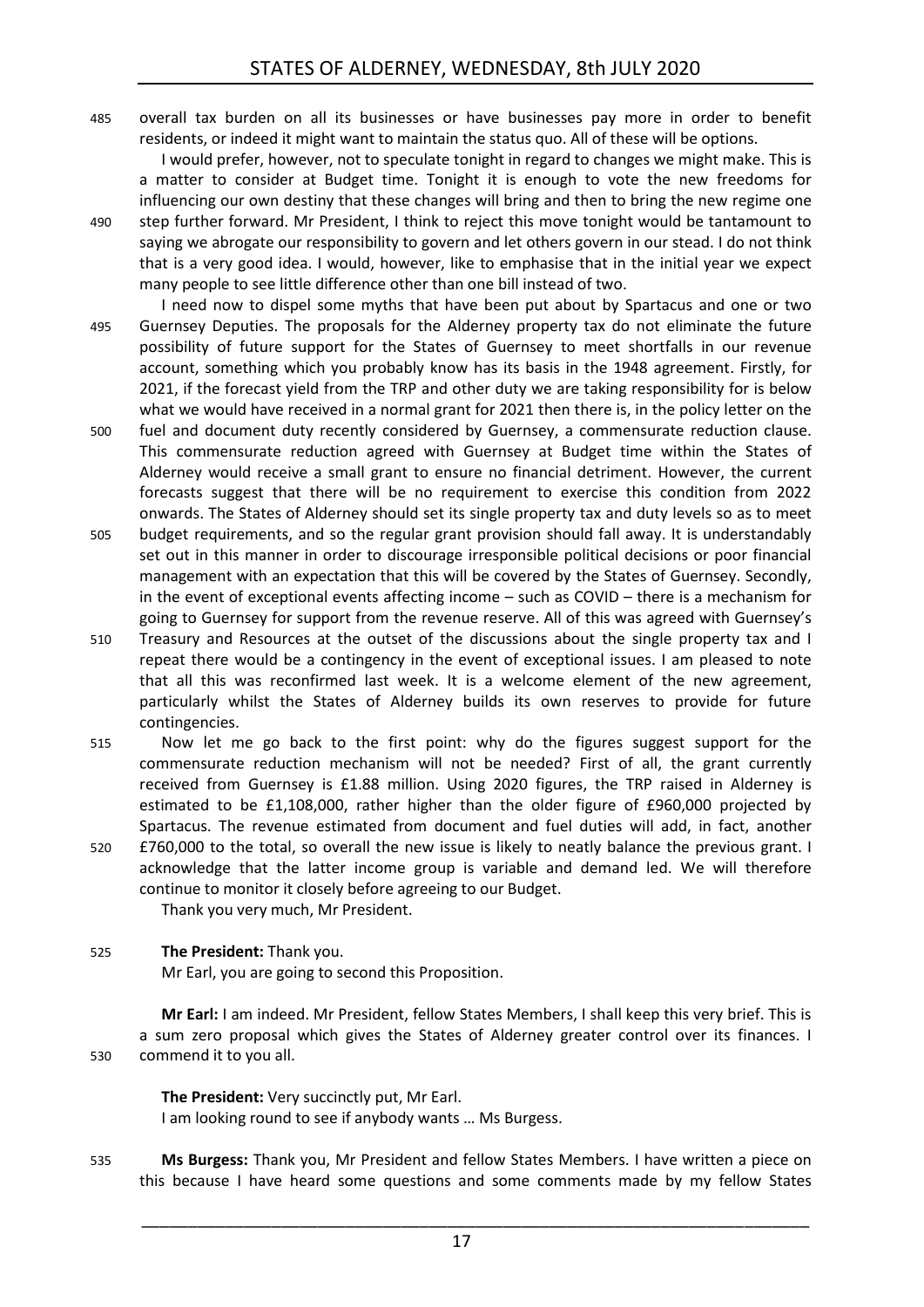Members, so I just wanted to address it because I wondered if this was echoing how people are feeling.

- My thought on this is the main difference is that the Alderney Property Tax will be paid to the 540 States of Alderney rather than Guernsey and I think that is a statement that sits well with me. It is a control of our spend, and this has to be a good thing. And it is not a rushed process. This is something else that somebody felt we were rushing towards but it could not be further from the truth. I am just going to do a very small history on it so that we understand where we are and why we are here now.
- 545 In late 2014 a review into the financial relationship between both islands was agreed following a brief which had been prepared by both Civil Services for the Alderney Liaison Group. There was a detailed review carried out then, in 2015, and a final report considered by both States in February 2016, and all recommendations were accepted. There was a public meeting in Alderney at the same time, with an initial target due date set at January 2008. Both Civil Services
- 550 agreed the change process through 2016 and early 2017. September 2017 saw the States agree to introduce a new single property tax by 2019 but then fail to agree to instruct the Law Officers to prepare for this legislation, so the States revisited it again in July 2018 and finally accepted the introduction of a single property tax in the legislation plan. The target date was then January 2020. In late 2018 and 2019 it became clear that Brexit priorities would delay the legislation, so
- 555 it was then agreed to shift the start date to January 2021. So, we are now back on track. As it says in the Billet paper – and I like this word – it 'empowers' the States of Alderney to, by ordinance, make provision in relation to the taxation of real property in Alderney. I am happy to vote for the enabling legislation as we are going to get control of our own spend. We get more transparency with proper purpose in relation to the taxation of real property in Alderney.
- 560 There will be no requirement to revert back to Guernsey for permission and there will be an opportunity to pay in monthly instalments so it can be more manageable. There will be leaflets delivered into households in Alderney during this month to help clarify. The TRP and occupiers' rates equate to near enough the same as the new single bill. The main difference is the Alderney Property Tax will be paid to the States of Alderney rather than Guernsey. Income from property
- 565 tax will be used to pay for the local services delivered in Alderney which are the responsibility of the States of Alderney. Landlords and tenants can come to an agreement on how to combine this bill, and so it will basically cost the same.

Having said all this today, it is actually just about the enabling legislation to go through – just later than we had originally expected. In an earlier meeting Mr Dent said that this is about more 570 control of our own destiny and he said this is surely a good thing, and I actually agree with that statement, Mr Dent, so thank you.

**The President:** Thank you very much indeed. Mr Snowdon.

575

**Mr Snowdon:** Thank you, sir. I think I just need to declare an interest in that I do I own commercial and residential property.

I just want to go through a few points with this because it does concern me. We received a presentation this week with some numbers, so I will just go through a few bits in the 580 presentation that we received.

On page 15 of the report it states 300 units, property tax, which will be the combined tax, and what it is now is £1,137 per year, and I was told that that was for a three-bedroom property. I think what we need to take into consideration is that there has already been a 10% increase in TRP from Guernsey, and more on bigger properties. We also agreed a 5% increase by the States

585 of Alderney. I do hear this rumour that goes around quite a lot that our rates are so much cheaper than the UK and that we really should be putting our rates up quite considerably, so I would like to take you back to that number: £1,137 for a three-bedroom property. I know myself a cottage in the UK, in Sussex, is £1,400, and if you are a single person you get a discount on that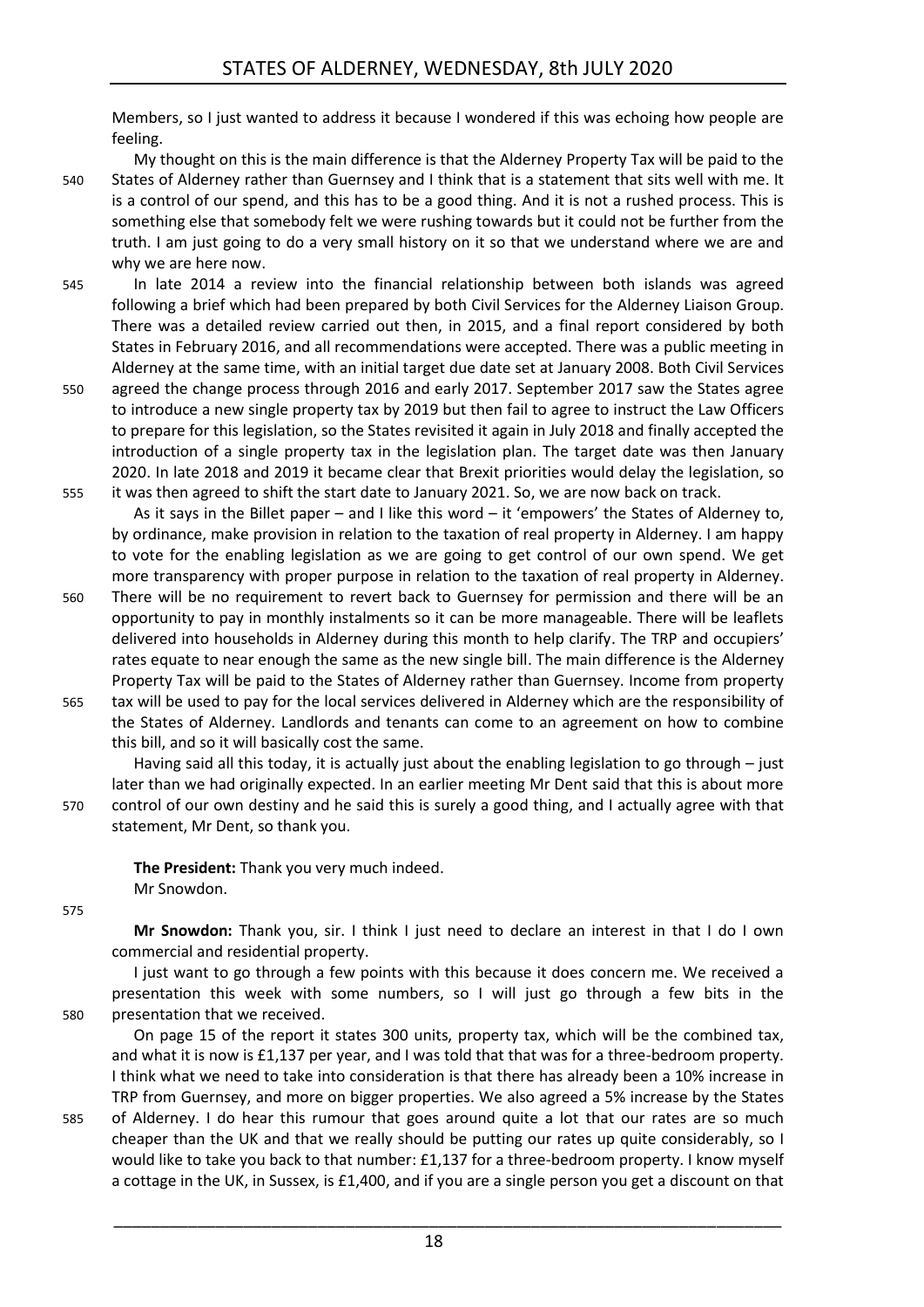yearly rate. What I am trying to emphasise is your rates are actually getting near the UK as it is 590 now. And then we did have the press release from the States of Alderney – and it does say it in the press release, and I think it was debated and it probably will be another time – that the ambulance fee may likely be added to this as well. I think we need to be up front with the public about what could potentially happen with this when it does come into force. I was not at the last People's Meeting but apparently second-home owners were discussed as well, so there seem to 595 be a lot of different items being added the whole time which have not been endorsed by P&F to my knowledge but they seem to be getting out into the public domain.

I know Mr Dent said we did not want to talk about this in debate, but it is actually quite critical that we do take it into consideration. So, I do ask the question: what other increases are going to be put on to this? I am going to be quite hard on this because I think we do not quite 600 know what the next six months is going to hold. We have got the COVID-19 economic crisis – that is the financial crisis that we will be unfortunately heading into, and we really need to brace ourselves and help the community as much as possible

When we compare this to the cost of living, if we look at the electric costs you have got UK 15.2p, Guernsey 14.74 p, Alderney 44.5 p. Water rates have increased quite considerably. Then 605 you go to the food costs. I have been talking to a local family – quite a lot of local families – two adults with two little children, and they told me that they spend £200 a week on groceries. That is £10,000 a year, so I think we do need to take this into consideration. I also talked to someone who is a pensioner, who said that they were spending £60 a week on grocery costs. Then you put maybe travel costs into it and also they may have a mortgage or rent to pay, and I really 610 think the States of Alderney has to be quite careful about jumping at something where we think,

- 'This is a taxation and we can get some money in from here.' I am going to try and find my words correctly for this and I do not want to be too harsh, but I do worry as a States of Alderney that we are not coming up with new revenue streams and potentially we will be looking at this because there are no ideas coming on to the table. I do hope that there are going to be ideas
- 615 coming on to the table and things are actually progressing, but we need to look at new revenue streams – because if not, this is what is basically going to go up and up to raise that revenue. I am concerned about that and I think we need to be upfront with the public because the worst thing is we do not want to lose young families who are struggling to pay all of these things I have just outlined and then the States of Alderney just makes it harder and harder. I think we have 620 really got to be very cautious with any tax rises in the next six months to a year, until we know

where this COVID-19 crisis is going to end up.

The report also talks about other revenue streams – coins and stamps and other income – and I think it actually highlights that we need to make a lot more income from other sectors, and I did actually highlight that in the Guernsey debate. So, though I will be supporting this tonight, I 625 hope the future States is very careful in increasing this revenue at the moment while we have got a struggling economy. I think we have got to realise that potentially it will be a lot worse in six months' time. We currently have all the Guernsey support, which is absolutely fantastic for the businesses and self-employed, but I am not quite sure the level of support that will be there.

I think you will remember that I raised the question in the presentation last week. At the 630 moment, the staycation promotion – free moorings, free water taxi, free boat lifts – all sounds fantastic, but who is paying for it at the end of the day? I do wonder that we might not balance our books and have to basically go on to taxation on this, and I do not think the public can actually take it at the moment. We are balancing and I would be very cautious with this. As we know and as Mr Dent has highlighted, unfortunately the gambling income is going down and we 635 have not got these revenue streams coming in at all.

So, to sum it up, I think we need to encourage young people to the Island. We have got to make Alderney look attractive, and unfortunately there may be too many things that make it look unattractive financially and I think we have got to be really careful we do not add to that. I know Mr Dent said in his opening statement that we could poach businesses from Guernsey. 640 Okay, so let's say that we put the business rates down, if that is what you are proposing, but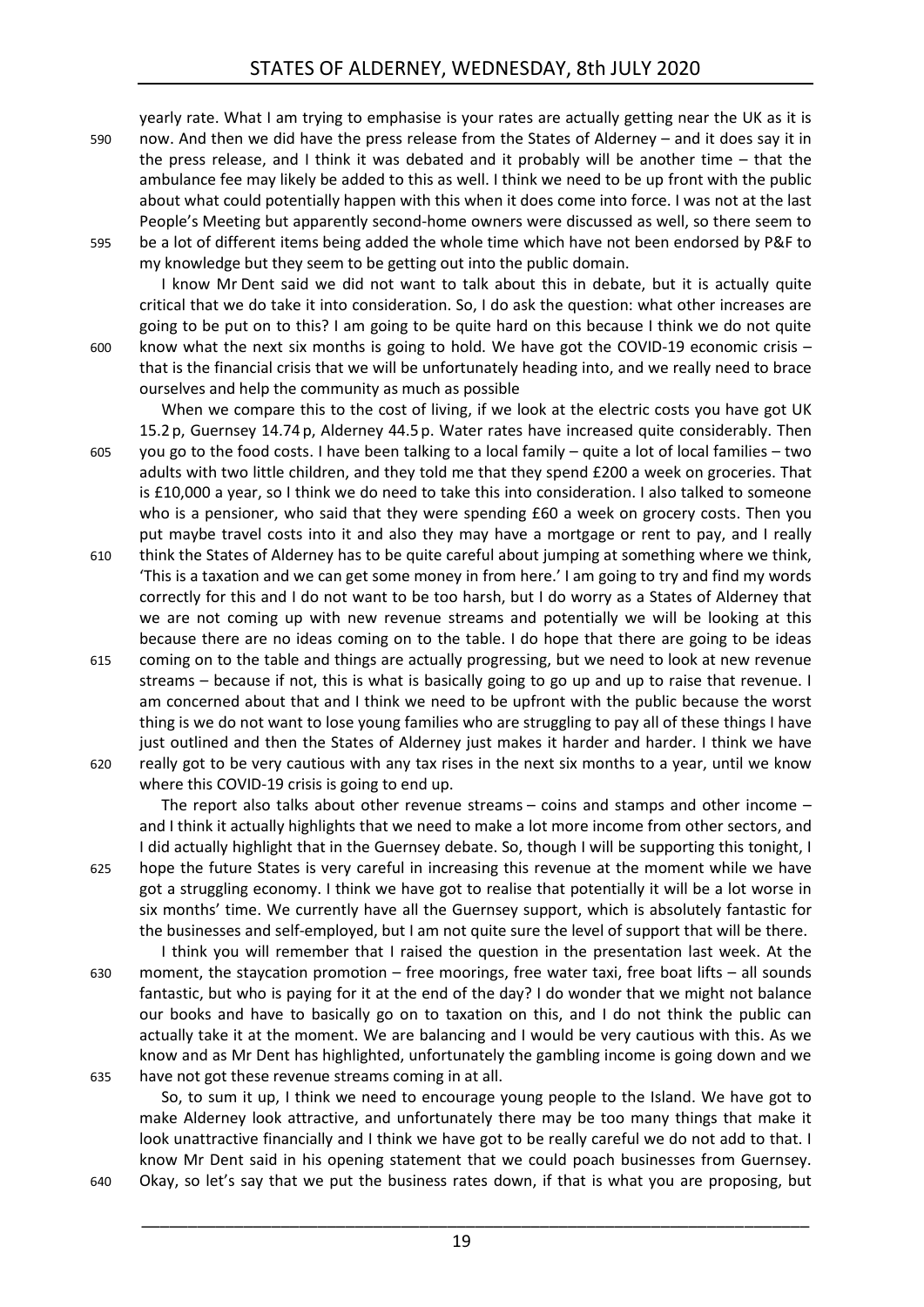someone else is going to have to pay for that because it has to balance at the end of it. So I think we have got to be upfront with the whole situation.

As I say, this will be for a future States. I do support this Item but I think it needs to be a very cautious approach and I hope I have outlined that things are not as cheap as some may feel in 645 Alderney.

Thank you.

**The President:** Thank you very much. Mr Gentle.

650

**Mr Gentle:** Sir, thank you, fellow colleagues, this Item is purely about enabling legislation to be drafted. The new single property tax where occupiers' rates becomes a thing of the past – it gets abolished – will give us the ability in the future to alter and adjust any changes in a manner best suited to our own needs. We will have the responsibility of managing the balance between 655 how much we raise and the continuing maintenance of the standard of service that the money is

to pay for  $-$  it is something that Mr Snowdon alluded to  $-$  and that will be an omnipresent, ongoing challenge for any future States.

TRP is a tax on property by its very title, and a tax on property is known as rates. Under the aforementioned 1948 agreement, rates collected in Alderney are supposed to remain in 660 Alderney and not disappear down in Guernsey's bank account, so finally getting the money to stay here is to be applauded but we have to have the option of being able to set our own rates based on local conditions and not being reliant on whatever Guernsey decides is the one-sizefits-all solution of the day. I fully support the premise of being responsible for our own money and can see this being nothing but a good thing for the Island moving forward.

665 Thank you.

### **The President:** Thank you.

I think, Mr Jean, you were just beaten to the post. The floor is yours.

670 **Mr Jean:** Thank you very much, sir.

It is well known that I have got an interest in this, and I do declare interests straight away. I am not happy about this and I remain not happy. I will vote against it. Here, basically, when you look at this it is the Alderney tax enabling provision and it is basically the last chance to vote this out, and I believe it should be voted out. My reasons for feeling that way are that one could look

- 675 and say that it drew very little comment at the People's Meeting. Well, let's face it, there was not a great deal on the Billet, but my goodness, on the following Monday there was plenty on the table for us to discuss at a special meeting that was called with a financial consultant and at that meeting the package was discussed. I am not going to go over the figures that Mr Snowdon quoted to you, but one of my disappointments is that I feel it was not exactly ethical not to
- 680 include some of the financial package in the Billet to give the people a chance to comment properly on what is coming. That, in my view, is wrong – that is sort of slipping it round by the back door. What happened was the People's Meeting … and it also was a sign of, to me, illpreparedness, not ready for this. We have not had the final discussion, so I am pretty unhappy about that.
- 685 I have said plenty in the past, so I am going to leave it at that, but I am going to vote against it and I am going to tell the States this is your last opportunity to vote this out and in my opinion you should. The reason that you should is because unfortunately, for me, to have this in our hands here … I am afraid. I am quite worried, I really am, about what the future will hold for people here as regards their costs and how this will be used, and I am sincerely worried about 690 that.

Thank you, sir.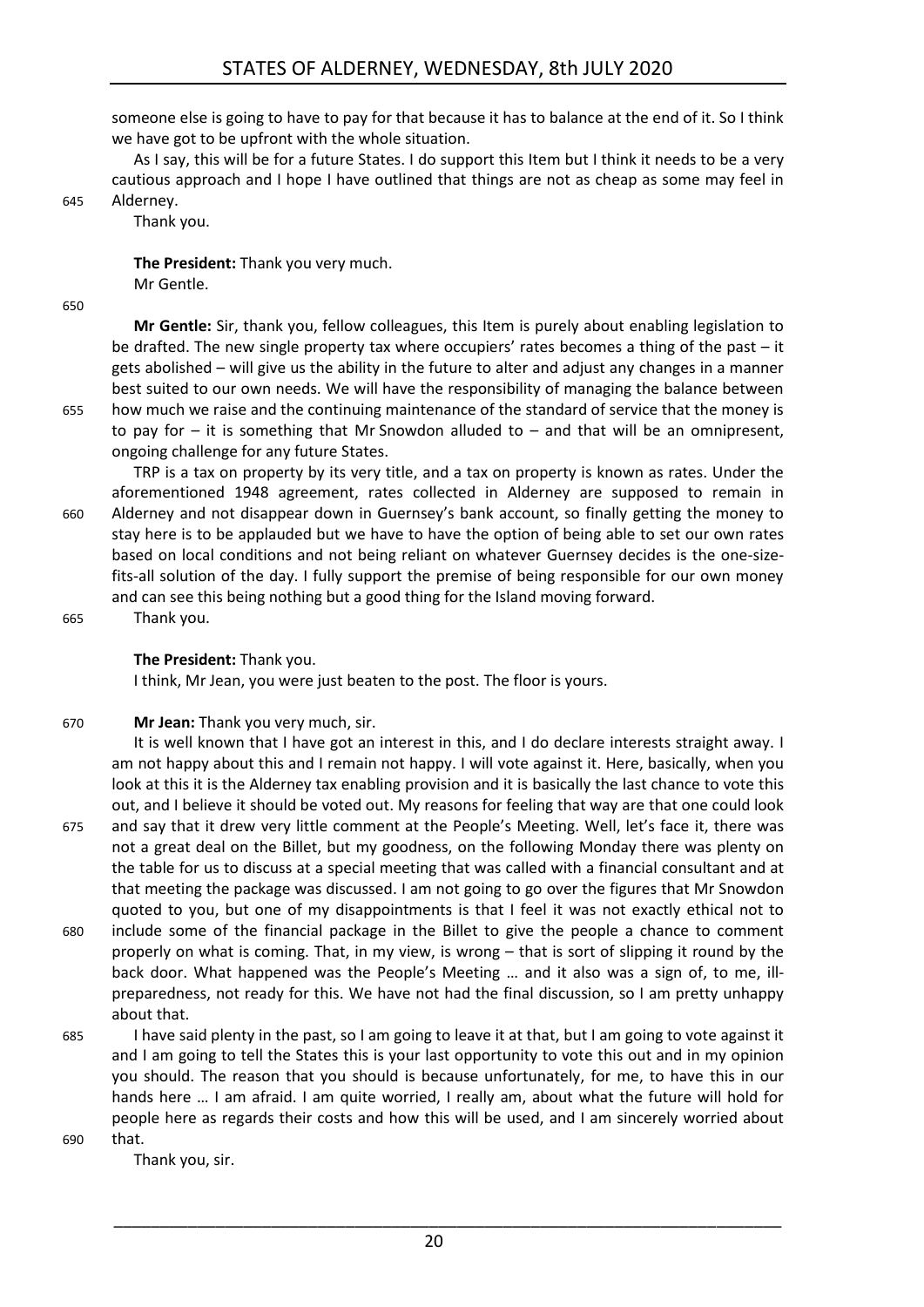**The President:** Thank you, Mr Jean. Mr Dean.

695

**Mr Dean:** Thank you, sir, fellow Members. I think some Members here tonight have actually missed the point. As has already been raised, this is enabling legislation and it actually brings control back for ourselves. There are going to be no increases. Whatever you paid with occupiers' rates and TRP this year is what you will be paying next year – let's make that 700 absolutely crystal clear – but it gives us the power later on to revise those rates. As Mr Dent said, it would be wrong for us to speculate tonight on this, and in his opening lines he did speculate.

I am voting for this, not for any increase. I am voting for it so we have got some control and we know what the rates are going to be. Last year, as Mr Snowdon pointed out, we raised the rates by 5% and then Guernsey raised them by 10%, so it was a 15% increase. If we had had 705 control then, there would have been only one increase from us. So the future is in our hands, and isn't that what we want? I do not want somebody else dictating what we are going to pay. Everybody on this Island should have the opportunity to input, and with this being a new tax  $-$ TRP is going to be effectively zero, the occupiers' rate is going to go and it is going to be this new

Alderney tax – it does actually put it in our hands, so for it to go up at all it would have to come 710 back into this Chamber and everybody on the Island would have an opportunity to input. Isn't that what we want? It is certainly what I want. I do not want somebody who does not live here saying Alderney can pay another 10%.

But at the end of the day the books do actually have to be balanced, so, as Mr Dent says, yes we could encourage other businesses to come. The only way I see we can encourage other

715 businesses to come is if we could give them a deferral on their rates and then actually claim it back. We cannot reduce their rates, because if we reduce the rates, as Mr Snowdon has already pointed out, it puts it up for everybody else. I am not standing here tonight and going to vote for this because I want the rates to go up. I want them to stay the same and I want Alderney to balance its books, and it is for us now and future States to be able to do that. We are actually 720 getting back control.

I know Mr Jean and I will disagree, but it is much better for us to be in control than somebody else, Mr Jean, it really is, so I commend this to be passed in the States. Thank you.

725 **The President:** Thank you, Mr Dean. Mr Roberts.

### **Mr Roberts:** Yes, please, sir.

With respect to Mr Dean, we certainly have not missed the point. Guernsey used to set the 730 TRP and Alderney set the occupiers' rate. This is now going to be regulated as one tax by Alderney. In 2021 document duties and fuel tax will also return here for Alderney to manage, as we are told, and I welcome Alderney managing its own affairs but beware: any unpopular hikes or changes will involve a blame change. Blame will shift. The public, already under challenge to make ends meet here, will stop blaming Guernsey for huge rises in TRP: they will be pointing the 735 barrel at us standing right here for whatever rate is arrived at. Now the landlord pays all and

then he passes the charges on. I am not really sure that is really right or just, but that is what it is now. I am not really sure on that.

We have just had a huge rise in TRP from Guernsey and we will inherit that rate, and I feel it is an unreasonable hidden rise for many based on the size of their dwellings. Some who had big 740 houses went up 30%-50%. That was wrong, all decided before the COVID crisis that engulfed us all.

Ten instalments starting in March 2021 or a one-off payment – I have been assured that a 10 instalment plan will not incur any administration charges. If that happens, I for one will quote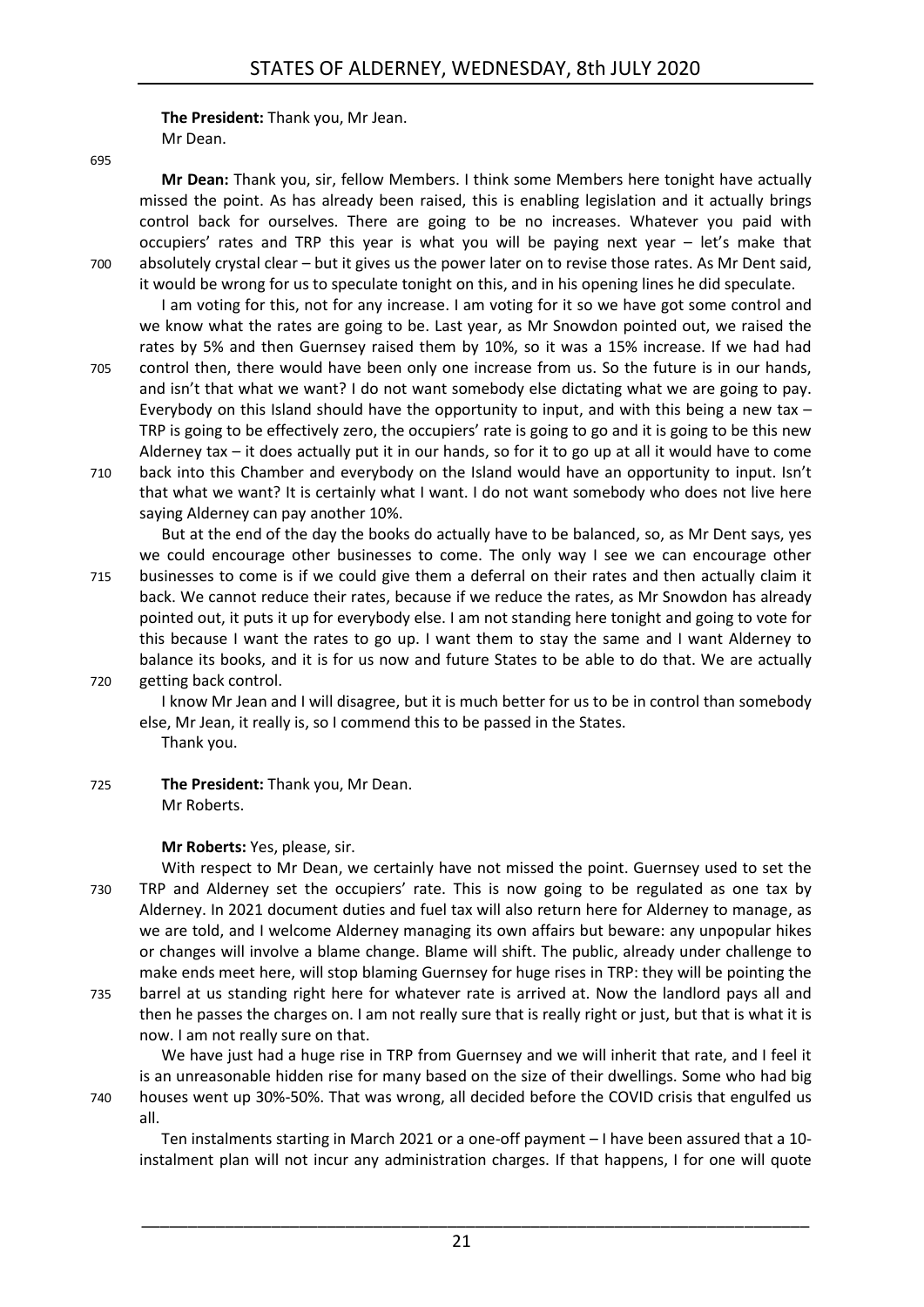what I was told at that recent meeting, so anybody paying over 10 instalments should not be 745 charged one penny more than if they were paying it as a whole charge.

Do not fiddle with it, spend it or adjust the rates until the stagger unwinds, when we see a full picture of where we are. It is the only fair way. We have that obligation to the public on financial solvency. We live in a very fragile economy and we simply have to get it right.

Talks of charging the new ambulance to the tax is both premature and wrong and a case of it 750 burning a hole in our pockets. Do not think rises, think efficiency savings in government and not out of people's pockets, think of savings within our own organisation. I asked for a breakdown on Government spending rises in the last few years and I did not get a reply, sir. This is all relevant to book balancing, how we achieve a fairer and more sustainable platform for Alderney to progress and our Island's well-being.

755 Was this new tax rushed in? No. Rush to judgement? Also no. Be careful what we wish for. We need new income streams and business desperately and we have failed to attract that, so it is time to start thinking outside the box and concentrate on that one effort and think radical. Mr President, will you allow me to thank Steven Taylor for all his work in this, please?

### 760 **The President:** Of course you may.

**Mr Roberts:** He has conveyed and explained detail in such a manner that we can all digest and he has been invaluable.

- I support the repatriation taxes, TRP, document and fuel duty. The one I want home is alcohol 765 and tobacco duty. That may prove much more contentious but it can be done and should be done. Many barriers are quoted but barriers can be overcome. We have good business brains in the community, so let's use some of those business brains in the community outside our own Civil Service, and they, I am sure, would get advice for nothing.
- Alderney paid its way before the Lloyd's crash. Lots of people forget that very fact, that we 770 were solvent and we relied little. I fully support getting our hands on the reins, Mr President. Let us not become the runaway horse that damages the local economy, though. I support this small step towards running our own affairs, I support the coming opportunity for Alderney to run its own affairs, but even more I support fairness to the public after huge hikes in TRP that many are struggling to keep up with this year. Looking inward for government saving in tandem with 775 progressing the rate, I however support and I welcome running our own affairs.
	- **The President:** Thank you, Mr Roberts. I think that just leaves Mr McKinley and Mr Harris. Do either of you …? Yes, Mr Harris.
- 780 **Mr Harris:** Mr President, fellow States Members, I simply see this proposed legislation as a streamlining of the current process, making it easier and clearer for the bill payer whilst giving Alderney a piece of the pie that has previously been unavailable to us, together with the control of what we might want to do with that piece of pie, which is very important indeed. At the moment, I see no real negatives with this Item and anything else is speculation.

785

**The President:** Thank you. No, Mr McKinley?

**Mr McKinley:** No, thank you.

790

**The President:** Mr Dent, would you like to sum up? Could I invite you, Mr Dent, in dealing with your summing up, just to explain to us what this presentation was that Mr Snowdon has referred to? He has got a very impressive-looking document there, very colourful he tells me, but it might just be helpful for us all to understand what the background to that was and to get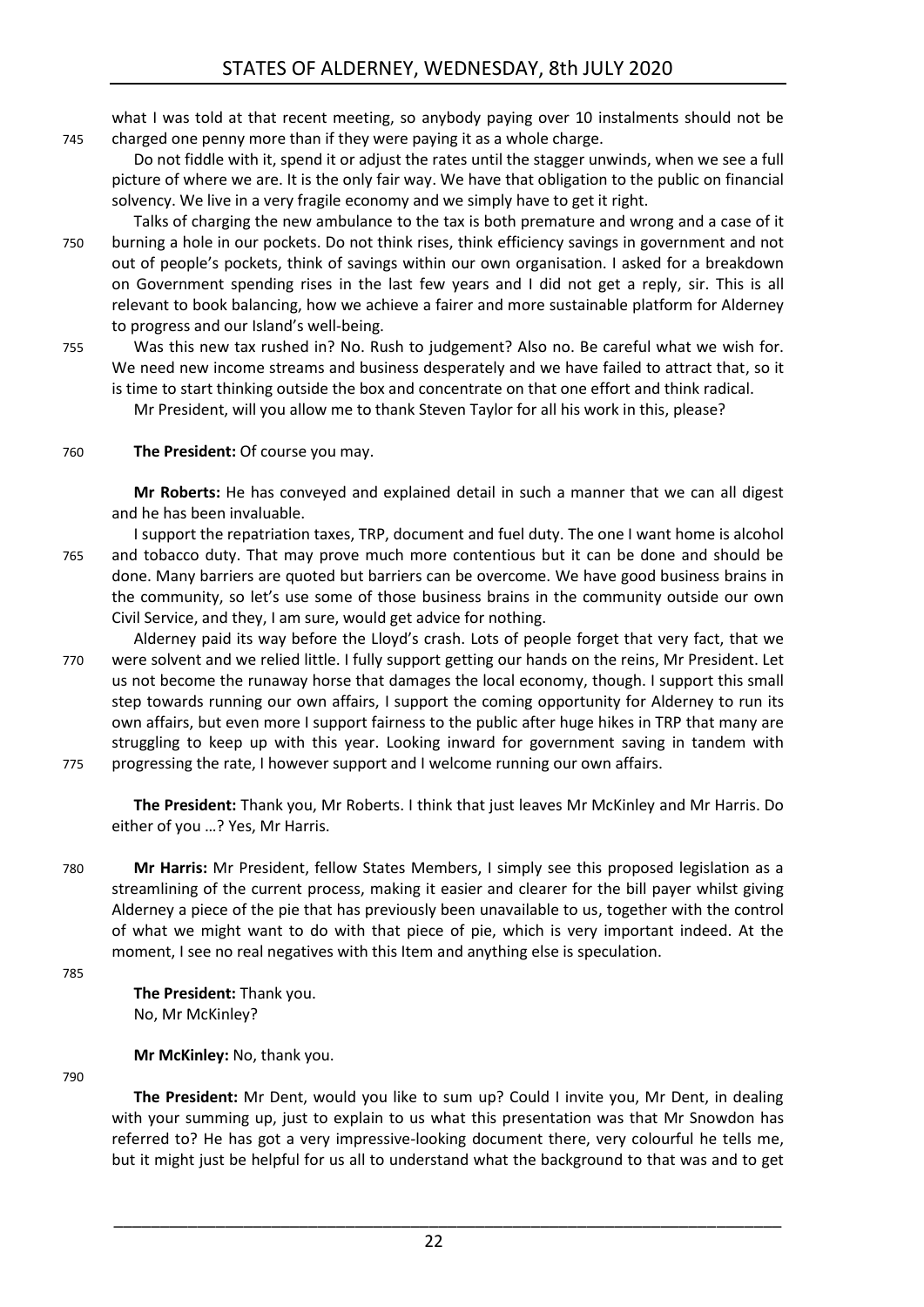795 just a flavour, and maybe you might want to consider whether that document could be published.

**Mr Dent:** Mr President, the presentation was on Monday and the States produced a financial adviser who took us through the history of the present process from its first gestation in 2016 800 and emphasised, I think, most of the points that were made tonight by most of the Members. I think certainly there is nothing in that document that I can see that would be considered [inaudible].

**Mr Snowdon:** A point of order? A point of correction?

805

**The President:** Yes, please.

**Mr Snowdon:** I did ask at the time and I think we were allowed to quote from the document and were not to share it. That is not me saying it, I would like to share it, but  $-$ 

810

**Mr Dent:** Thank you for reminding me. We did ask the author if it would be okay and he said he would be happy for us to quote certain sections but he did not think it was wise at the time to put it out. I will check with the author again because I actually think it could be a useful document. That is my own view. I am not saying … If I can now just go on to a couple of points 815 that were made?

**The President:** Yes, please do, and I apologise for –

**Mr Dent:** I would just like to start with Mr Roberts, who referred to new businesses. I was not 820 going to talk about rebalancing and I am not really going to talk about rebalancing, but I just want to point out the rates for three types of office accommodation for legal services, accounting services and non-regulated financial services, which are eye-wateringly high and may well be sensible for Guernsey but the estimated 2020 sums the combined TRP and occupiers' rates in Alderney will bring are precisely zero, £12,700 and zero again. We are frankly mad if we

825 think these rates are a useful policy. Here we are trying to attract back-office support businesses to move from Guernsey and Jersey, and this is what we charge – or maybe I should say try to charge because it seems no one is taking us up on the offer.

My last thought is just to reiterate that you can only vote against this Item if you believe Alderney will be irresponsible and I do not think that is a nice thought. I think we are 830 responsible.

To Mr Jean … Sorry, I was going to say something. I think he was debating some hypothetical budget in the future, but that is for another day.

Thank you.

835 **The President:** Thank you very much indeed.

**Mr Dean:** Sort of a point of clarification? You are probably not going to allow it.

**The President:** Well, go on then, persuade me.

840

**Mr Dean:** Just the fact that this month there is a detailed pamphlet going out that explains everything to everybody, and I think that is important.

**Mr Dent:** Yes, I will second that.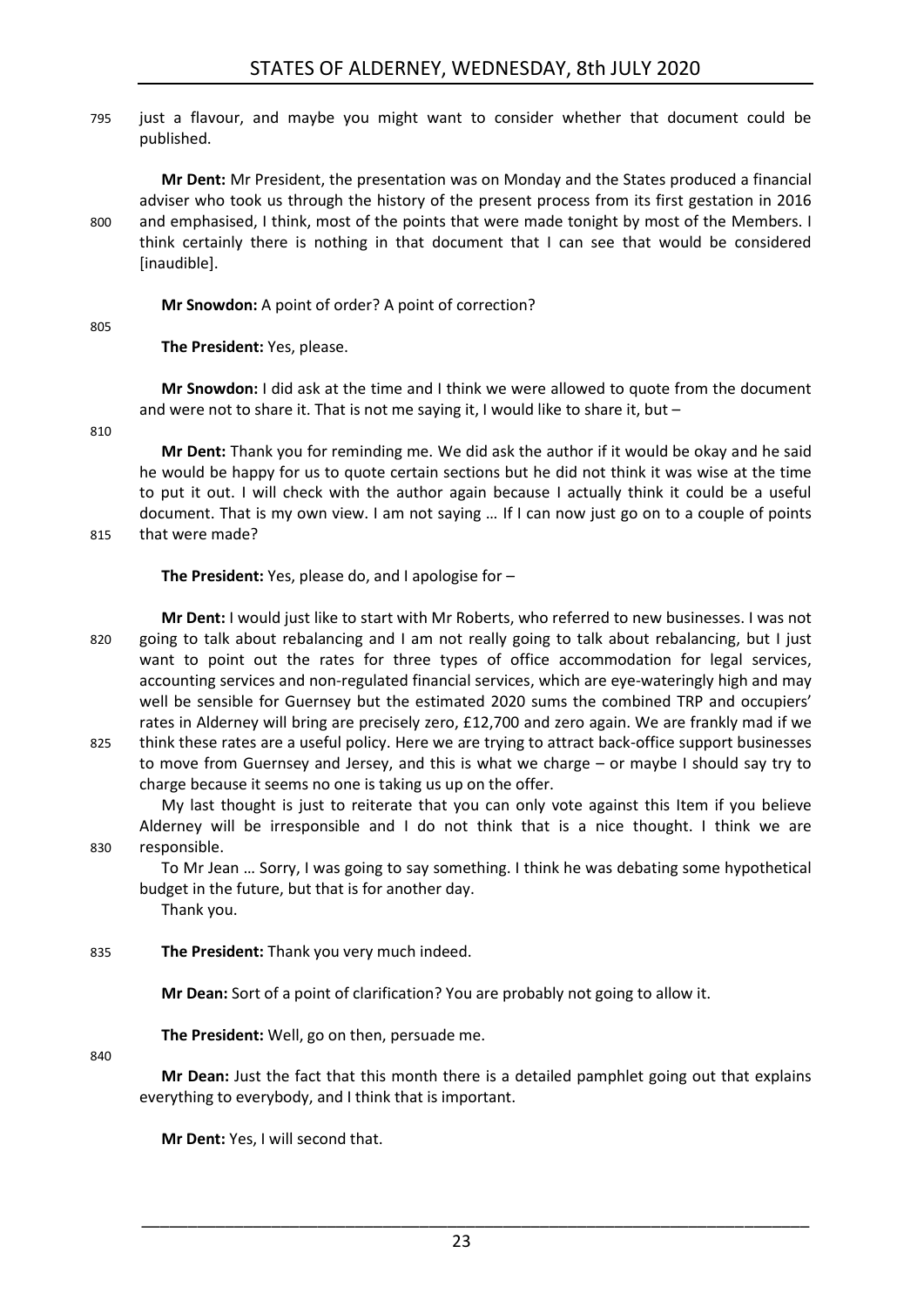### STATES OF ALDERNEY, WEDNESDAY, 8th JULY 2020

845 **The President:** Thank you very much indeed, and just for a point of information from me in relation to a matter that Mr Snowdon raised about the ambulance and putting the cost of the ambulance on to the rates, the resolution at the last meeting was that the States would look at different funding methods. So, as I understand it, no decisions have yet been made. All the options will go to Policy and Finance and then there will be a date and then it will come here. I 850 know a number of people have said to me the decision has already been made but I just wanted to clarify that that was not in accordance with the resolution.

**Mr Dent:** In this case you are absolutely right. You are always right, Mr President! But yes, it is a very good point to have made and I think this is one of the problems – as soon as something 855 is mentioned it goes out into the public and it has been a decision even if it is mentioned in the context of a possibility, and I think this should be regarded as just one of the options.

**Mr Snowdon:** Just a point of correction. It was actually in a States of Alderney press release that came out – that sort of indicated it quite strongly, I thought when I read it – but not in the 860 resolutions –

**The President:** Well, we will go by the resolutions and not by the statements that are put out into the public domain.

Mr Greffier, can we take the vote, please?

### 865

**The Greffier:** Thank you, sir. The States of Alderney are asked to approve the draft Projet de Loi entitled 'The Alderney Property Tax (Enabling Provisions) Law, 2020', and to authorise the Bailiff to present a most humble petition to Her Majesty praying for Her Royal Sanction thereto.

> **ABSTAINED** None

*A vote was taken and the results were as follows:*

**AGAINST** Mr Jean

**FOR** Mr Roberts Mr McKinley Mr Dent Mr Snowdon Mr Dean Mr Gentle Ms Burgess Mr Harris Mr Earl

**The Greffier:** Sir, 9 votes in favour and 1 against.

### 870

**The President:** Thank you very much indeed.

### **V. Appointment of States Auditors – Grant Thornton Limited (Channel Islands) appointed**

<span id="page-23-0"></span>*The States of Alderney are asked:*

*To agree to the appointment of Grant Thornton Limited (Channel Islands) as the auditor of the States of Alderney and the States of Alderney Water Board for five years with effect from the 2020 accounts.*

**The President:** The next Item, Mr Greffier, is Item V.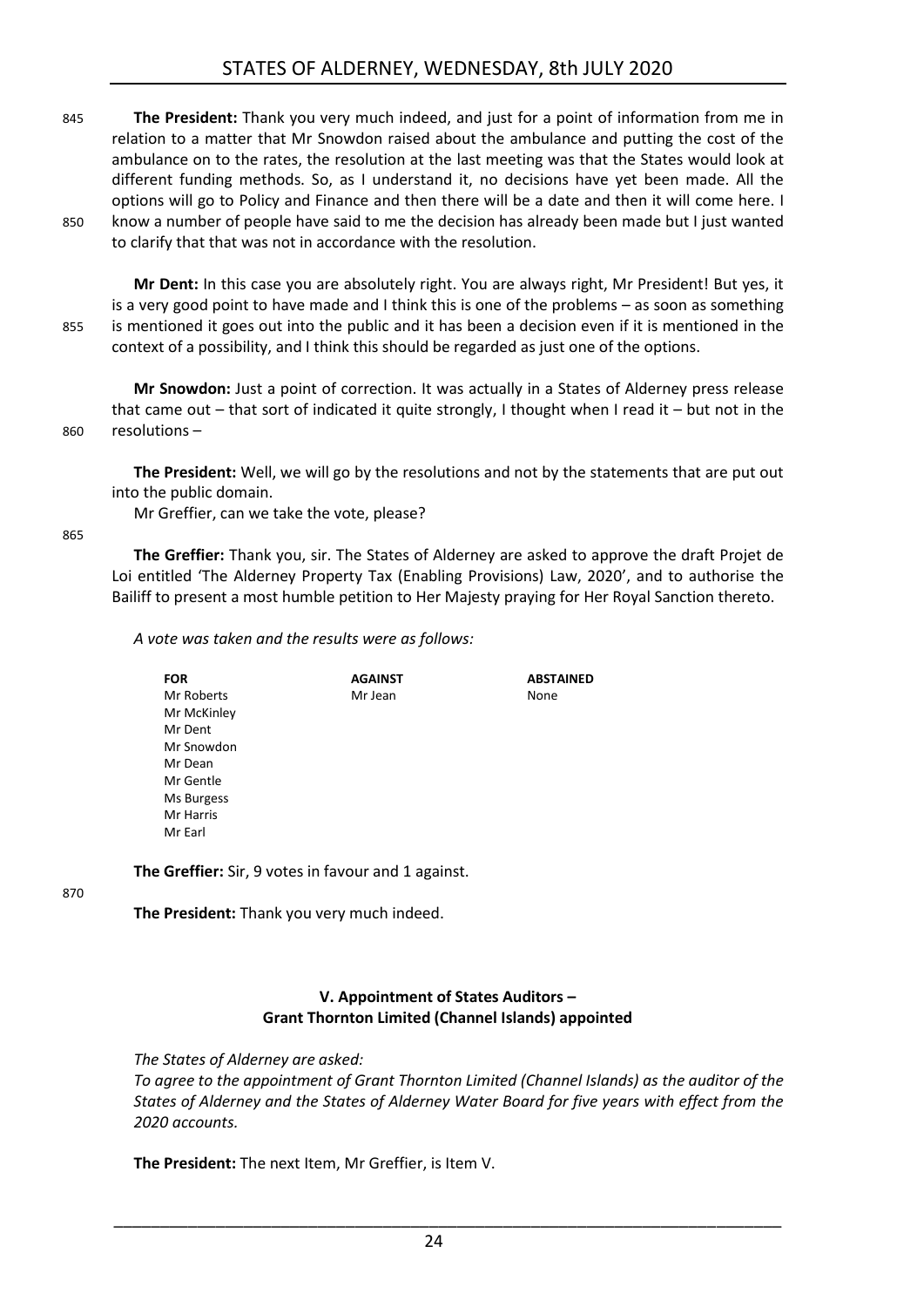### STATES OF ALDERNEY, WEDNESDAY, 8th JULY 2020

**The Greffier:** Thank you, sir. Item V this evening is the appointment of the States Auditors. A 875 letter has been received from Mr Dent as Chairman of the Policy and Finance Committee and the States of Alderney are asked to agree to the appointment of Grant Thornton Limited (Channel Islands) as the auditor of the States of Alderney and the States of Alderney Water Board for a period of five years with effect from the 2020 accounts.

880 **The President:** Thank you. Mr McKinley, I think you might have something to add.

> **Mr McKinley:** Not very much. An enquiry was made with regard to the number of tenderers and was there more than one.

885

**The President:** Thank you. Over to you again, Mr Dent.

**Mr Dent:** Thank you, Mr President.

890 For a number of years, KPMG have been the States' appointed external auditors. Their appointment has been agreed, in accordance with the Government of Alderney Law, 2004, at each first meeting of the States every year. Periodically, a full tender process has been carried out, the last time actually in 2010. The current contract expires this year and the P&F Committee agreed to test the market by inviting tenders from audit providers. At the conclusion of the 895 process, and following a presentation by the company, the Finance Committee recommended the appointment of Grant Thornton. Their proposal gives us significant financial savings. It also demonstrates a commitment to delivering high-quality audits. The full Policy and Finance Committee subsequently agreed the Grant Thornton proposal.

Thank you. I would commend this to be endorsed tonight.

### 900

### **The President:** Thank you.

Mr Earl, I think you are going to second this.

**Mr Earl:** Mr President, fellow States Members, this will not be quite as succinct as my last 905 reply but it will still be quite succinct.

When we were talking about the Alderney Property Tax I described it as a sum zero proposal. This is not a sum zero proposal. This saves the States of Alderney some £20,000 a year. It is quite interesting because having sat through the debate from day one it was quite clear that KPMG were not particularly interested in picking up our business and that Grant Thornton were. I 910 would also like to point out that they are the auditors for the States of Guernsey, which I think is a positive point, and they have considerable experience in the UK as auditors for many of the local government authorities.

Thank you.

915 **The President:** Thank you very much indeed. Do I see any hands? No, then I think that Messrs Grant Thornton will be duly appointed.

### **VI. Questions and Reports – Six questions for verbal reply**

<span id="page-24-0"></span>*Four questions from Mr Alexander Snowdon for the Chairman of the Policy and Finance Committee:*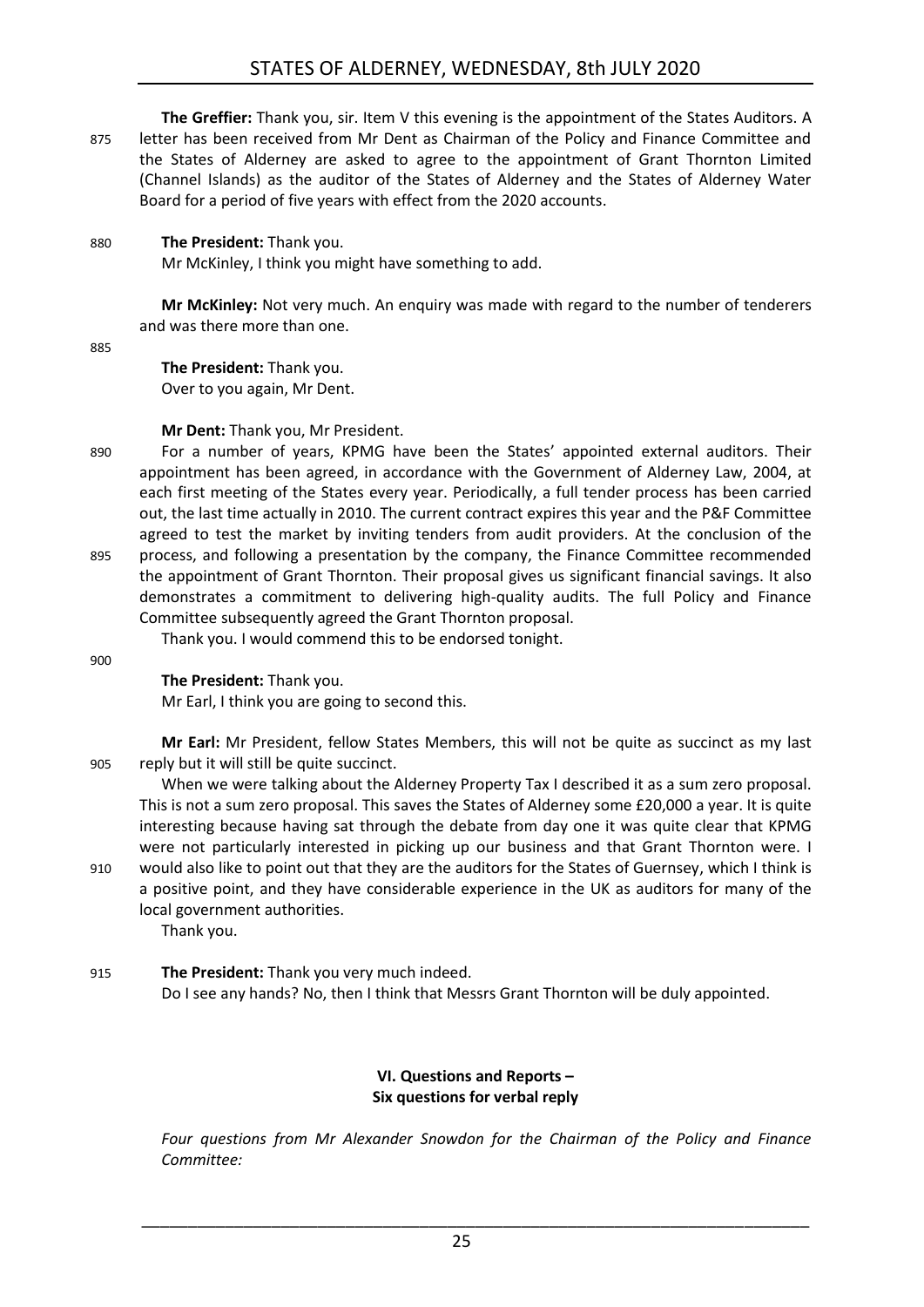*(1) Could the Chairman of Policy and Finance Committee update Members with the progress being made by the Good Governance Group?*

*(2) Discussions took place at the last Policy and Finance Meeting with a need to increase revenue streams as we see the gambling funds decreasing. Can the Chairman explain the different areas Tourism and Economic Development Committee and Finance Committee are exploring to create new revenue streams for the States of Alderney?*

*(3) Following the transfer of a lease on the French side to develop a 12MW tidal power project in Raz Blanchard, could the Chairman explain what progress the project is making with Alderney, as the Island may connect into the Atlantis/Normandie Hydroliennes project?*

*(4) Can the Chairman outline any updates with air and sea transport links and his thoughts about the Aurigny 2019 accounts stating £9.7 million losses with apparently £2.8 million lost on Alderney routes?*

*One question from Mr Alexander Snowdon for the Chairman of the General Services Committee:*

*(1) Could the Chairman of General Services Committee confirm when a public presentation will take place with the Marina proposal?*

*One question from Mr James Dent for Alderney Representatives in the States of Deliberation:*

*(1) Would our two Alderney Representatives briefly summarise their activities in the States of Guernsey since the last meeting of the States of Alderney?*

**The President:** That concludes the Items on the Billet with the exception of Item VI, Mr Greffier.

920 **The Greffier:** Thank you, sir. Item VI this evening is Questions and Reports. I understand you have received a number of questions from Mr Snowdon and Mr Dent.

**The President:** I have.

### **Progress by Good Governance Group**

<span id="page-25-0"></span>**The President:** Questions from Mr Snowdon, to start with, for Mr Dent as Chair of Policy and 925 Finance. The first question is: could the Chairman of Policy and Finance Committee update Members with the progress being made by the Good Governance Group?

**Mr Dent:** Mr President, I would first like to thank the Good Governance Group for providing me with an update on their activities.

- 930 Prior to the COVID-19 lockdown, the Good Governance Group had identified three different options which could meet the needs of the Island as well as providing separation between the legislature and the executive. Subsequently one of these was dropped as it had no support, leaving two possibilities. However, at this point the lockdown kicked in and it was not possible to convene any official meetings of the Good Governance Group; the CEO was otherwise engaged.
- 935 To maintain continuity during the lockdown the political Members of the Good Governance Group met on an informal basis. Their aim was to maintain momentum and discuss the impact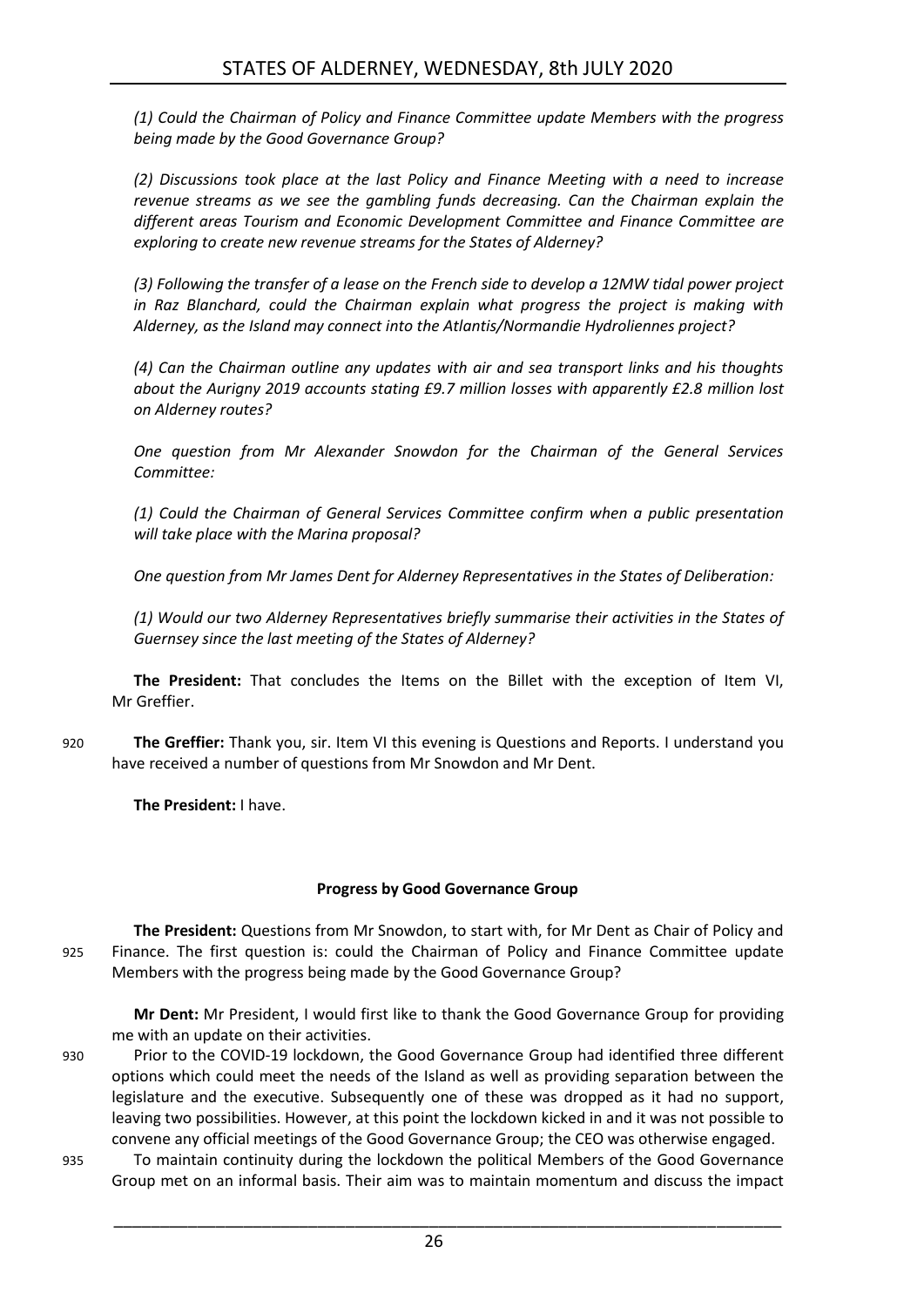that the lockdown was having in terms of governance. One outcome of these discussions was a simple plan designed to improve the present system of governance without having to change the Government of Alderney Law. At this point, and in order to outline the plan to the CEO, a

- 940 formal meeting of the Good Governance Group was convened using MS Teams. The outcome of the meeting was that it was agreed that the CEO would formally seek the opinion of the Law Officers. While the Law Officers agreed that it would be possible to make the proposed changes without having to change the Government of Alderney Law, their advice was it was better to do it with changes to that Law.
- 945 Since receiving the advice of the Law Officers it has not been possible to convene a formal meeting of the Good Governance Group with the CEO. However, as soon as the Good Governance Group is able to convene a formal meeting they intend to review the advice of the Law Officers and take a further look at the other options they have been considering with a view to proceeding to the next stage, which would be public consultation.
- 950 The Good Governance Group has a final message to the public, which is this: that throughout their formal and more recent informal meetings they continue to act as a united and positive voice for reform.

Thank you.

955 **The President:** Thank you. Mr Snowdon.

**Mr Snowdon:** Thank you, sir, and thank you to Mr Dent for highlighting that statement. I have got a question. Alderney Choices, September 2016 – I would just like to know … I think you 960 said that Good Governance has come up with two options. Will that be coming to the States, not for resolution but for debate? I know you are saying about public consultation. And why was the third option taken away? I think you said three options and then it was back to two options. When are the rest of the Members going to have some input on that? Thank you.

965

**Mr Dent:** Mr Snowdon, I shall have to explain your question to the Good Governance Group and provide an answer some time after this.

**The President:** You have two there, but I am not going to … I exercise my discretion. 970 Does anybody else have a question for Mr Dent arising out of the answer he has given?

### **Creation of new revenue streams**

<span id="page-26-0"></span>**The President:** Very well, we will now move to the second question from Mr Snowdon. Discussions took place at the last Policy and Finance Meeting with a need to increase revenue streams as we see the gambling funds decreasing, can the Chairman explain the different areas Tourism and Economic Development Committee and Finance Committee are exploring to create 975 new revenue streams for the States of Alderney?

Mr Dent.

**Mr Dent:** Mr President, my colleagues in the Committee for Tourism and Economic Development have all indeed noted that there was a significant drop in terms of the revenue the 980 States of Alderney received from the AGCC last year. This was due to circumstances beyond the control of the AGCC, namely consolidation in the e-gaming industry and uncertainty over Brexit. We now have the added uncertainty of coronavirus, which could either accelerate consolidation

27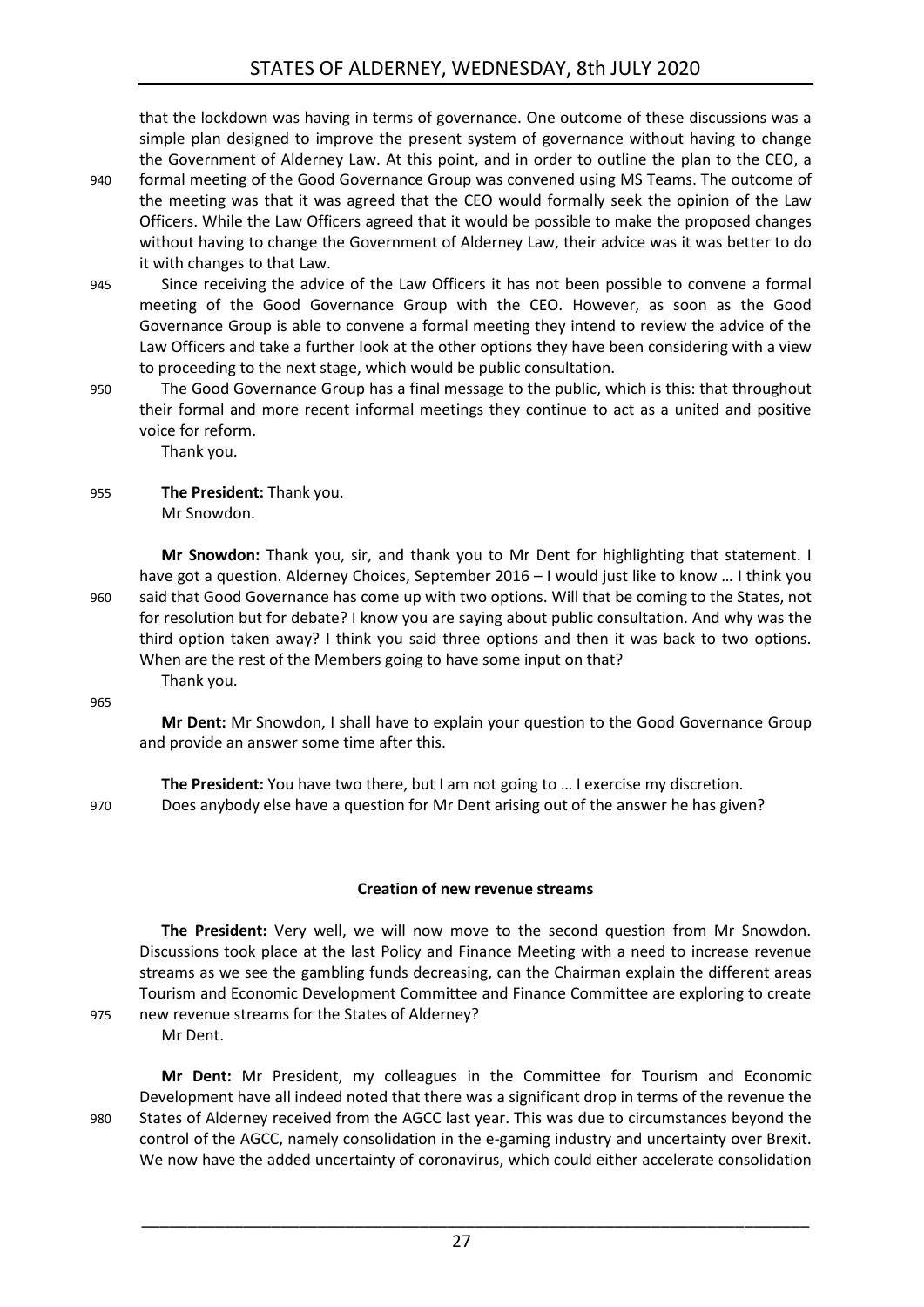or could have a rather more positive impact on e-gaming due to the closure of casinos and highstreet betting shops.

- 985 Since well before COVID-19 appeared on the scene the Committee for Tourism and Economic Development has been considering ways to boost the Island's economy and in particular create a sustainable economic future for the Island. I will talk about three of these, the three important ones.
- The first of these is the cultivation and processing of cannabis for the extraction of CBD oil. 990 From the Island's point of view this offers a high-value, low-footprint cash crop. However, a way has to be found to generate income for the States of Alderney as income tax, including company tax at 20%, and social security payments are collected by Guernsey. One option would be to increase the new Property Tax for companies involved in the cultivation and processing of cannabis. The members of the Committee for Tourism and Economic Development also believe
- 995 that the regulation of cannabis based on the AGCC model could generate significant income for the States.

The second opportunity, as you suggested at a recent P&F meeting, is cultivation, harvesting and processing of seaweed, especially as Alderney controls its own seabed. In many ways the harvesting of seaweed biomass has a lot in common with the cultivation and processing of

1000 cannabis. The global market for seaweed biomass is estimated to be worth about US\$8 billion per annum with some Asian countries producing tens of millions of tonnes a year already. However, this is not sufficient to meet the rapidly increasing demands of seaweed biomass, particularly for high-value food and health applications – I believe these are called 'nutraceutical'; I hope my pronunciation is correct – cosmetics and animal feed markets. 1005 However, perhaps the most exciting opportunity is the research currently going on to develop new forms of biodegradable plastic made from seaweed.

The third opportunity involves exploiting the potential of a power cable with embedded optical fibre connecting Alderney with mainland France. With both cannabis and seaweed biomass the drying process requires power while the optical fibre would provide businesses with 1010 high-speed connectivity to the global internet backbone. Added to this, Alderney would make an ideal living lab to showcase sustainable energy micro-grid technologies and energy storage systems.

Mr Snowdon, I believe that the role of Government is to facilitate business and not to operate business. I would therefore like to reiterate or add a couple of fundamentals particularly 1015 pertinent to the last of the options the Committee for Tourism and Economic Development have described, but also fundamental to any manner of other enterprises that may consider Alderney

as a centre for business.

Firstly, before anyone sets up in business we need to identify sites for those businesses and enterprises, sites that are already properly served with utilities and available without long lead-1020 ins. The idea is not well provided for in terms of ready, developable commercial land, and requiring new businesses to meet the monetary and time costs of infrastructure improvements is perhaps unrealistic and naive.

Secondly, I have a favourite quote from the World Bank which I may have bored you with already, but it is very pertinent and it goes a bit like this:

requiring bureaucrats to oversee businesses better handled by private entrepreneurs places a heavy toll on … bureaucracies, diverting attention from problems that only governments can address. Bureaucrats typically perform poorly in business not because they are incompetent (they aren't) but because they face contradictory goals and perverse incentives that can distract and discourage even very able and dedicated public servants. The problem is not the people but the system, not bureaucrats per se but the situations they find themselves in as bureaucrats in business.

1025 I think that Alderney needs to heed the wise words of the World Bank.

Having identified and equipped some sites it could also, however, assist on the softer side of the problem by, for example, setting  $up - [inaudible]$ , I might add  $-$  a proper development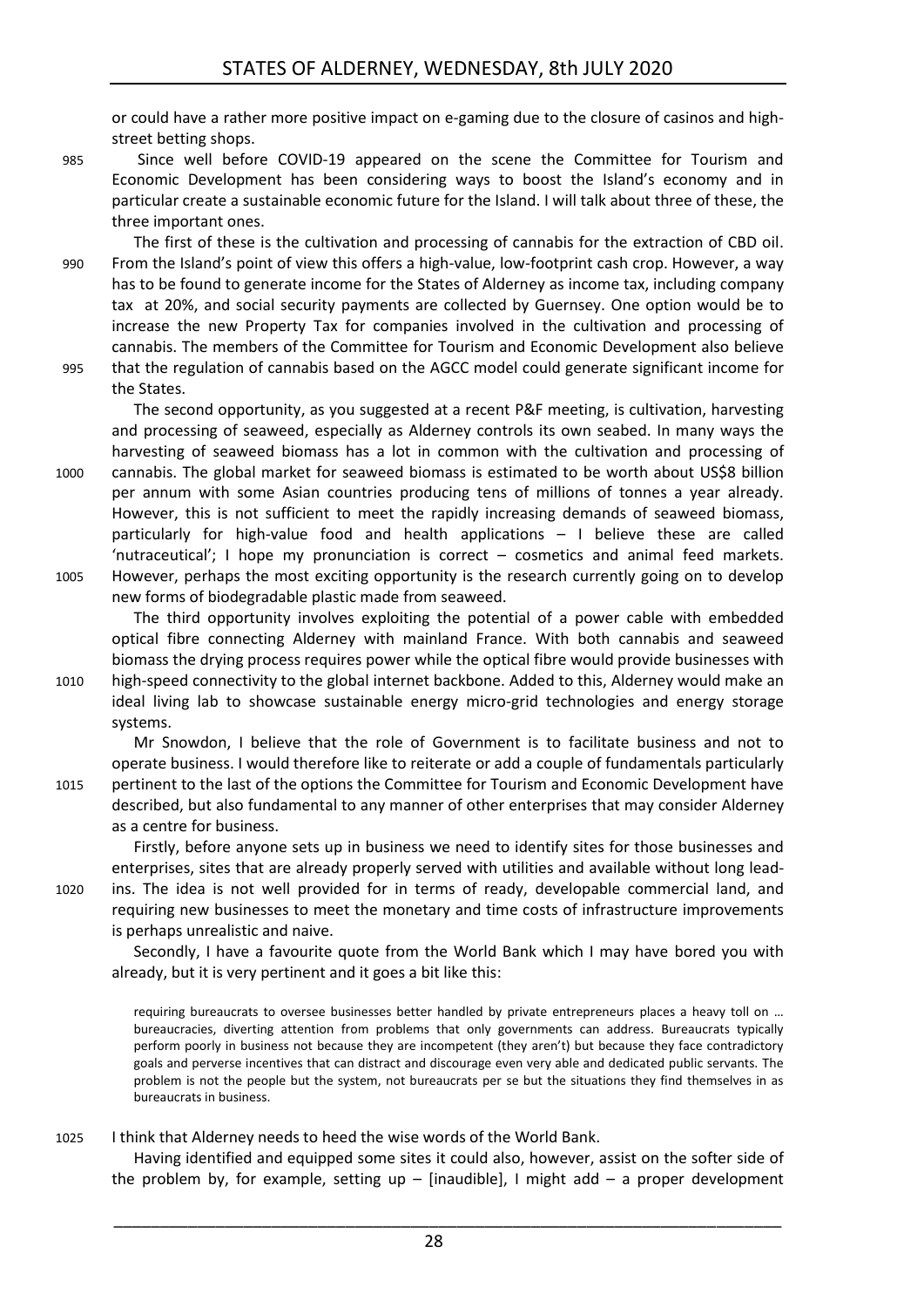company, a one-stop-shop for entrepreneurs to provide and indeed assist them in finding housing, explain education, explain the healthcare systems and entitlements, explain banking, 1030 employment law and work permits for staff and be able to advise on the availability of complementary skills that our resident workforce is able to provide. We need to create the right impression with respect to entrepreneurs. This means we need a proper welcome pack and a welcome team that can make things happen.

Before I sit down I would like to thank the Committee for Tourism and Economic 1035 Development for their assistance in putting this response together and for their diligent work in a very difficult time.

**The President:** One question, Mr Snowdon.

1040 **Mr Snowdon:** Thank you, sir. I have got it, don't worry. We had a meeting this afternoon that was very concerning with the update that we have had with regard to the … It seemed to be unable to export hemp produce out of the Bailiwick. I think that is something we need to sort out straightaway. Would you agree that we need to get on the phone to the Committee for Health and Social Care ASAP to make sure that that is resolved as soon as possible, as Guernsey 1045 get 20% corporation tax from this and companies as well, so it is in their interest?

Thank you.

**Mr Dent:** I think the answer is, quite simply, yes and I am sure it is in Guernsey's interest to talk about it. Thank you very much.

1050

**The President:** Does anybody else have a question? Mr Roberts.

**Mr Roberts:** Regarding the new income streams, would we not agree that we have failed to source these in the last few years, and could we not use voluntary local help? We have got good 1055 brains on the Island outside the Civil Service that could perhaps come up with some new ideas to generate new income streams. There are some retired businessmen with some very good brains in our community and would we not welcome help from that quarter?

**The President:** Another sneaky two.

1060

**Mr Roberts:** Sorry, sir.

**The President:** Mr Dent.

1065 **Mr Dent:** I shall answer them as one.

**The President:** It is quite all right, Mr Roberts.

**Mr Dent:** We would always welcome help from any quarter. Thank you very much. If that 1070 help went as far as actually setting up those solutions it would be invaluable.

### **Progress re tidal power project**

<span id="page-28-0"></span>**The President:** Thank you very much indeed.

I will move on to the next question, again Mr Snowdon. Following the transfer of a lease on the French side to develop a 12MW tidal power project in Raz Blanchard, could the Chairman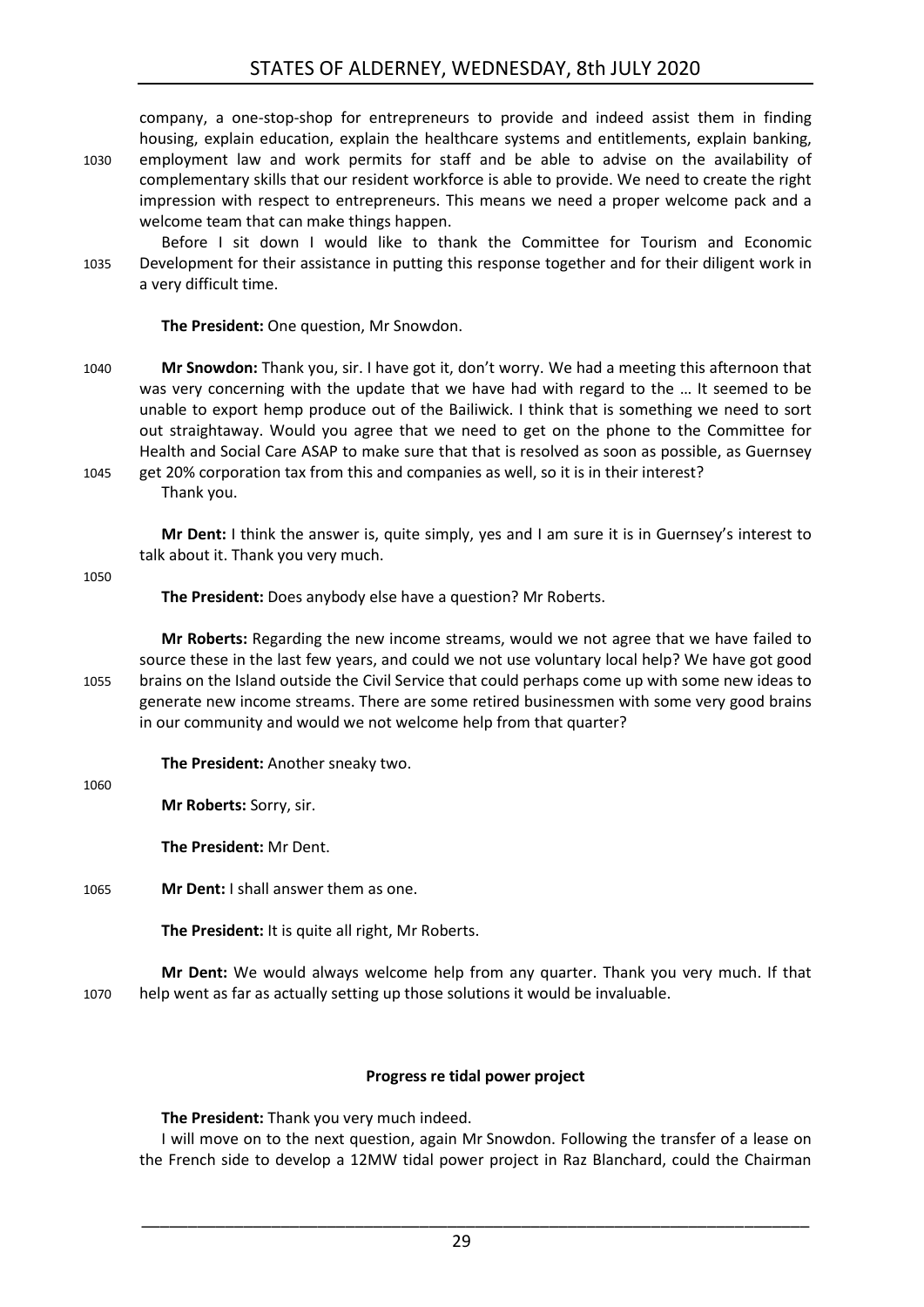explain what progress the project is making with Alderney, as the Island may connect into the 1075 Atlantis/Normandie Hydroliennes project?

Mr Dent.

**Mr Dent:** Yes. Alderney Electricity has advised that discussions with SIMEC Atlantis are progressing well. The most recent conversation between James Lancaster of AEL and Tim 1080 Cornelius of Atlantis took place on Thursday, 2nd July. As restrictions relating to COVID-19 have been easing they have been revising the agenda for the coming months.

I am advised that one or both of two conditions need to be satisfied for the cable connection to be economically viable from the community's perspective, thus allowing an agreement to be finally concluded. The first would require that the forecast price of diesel rises to a level whereby 1085 the cost of generation rises above the strike price in the agreement, currently set at 20p per unit. The second would require that the overall consumption of the electricity in Alderney rises to a level where the overall price of electricity would fall irrespective of the price of fuel.

Alderney cannot continue to be wholly reliant on fossil fuels for an indefinite future. The price of fuels is expected to have an upward trend over coming years but is volatile and beyond 1090 either of the parties' control. Electricity conduction on the Island, on the other hand, has fallen steadily over the last decade and continues to fall in line with fluctuations in the local economy and improvements in the efficiency of electrical devices.

Recent events, including the fall in global pricing and a drop in energy consumption due to restrictions imposed to combat the pandemic, have made an agreement more challenging than 1095 was originally believed, but the parties remain optimistic.

Four primary work packages are being jointly progressed: first, systems architecture, which includes a cable, tidal array and land-based connections; secondly, the economic model; thirdly, the form of the agreement; and fourthly, the investment opportunity to reverse the declining trend in electricity consumption. AEL are actually progressing a fifth work package looking at

- 1100 alternatives for example, the impact of introducing on-Island renewables. Critical amongst the considerations is reversing the decline in electricity consumption and work package 4 is currently taking priority. There are a number of opportunities being considered, including the introduction of advanced electrical heating systems and increasing the penetration of electric vehicles.
- 1105 A participation group was set up at the end of last year to give the community a direct insight into the process and discussions as they develop. After a brief hiatus the Participation Group has now been reactivated. AEL have made a firm commitment to transparency and will keep both States and community informed as the project continues.

Thank you.

**The President:** Thank you. Mr Snowdon.

**Mr Snowdon:** Thank you, sir. Could Mr Dent just explain what is happening with the energy 1115 policy in relation to that and what was agreed at the last P&F meeting?

Thank you.

1110

**Mr Dent:** Mr President, I believe that is a different subject.

1120 **Mr Snowdon:** Well, it is connected.

**Mr Dent:** By the way of electricity?

**Mr Snowdon:** No, in that we will have to take into consideration anything that happens with 1125 Atlantis and therefore I think you should be giving some reassurance to the public that we will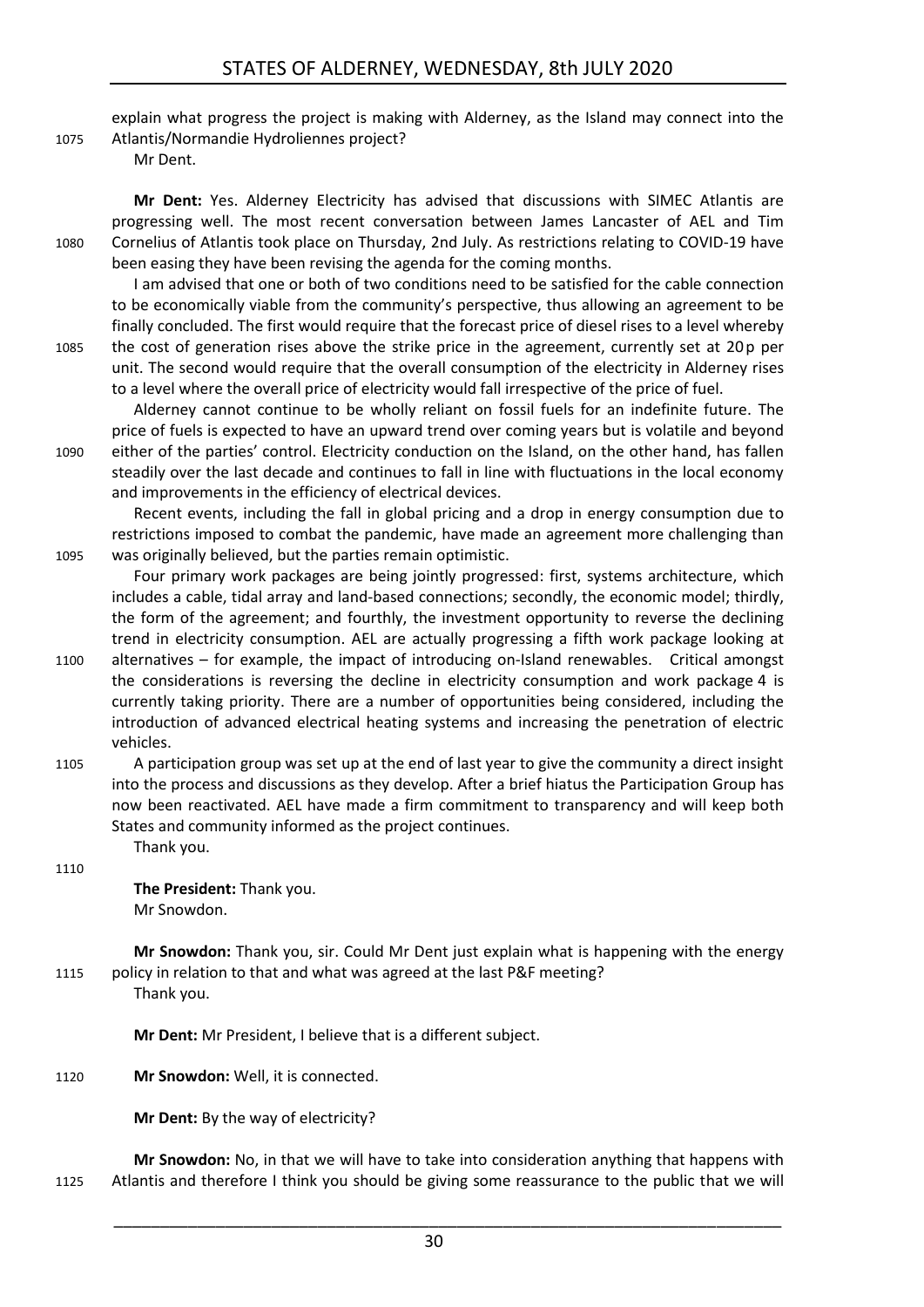be having an energy policy coming to the States of Alderney at some time in the future. At the moment it is being delayed. Would you agree?

**Mr Dent:** I will agree.

### **Air and sea transport links; Aurigny losses on Alderney routes**

<span id="page-30-0"></span>1130 **The President:** I think you managed that very well, Mr Snowdon, if I may say so. Your final question now to Mr Dent is: can the Chairman outline any updates with air and sea transport links and his thoughts about the Aurigny 2019 accounts stating £9.7 million losses with apparently £2.8 million lost on Alderney routes?

Mr Dent.

1135

**Mr Dent:** I updated you at our last meeting but it is a few weeks ago. I have had no information since then from our Surface Transport Action Group, though I believe they are keen to convene a meeting. The Air Transport Action Group has, however, met twice. Discussions on 14th June centred on the interface between sea and air transport and how the two might be 1140 combined to best serve the Island's needs. Members called for an integrated transport strategy and the possible merging of the Air Transport Action Group with the Surface Transport Action Group. This has, however, not been discussed further, though it was informally raised at P&F, where there was, I think you will remember, general support. It is the Air Transport Action Group's opinion that there is, however, little point in attempting this without early liaison and 1145 the possibility of an agreement with Guernsey.

- The second meeting was on 22nd June and it centred on the current services being offered by Aurigny. The focus was on the post-COVID recovery services, which we should be lobbying for to cater for the staycation market and to better serve those traveling from Alderney to Guernsey for medical reasons. This was some time ago, 22nd June, and things have moved on. We have,
- 1150 since then, been in regular communication with the States of Guernsey Supervisory Board and Aurigny, who are, I believe, clearly listening to our concerns. Through our increased rotations in a number of areas where we were concerned that there were insufficient services we have achieved an increased number of rotations. If I can just get the news which is hot off the press, which is that we should very shortly – in the next couple of days, I believe – start to see three
- 1155 rotations a day Monday to Friday, two rotations on Saturday, two morning rotations, and three Sunday rotations, and there will be additional ad hoc rotations on and around bank holiday weekend. Much of this depended on our ability to progress further extensions to the opening hours of our airports. I would like to say that Aurigny and the STSB are also liaising with the COVID-19 air cell, not just with myself and ATAG. The COVID-19 air cell is an operation that we
- 1160 set up to ensure that during the crisis we obtained the flights we needed, particularly for medical transfers, but more recently they have been combining this with their own advice on the need for the staycation market, so in fact we are getting advice from a number of [inaudible]. ATAG has also considered the most appropriate way to lobby Guernsey for dialogue about more permanent post-COVID services. It was considered important that connectivity
- 1165 should feature in the post-COVID all-Bailiwick Strive and Thrive Recovery Plan and we are now seeking to have our situation incorporated into these all-Bailiwick initiatives. I make no comment on the Aurigny offer, just to say to say that I imagine there are those in Guernsey who will be considering the most appropriate future for Aurigny. Clearly we need to know Guernsey's thinking in order that the plans we have been making and the contacts we
- 1170 have established prior to COVID-19 can be put to good use and adapted to any changing circumstances. In fact, Mr Snowdon, you may be in a better position than I to inform the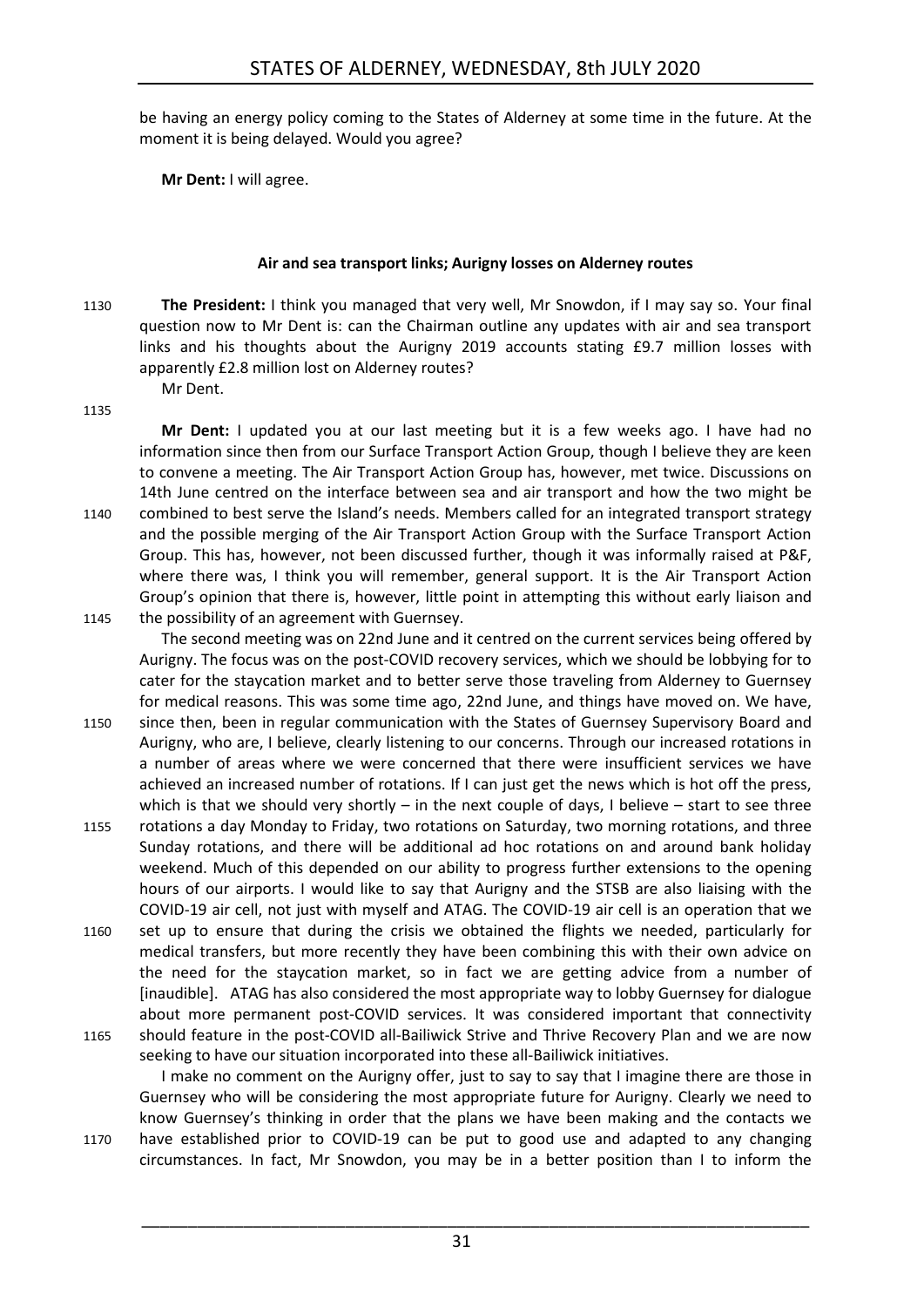### STATES OF ALDERNEY, WEDNESDAY, 8th JULY 2020

Chamber on the Aurigny offer when responding in a moment to my own question. I look forward to benefiting from your own research. I hope you have been putting the case.

1175

**The President:** Mr Snowdon.

Thank you very much.

**Mr Snowdon:** Thank you, Mr President.

Thank you for outlining aviation, but could you just explain if there is enough capacity by sea? 1180 With the staycation and lots of people wanting to come up, have we got enough space on that transfer with the Little Ferry Company?

Thank you.

**The President:** Mr Dent.

1185

**Mr Dent:** I cannot predict the future, my crystal ball is closed for the moment, but I believe that additional services will be put on as and when necessary by the Little Ferry Company. They have provision for putting more services on when at capacity and when their existing services are reached.

1190 Thank you.

**The President:** Thank you. Anybody else want to ask Mr Dent? Mr Jean?

1195 **Mr Jean:** You can go first, if you like.

**Mr Roberts:** Alderney has failed over the years to address air link problems. Going forward, that simply cannot continue. Will the Chairman support new rising initiatives that are very promising?

1200

**Mr Dent:** Mr Roberts, I will support any initiative that is promising. Thank you.

**The President:** Thank you.

1205 Mr Jean.

**Mr Jean:** Would the Chairman care to assist me to call a meeting of staff in the Sea Transport Action Group, which I have been trying to call now for a couple of months, two and a half months? I would like some help. I know he promised me. I need a meeting organised and I 1210 cannot get one organised.

Thank you.

**Mr Dent:** Mr Jean, I believe I did try to help and I will try to help again.

1215 **Mr Jean:** Thank you.

### **Public presentation re marina proposal**

<span id="page-31-0"></span>**The President:** We will move on now. Mr Snowdon, it is you again and this time it is to Mr McKinley as Chair of General Services. The question is: could the Chairman of the General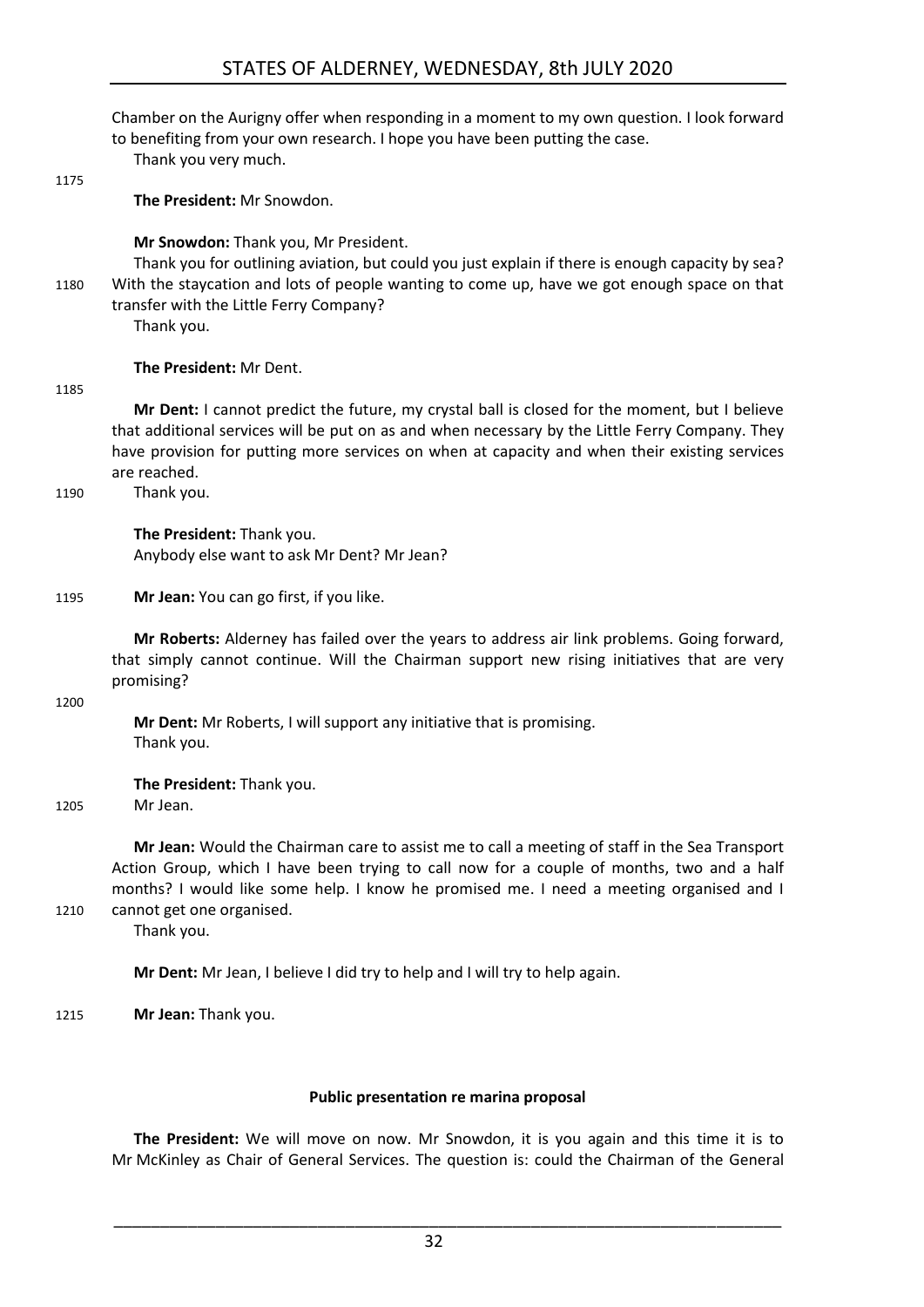Services Committee confirm when a public presentation will take place with the Marina proposal?

1220

**Mr McKinley:** We are making plans at the moment. Mr Gordon Owen and Mr Derek Elliott, the two key members of Bray Harbour Developments, are quite happy to do this presentation. It will be done remotely, as we have seen before. Hopefully it will held in the Island Hall. I have tried to book the date of the 22nd and actually I did have acceptance for that but unfortunately 1225 it clashed with the annual meeting of the Chamber of Commerce, so we are now looking at Tuesday, 21st July, two weeks' time, or 13 days' time from today. A large screen will be produced by Mr Ronnie Cairnduff as he will also do the microphone for the speakers. It will be well advertised, hopefully, and hopefully we will have a good attendance. It would help, actually,

if those who do attend would perhaps pre-submit their questions so that we can get proper 1230 answers – and we will get proper answers, but we will get more proper answers if we have the questions in advance. So, we are working on it.

Thank you, sir.

**The President:** Mr Snowdon.

1235

**Mr Snowdon:** No question, but thank you, Mr McKinley.

**The President:** Mr Roberts?

1240 **Mr Roberts:** Just one question, sir. Could the Chairman of GSC please tell me if there is any timeline of the quay opening to the public, please?

**Mr McKinley:** I cannot tell you that, Mr President. I do not think that can be connected to the question.

1245

**The President:** I think, with respect, that does not arise out of the answer Mr McKinley gave.

**Mr Roberts:** All right, I concede that point.

1250 **Mr McKinley:** I can tell you that Mr John Taylor, the Harbour Master, is back out of quarantine.

**Mr Roberts:** All right, thank you.

1255 **The President:** I would not want people to think I am trying to stand in the way here, but I have to work with the Rules that you present me and if your Rules say one question then it is one question and it has to arise out of the answer that has been given by the chairman of the relevant committee. So, much as I would like to promote more debate, my hands are tied by these Rules, and if you feel that there is a different way of doing it please change the Rules and I 1260 will deal with them in accordance with your instructions.

**Mr Roberts:** Mr President, I do apologise.

**The President:** There is no need to apologise, they are cumbersome on occasion. I think all I 1265 can say is if you wish the debate to be conducted in a different way then it is in your hands.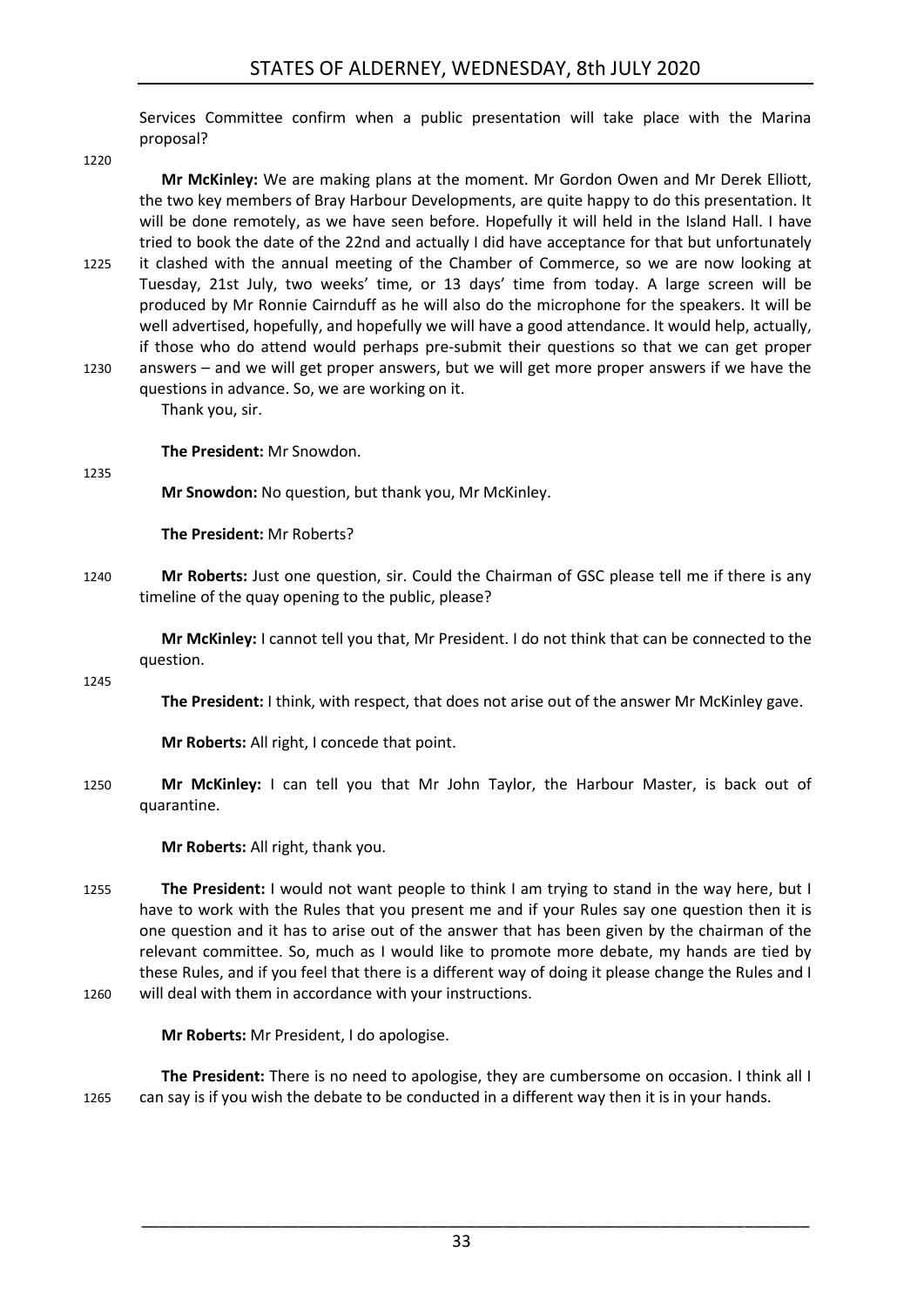### **Updates from Alderney Representatives to Guernsey States of Deliberation**

<span id="page-33-0"></span>**The President:** Now, Mr Dent, your monthly question to our two Representatives in Guernsey. Would the two Alderney Representatives briefly summarise their activities in the States of Guernsey since the last meeting of the States of Alderney?

Mr Roberts, are you going first this month?

1270

**Mr Roberts:** Is it my turn? I don't mind. It was a mixed Billet. We had general housing law and the future dairy products. Revive and Thrive was our big thing, actually, and it was that that really affects Alderney so I will speak on Revive and Thrive.

We both had quite long speeches in Guernsey States because it affects us all. I said what I 1275 would like to see is a review of connectivity to Alderney to rejuvenate and attract new income streams, so ending the long last few years of stagnating, costly losses to the Bailiwick in airline provision and lost tax take. We will need to change that to Revive and Thrive and undoubtedly it cannot go on and solutions and conversations have to be made to improve Alderney. Alderney wants to help itself too, so a formula for change needs to be negotiated for the good of both

1280 islands and use entrepreneurial advisers to achieve that end. We have a marvellous opportunity, I told them, with Harrison Aviation in the interim using islanders to taxi around all the islands, supplementary travel for Alderney and eventually putting the Bailiwick at the forefront of electric travel as a world green leader. Other airlines will return to Guernsey and when they do Aurigny may become the elephant in the room, as much as we are really grateful to have them 1285 at this time.

I asked them to please support and invest in our Island part of the Bailiwick so we can generate up to the great potential that Aurigny really holds for all. I told them you would see a great return on this investment. Plug the hole in the bucket and you stem the loss. It will pay dividends but it needs investment. In every downturn there exists opportunity, in every 1290 downturn there exist winners, but only when those opportunities are sourced and carried forward with political will, will they succeed. I have always been an optimistic man and I believe the Bailiwick is well placed to accommodate and be in a far better place than before. Like I said before, we used to pay our way before the Lloyd's crash, so include Alderney in these plans and

turn us into a paying economy. It is time for change and it shouts plain common sense. Let us 1295 not forget the environmental issues as these are the future for our Island. The lockdown has underscored these areas undoubtedly. Please think of green economy opportunities as in green, cheaper, environmentally friendly travel.

Alderney's policy on Revive and Thrive has been welcomed by Alderney, by us all. I said there is only one comment on that goal and that is the single word 'Guernsey'. We would like to have 1300 seen the phrase 'the Bailiwick of Guernsey', as in fact it is used in other places in the document – although, I might add, not on the front page. We are assuming this is an oversight but we would like the reassurance – an error perhaps? I did not get a comment back on that.

I indicated P&F support for the plan. I requested that Alderney's officers and politicians collaborated more with opposite numbers in Guernsey and suggested our own Economic 1305 Committee brought forward recommendations so our priorities could be incorporated into the wilder Bailiwick plan. Income streams plus affordable sea and air connectivity go together. One will follow the other.

It was a good meeting and luckily we missed some unfortunate infighting on the Friday because we had to return early, which actually suited us – we did not want to get involved in it.

1310 I would just like to commend my fellow Island Rep Alex Snowdon on his very good speech. I will not call him my 'partner' because Louis and Graham used to object to that term. Thank you.

**The President:** Mr Dent, do you have any question of Mr Roberts before Mr Snowdon gives 1315 us his contribution?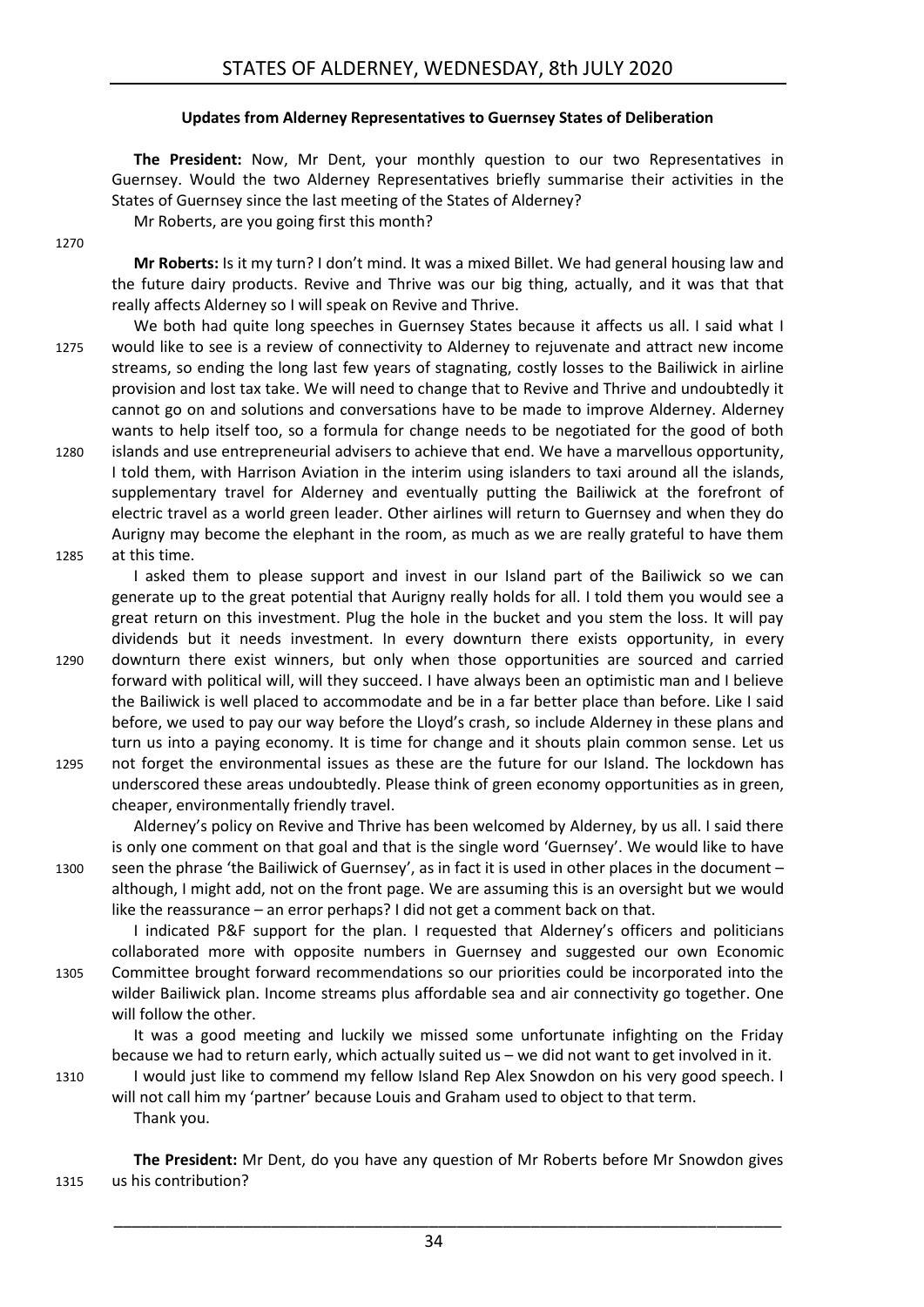**Mr Dent:** No, thank you.

**The President:** Mr Snowdon.

1320 **Mr Snowdon:** Thank you, sir. I think as Mr Roberts has said, the recovery plan was the biggest thing in the States for us and I think it was very important we thanked CCA, Social Care and Dr Brink, for dealing with the awful COVID-19 crisis. I think one thing that it has really shown … It has been an awful event but it has brought the Bailiwick together and I know you, sir, have worked very hard in that role as well. I think we can take that forward, that teamwork, those 1325 relationships that we have built over this crisis.

The staycation has been wonderful for Alderney and lots of Alderney people going down to Guernsey. I think it was important that we emphasised that the money spent in Alderney goes into the Guernsey coffers with our fiscal union and I think it sometimes gets forgotten that if Alderney was doing better the return would be better. I really emphasised rather than seeing

- 1330 Alderney as a burden see it as an opportunity and I am glad that Mr Dent gave the update from Economic Development because things hopefully are turning now with back offices, which I highlighted during the debate – essentially back offices and PwC's Centre of Excellence an excellent example of that. And, just to quote from the document, the need for close working relationships between the States of Guernsey, Alderney and Chief Pleas in Sark – and it has 1335 actually said it in the document – is absolutely essential as we move forward.
	- I did highlight the amazing work of the Alderney Gambling Commission and that we need to look at new regulators and other sectors to raise revenue. I think that is really the only problem. Raising the revenue is what we need to explore. We need to explore those ways so Alderney can make money and potentially Guernsey can make money as well. I think we have really got to
- 1340 work together with our relationships. That reset button I think is taking place now and I think if we work together we can do things better. I think there is real support from the Deputies down there and I hope there is a lot of support from the States of Alderney Members as well for getting those relationships greater, which is potentially hopefully going to happen.
- During the debate I also highlighted the electorate, islanders and green, the Raz Blanchard 1345 project, plastic-free and also St Anne's, and also how we could tap maybe the green finance, which is what Guernsey is really trying to look at, a new market, and I think there may be opportunities for Alderney as well with the green finance.

I think we need to go back, though, to transport and the importance of transport, and I think that was understood when I was updating our colleagues in Guernsey, that we need to have a 1350 transport strategy for air and sea. That does not need to be tomorrow, it needs to be for the next 15 or 20 years, so going back to Mr Dent's comment about the Aurigny losses, the losses have got to a ridiculous amount but it is essential we have that UK link and it is essential that we are connected to Guernsey, and I would also say Jersey. I think if we have a fresh approach with a fresh vision of where we want to go in the strategy we can achieve that. if you reduce the 1355 service now it is only going to cost Alderney, so I think it is absolutely essential we look at new ways. There have been a number of reports done by the States of Guernsey where it is actually taking those forward. I am not an aviation expert. Is it the wrong planes or the wrong runway? I do not know, but there have got to be answers. I think rather than us complaining the whole time we need to work together and come up with those solutions and then we can move 1360 forward together as two islands.

Just touching on the hemp, which is a good thing if Alderney can export it, it is 20% into the Guernsey coffers. In summary, with regard to the recovery plan I think the motto really is 'build back the Bailiwick better' and together we can start achieving things. I did highlight that to the States of Guernsey Deputies and I got a very warm reception from that, and I know Mr Roberts 1365 also did when he did his speech.

Just touching on a few other points down there, the election, as you know, is taking place in October. We had the Sexual Offences (Bailiwick) Law, 2020 and some of you may have been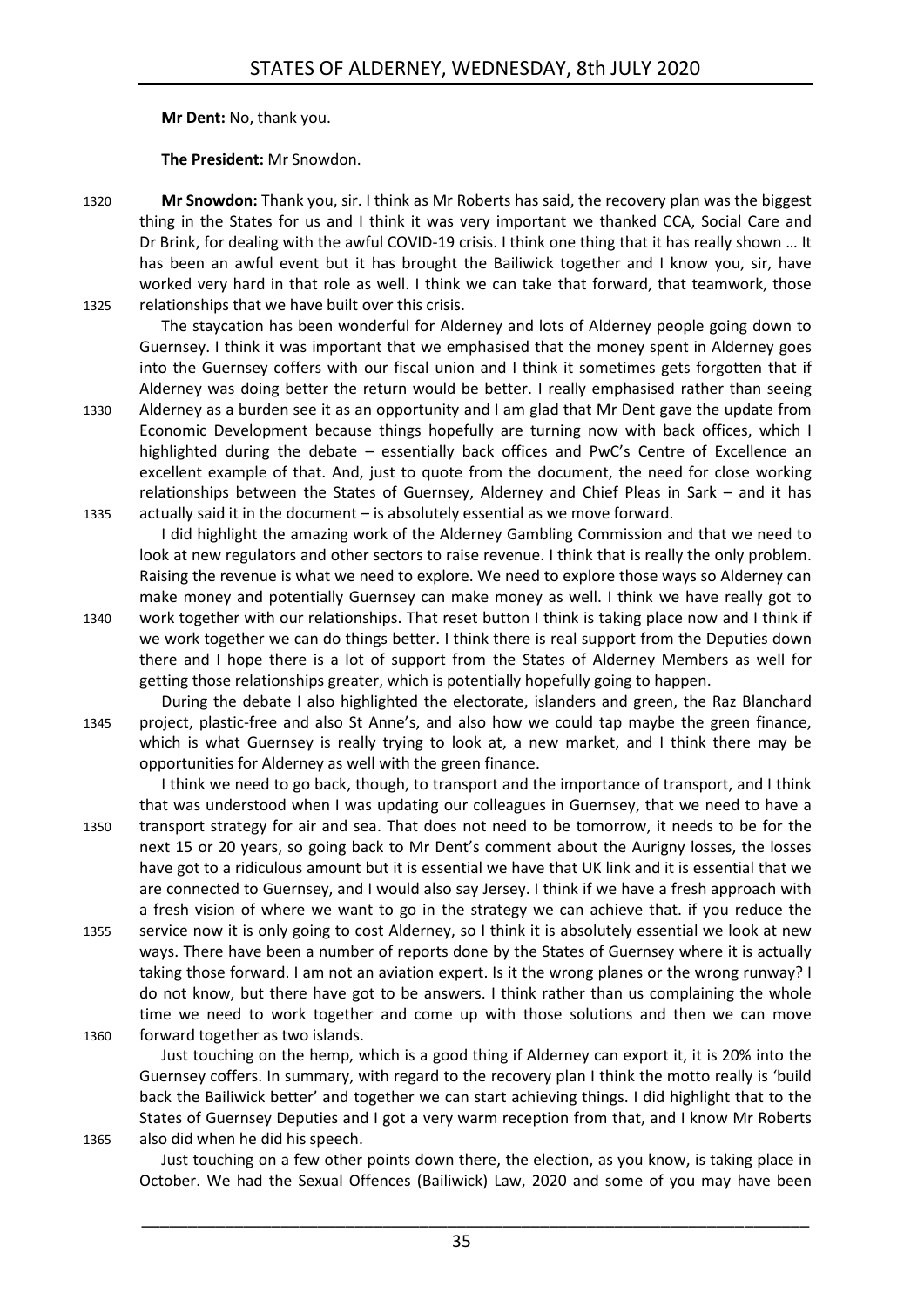listening to the debate when Deputy Gavin St Pier gave a very hard-hitting and emotional speech with his amendment which was passed. We had the Guernsey airport baggage screening system

- 1370 upgrade, modernisation of the Abortion Law, 1997. Mr Roberts and I actually supported the sursi motion, which wanted more public engagement. I know this is a very hard thing for faith leaders and we did support the public engagement, but unfortunately that lost. I would just say that Health and Social Care have outlined a very good presentation, which I hope they will be giving to the States of Alderney, about the need for good abortion law and ways to deal with it.
- 1375 It is a very sensitive subject, understandably, and it was a very sensitive debate with a lot of amendments but I think hopefully we will have some presentations on that sometime soon. I think Mr Roberts highlighted the Home Affairs matter.

Just to touch on next week, we have got the Committee for Health and Social Security proposals for a new Discrimination Ordinance and, as you know, I seconded an amendment for 1380 that, which is going to be quite an important one, so that will be an interesting debate next week which hopefully gets support from the Guernsey colleagues down there for that amendment.

I could go on – Mr Dent might have some questions for me – but thank you, sir.

1385 **The President:** *A* question, Mr Dent.

**Mr Dent:** A single question?

**The President:** Oh, yes!

1390

**Mr Dent:** I hope you do not mind this question, Mr Snowdon, but can you assure this Chamber that you hold the presidents of the various committees in the States of Deliberation in Guernsey to account by close questioning in the same manner that you hold the chairmen to account in this Chamber? *(Laughter)*

1395

**The President:** That is a rhetorical question, I suspect.

**Mr Snowdon:** Oh, was it? Mr Dent knows that some time ago now we submitted quite a lot of questions about the Aurigny situation. I think COVID-19 has changed that situation a little bit. 1400 I think rather than attacking it is working together and I think we really have an opportunity, as long as we are working together, to actually build bridges because unfortunately I think we have basically lost some bridges before.

But yes, in answer to your question, we have a lot of conversations as well, that are not in the Chamber, with different stakeholders and presidents. I think we get on with everyone down 1405 there – and I literally say everyone down there – and I think actually the Members should try ... With your different roles and your different Committees you should team up more, and I think that is going to be more essential as we move forward. So, in answer to your question I will always ask questions.

### 1410 **The President:** Thank you.

Does anybody else have a question? Mr Earl, your question to Mr Snowdon.

**Mr Earl:** Would Mr Snowdon agree with me that we should give urgent consideration to harnessing the expertise of the AGCC to the much needed regulation of the production and 1415 processing of cannabis?

**The President:** Just!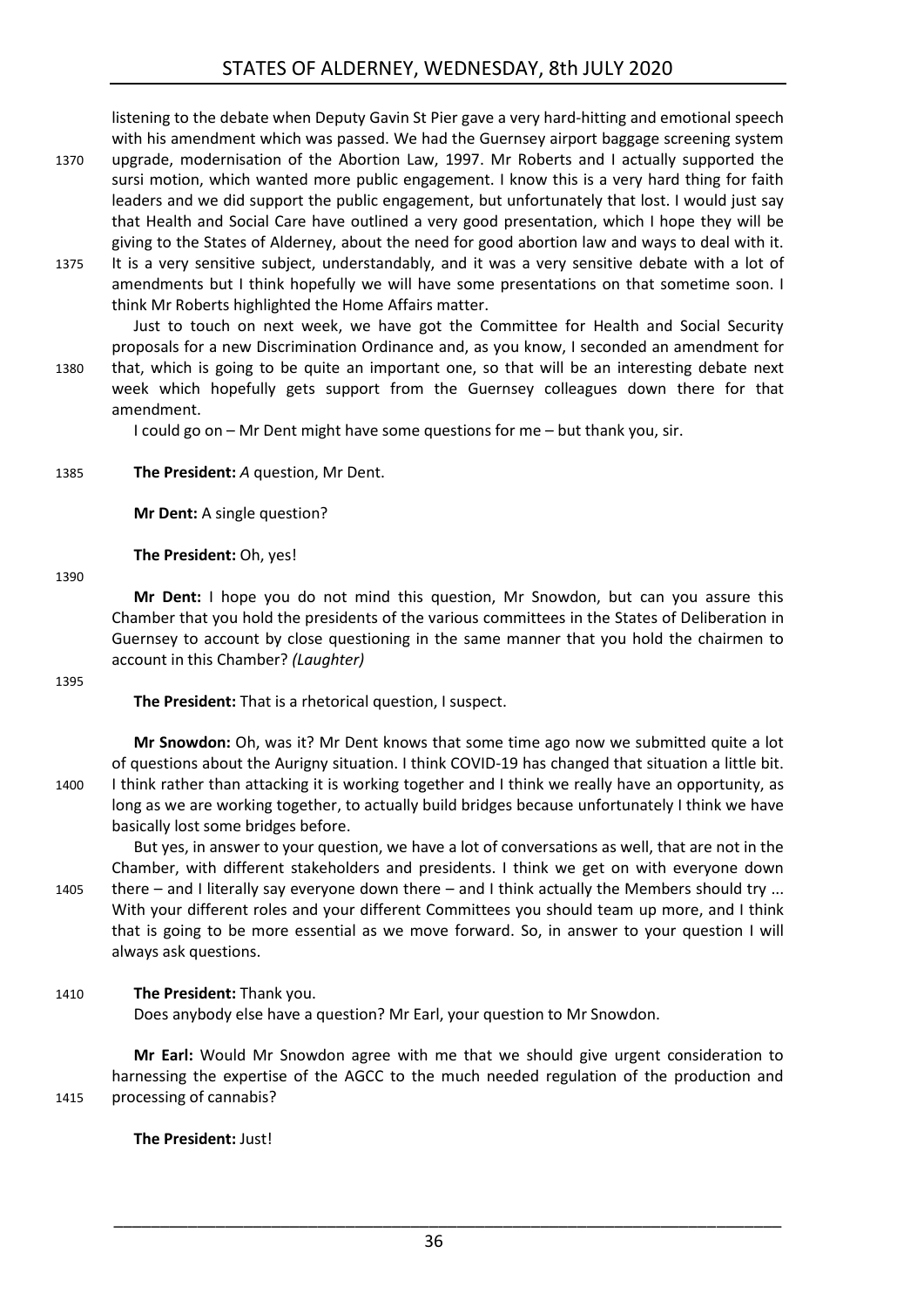### STATES OF ALDERNEY, WEDNESDAY, 8th JULY 2020

**Mr Snowdon:** Yes, absolutely. I think actually your Committee is on the ball with that and 1420 potentially you could be – touch wood – a world leader, in that if you are in right place at the right time. I look forward to you guys working to achieve that and I think we have actually got the template from AGCC about how to do that. If we take that forward there is expertise and great new revenue streams. Well done, Mr Earl.

<span id="page-36-0"></span>1425 **The President:** Anybody else? On that very positive note I think that concludes the questions.

## Billet d'État No. 1 for Wednesday, 8th July 2020

### **I. The Emergency Powers (Coronavirus) (General Provision) (Bailiwick of Guernsey) (No.3) (Amendment) Regulations, 2020 – Proposition carried**

<span id="page-36-1"></span>*Item I.*

*The States of Alderney are asked: Not to annul 'The Emergency Powers (Coronavirus) (General Provision) (Bailiwick of Guernsey) (No.3) (Amendment) Regulations, 2020'.*

**The President:** We now move to Billet No. 2. *(Interjection by Mr McKinley)* Mr McKinley, please, sotto voce might be appropriate.

1430 Mr Greffier, can we move to Billet No. 2, please.

**The Greffier:** Sir, Billet No. 2, Item I, is the Emergency Powers (Coronavirus) (General Provision) (Bailiwick of Guernsey) (No.3) (Amendment) Regulations, 2020. A letter has been received from Mr Dent as Chairman of the Policy and Finance Committee and the States of 1435 Alderney are asked not to annul the Emergency Powers (Coronavirus) (General Provision) (Bailiwick of Guernsey) (No.3) (Amendment) Regulations, 2020.

**The President:** Mr Dent, you are going to propose this – having read the Rules, I am sure.

1440 **Mr Dent:** Mr President, I know that in May it was in fact these Regulations that were, amongst other things, allowing that meeting to take place remotely.

**The Greffier:** Sorry, sir, to interrupt Mr Dent – you may wish to hear the Convener's Report on this matter.

1445

**Mr Dent:** My apologies.

**Mr McKinley:** Oh, sorry.

1450 **The President:** Mr McKinley, my fault.

**Mr McKinley:** I was nodding off, sir.

**The President:** I haven't got that excuse!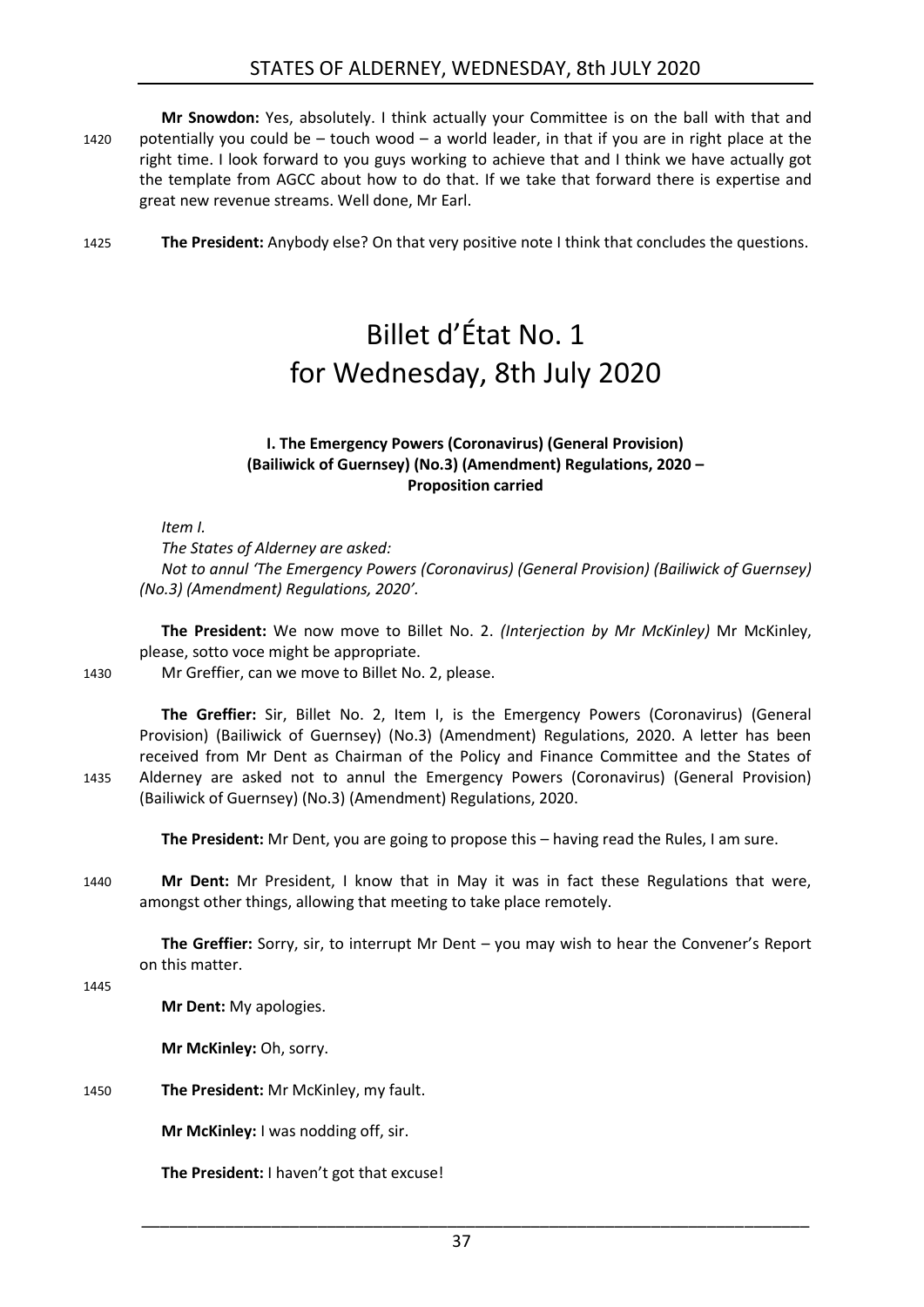1455 **Mr McKinley:** Mr Dent clarified the amendment to the Regulations. It was noted that both legislations have rights to annul for check and balancing. That was it.

> **The President:** Thank you very much. Thank you, Mr Greffier. Mr Dent.

### 1460

**Mr Dent:** Mr President, I noted in May that it was in fact these Regulations that were, amongst other things, allowing that meeting to take place remotely. This is no longer necessary. In fact, these were amongst the regulations that expired about two weeks ago. The other principal regulations now being revoked are those relating to the control of premises and 1465 gatherings, the registration of deaths and stillbirths and legislation relating to cremations. I would commend these not to be annulled remotely to the House.

**The President:** Thank you.

Mr Dean, I think you are going to second this one.

1470

**Mr Dean:** Yes, sir. Mr Dent has summed it up. I have nothing further to add.

### **The President:** Thank you very much indeed.

Does anybody else have anything they would like to add to this one? Okay, that one, 1475 Mr Greffier, passes.

### **II. The Government of Alderney (Amendment) Law, 2020 – Item deferred**

<span id="page-37-0"></span>*Item II.*

*The States of Alderney are asked:*

*To approve the Projet de Loi entitled 'The Government of Alderney (Amendment) Law, 2020' and to request the President to seek the Sanction of Her Most Excellent Majesty in Council for it to have the force of Law in the Island of Alderney.*

**The President:** We move to Item II now, please.

1480

**The Greffier:** Thank you, sir. And just for noting Item II and Item III requiring enhanced quorate number of nine Members and at least 10 Members present and anything needs voting with seven Members in favour should it reach that stage.

Item II on the Billet is the Government of Alderney (Amendment) Law, 2020. A letter has 1485 been received from Mr Dent as Chairman of the Policy and Finance Committee and the States of Alderney are asked to approve the Projet de Loi entitled 'The Government of Alderney (Amendment) Law, 2020' and to request you, sir, to seek the Sanction of Her Most Excellent Majesty in Council for it to have the force of Law in the Island of Alderney.

1490 **The President:** Thank you. Mr McKinley, anything said?

> **Mr McKinley:** It was noted that a deferral of the Item was going to be requested at the States Meeting.

1495

### **The President:** Thank you.

Let's start with Mr Dent. You are going to propose the main Item.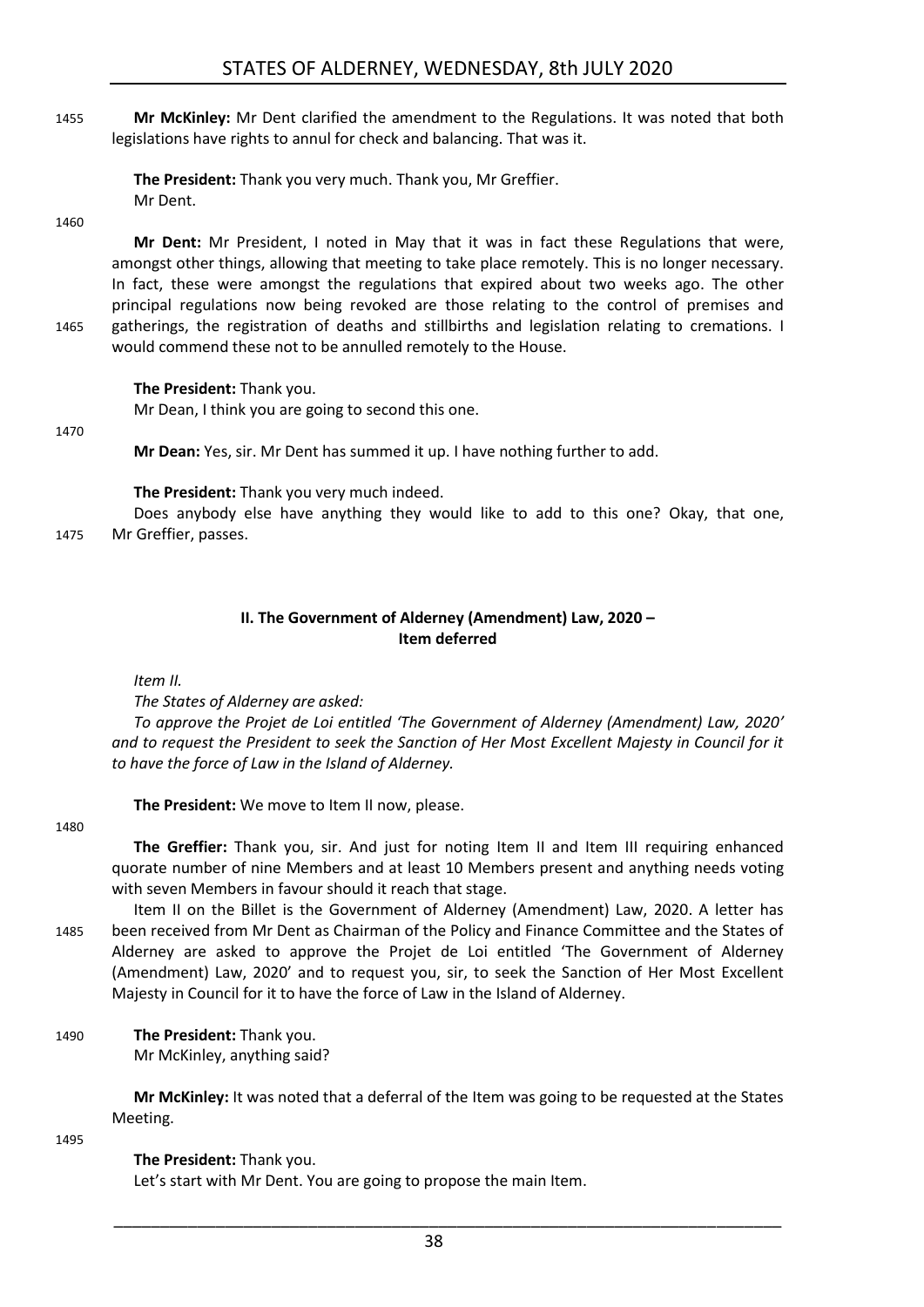### STATES OF ALDERNEY, WEDNESDAY, 8th JULY 2020

**Mr Dent:** Mr President, I am going to propose that it is deferred first, if I may.

1500 **The President:** Well, you have put it in by way of an amendment, so we need to just open the debate and then you can put your amendment, which will be to defer it.

**Mr Dent:** Okay, then, I would just very formally like to propose the Item.

1505 **The President:** Thank you, and this will be seconded by, I think, Ms Burgess.

**Ms Burgess:** Thank you, and I have nothing further to add.

**The President:** Okay, so again the debate now is in the House but you have an amendment to 1510 that, Mr Dent.

**Mr Dent:** That is correct, Mr President, I am asking that this Item is deferred.

Following the P&F meeting on the 25th it was agreed that an additional clause or section might be inserted in the emergency section that would allow an election to be deferred if an 1515 emergency occurred and be declared as such by the CCA, and this has yet to be done. It was also agreed that there could be a provision for compulsory postal ballots. These would both, of course, be measures to be applied only *in extremis.* Because these measures would require Privy Council approval and would be unlikely to be on the statute book in time for this year's election, it was agreed that the submission of the consolidated text later this year would be most 1520 appropriate and probably more appropriate.

**The President:** Thank you, and who is going to second the amendment? Mr Snowdon.

**Mr Snowdon:** I do not mind …

1525

**Mr Harris:** Sir, I believe it is me.

### **The President:** Thank you, Mr Harris.

Would any Member like to speak on the amendment, which is to alter the Proposition to 1530 defer this to a later date? In that event, that amendment passes and so we can say, Mr Greffier, I suspect, that the matter is now deferred.

**The Greffier:** Yes, sir.

### 1535 **The President:** Thank you.

### **III. The Government of Alderney Law, 2004 (Amendment) Ordinance, 2020 – Proposition carried**

<span id="page-38-0"></span>*Item III.*

*The States of Alderney are asked: To approve the Government of Alderney Law, 2004 (Amendment) Ordinance, 2020.*

**The President:** If we can move on, finally, to Item III.

**The Greffier:** Item III this evening is the Government of Alderney Law 2004 (Amendment) 1540 Ordinance, 2020. Again, a letter has been received from Mr Dent as Chairman of the Policy and